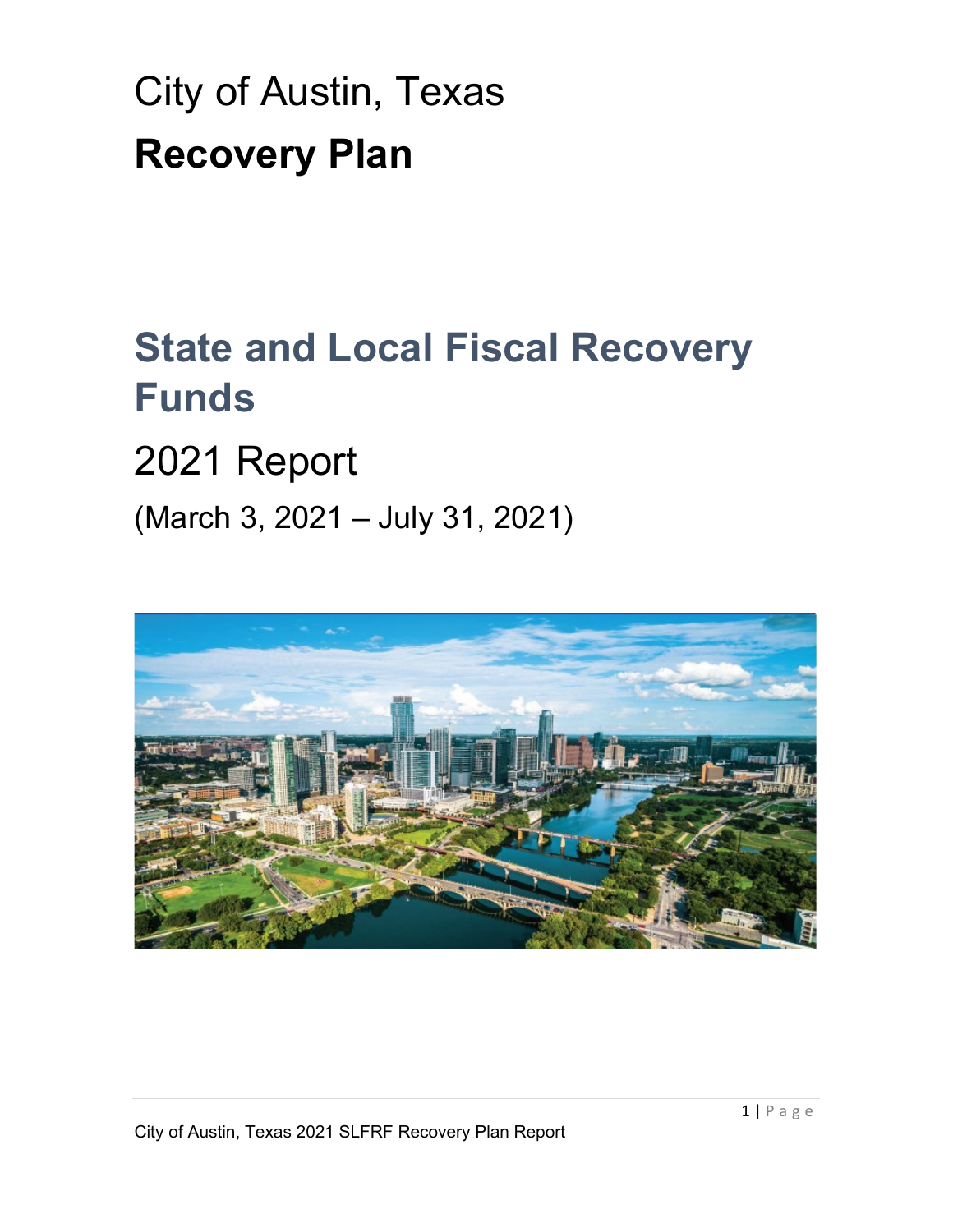

# **City of Austin, Texas**

### **2021 Recovery Plan**

# Table of Contents

| 8600-A361 Workforce Development: Austin Civilian Conservation Corps (ACCC) 43 |  |
|-------------------------------------------------------------------------------|--|
| 8600-A362 Workforce Development: Homelessness and/or Creative Sector  47      |  |
|                                                                               |  |
|                                                                               |  |
|                                                                               |  |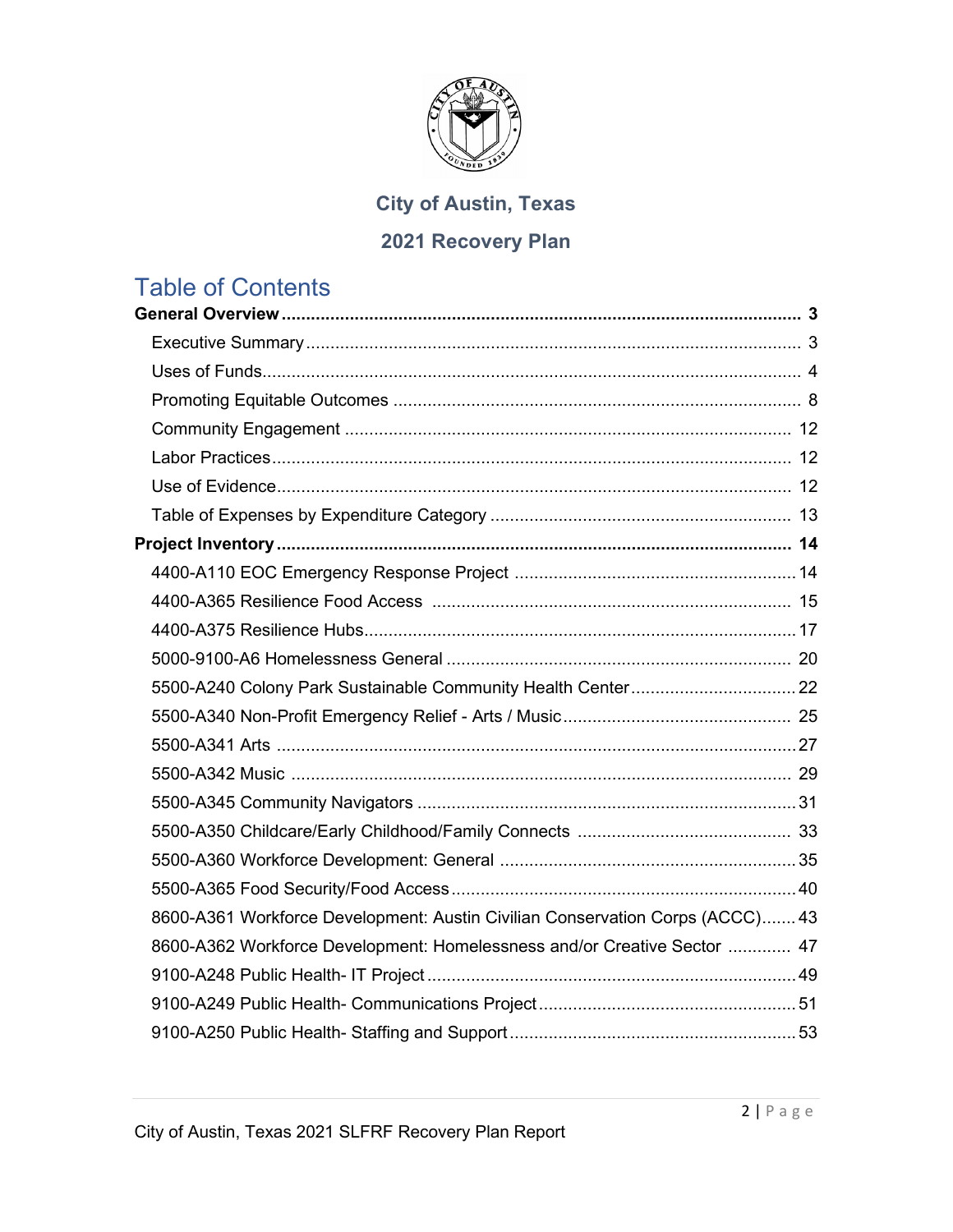### **GENERAL OVERVIEW**

#### **Executive Summary**

President Joe Biden signed the federal American Rescue Plan Act of 2021 (ARPA) into law on March 11, 2021, apportioning \$1.9 trillion to address the devastating health and economic impacts caused by the ongoing COVID-19 crisis. Through ARPA, Congress established the Coronavirus State Fiscal Recovery Fund and Coronavirus Local Fiscal Recovery Fund. These funds provide a combined \$350.0 billion to eligible state, local, territorial, and tribal governments to meet pandemic response needs and rebuild stronger and more equitable economies.

On May 17, 2021, the United States Department of the Treasury (Treasury Department) issued an interim final rule outlining the implementation of the Coronavirus State and Local Fiscal Recovery Funds (SLFRF). In summary, the Treasury Department's rule allows recipients to use federal aid to:

- 1. Support public health expenditures, by, for example, funding COVID-19 mitigation efforts, medical expenses, behavioral healthcare, and certain public health and safety staff.
- 2. Address negative economic impacts caused by the public health emergency, including economic harms to workers, households, small businesses, impacted industries, and the public sector.
- 3. Replace lost public sector revenue, using this funding to provide government services to the extent of the reduction in revenue experienced due to the pandemic.
- 4. Provide premium pay for essential workers, offering additional support to those who have and will bear the greatest health risks because of their service in critical infrastructure sectors.
- 5. Invest in water, sewer, and broadband infrastructure, making necessary investments to improve access to clean drinking water, support vital wastewater and storm water infrastructure, and to expand access to broadband internet.

Recipients cannot use this funding to offset a reduction directly or indirectly in net tax revenue due to a change in law from March 3, 2021 through the last day of the fiscal year in which the funds provided have been spent. The Treasury Department also forbids recipients from using these federal funds to make deposits into pension funds.

The Treasury Department's allocation methodology for the Coronavirus State and Local Fiscal Recovery Funds resulted in the City of Austin (the City) receiving \$188.5 million to help offset lost revenue due to the COVID-19 pandemic. As part of the City's ongoing commitment to supporting Austin residents, businesses, and organizations that were impacted by the COVID-19 pandemic, City Council and staff worked diligently for several months to establish a spending framework for the ARPA allocation. On June 10, 2021, City Council approved an ARPA Spending Framework totaling \$245.0 million, which includes \$188.5 million from ARPA – SLFRF, \$35.3 million from ARPA – Emergency Rental Assistance, \$11.4 million from ARPA - HOME, and \$9.8 million from the City's General Fund Reserves.

The Uses of Funds section of this report provides a more detailed overview of the City's intended uses of the ARPA-SLFRF funding, whereas the Project Inventory section provides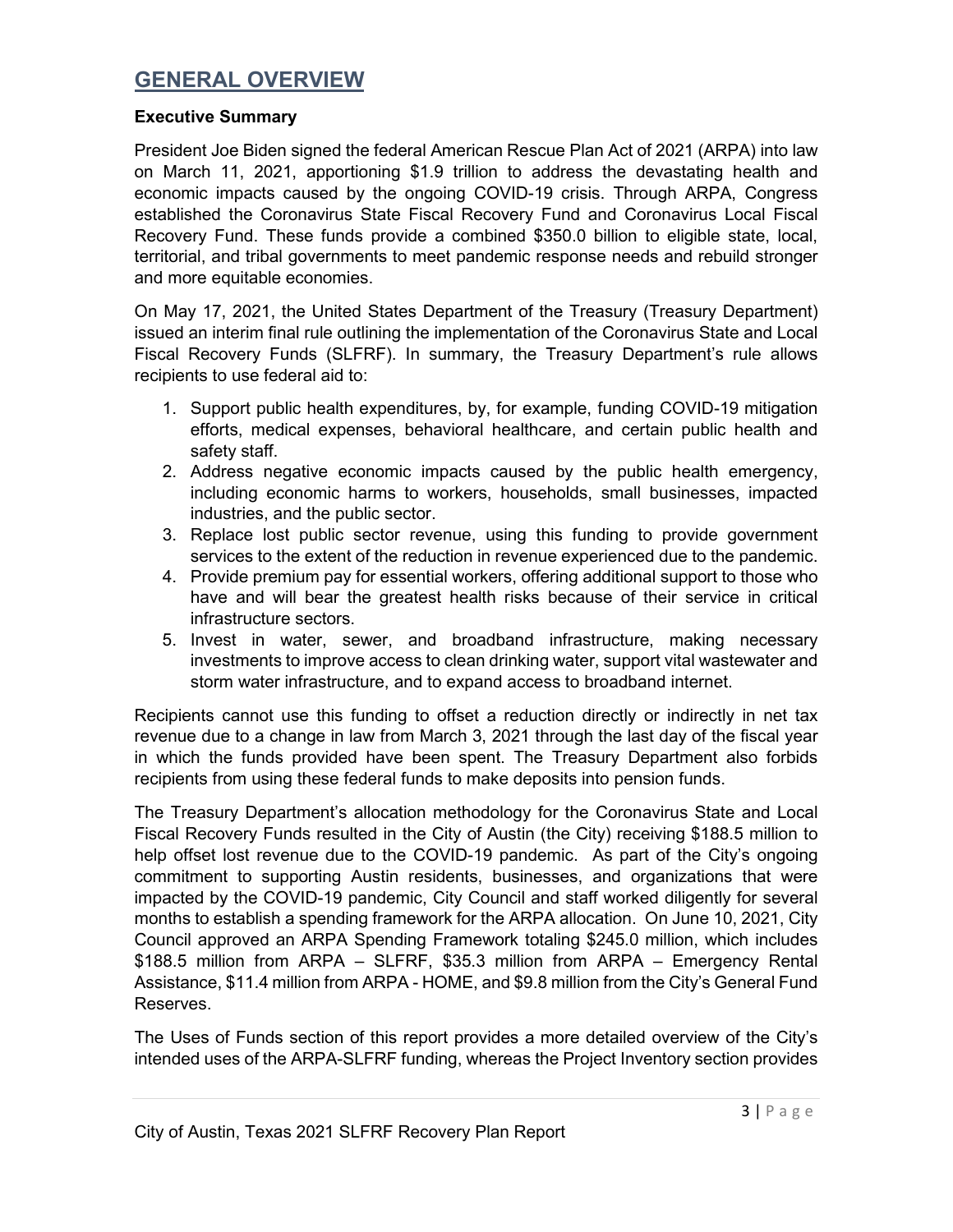<span id="page-3-0"></span>additional information by project, including key outcome goals, progress to date on those outcomes, and noteworthy challenges or opportunities identified during the reporting period.

#### **Uses of Funds**

The COVID-19 public health emergency resulted in a significant reduction in revenue for the City. All City of Austin tax revenue categories, except for property taxes, declined in 2020. The tourism industry, including airport and convention center operations, was hit the hardest due to travel and tourism-related mandates put in effect to help mitigate the spread of the disease. In addition, City of Austin facility and program revenue was well below budget due to facility closures and program reductions caused by COVID-19.

City staff calculated the reduction in revenue by using the methodology outlined in the Interim Final Rule issued by the Treasury Department. Actual revenues were compared to a counterfactual trend representing what could have plausibly been expected to occur in the absence of the pandemic. The counterfactual trend began with the last full fiscal year prior to the public health emergency and projected forward with an annualized growth adjustment. Based on this calculation, the City experienced a net revenue reduction of \$566.9 million, or 24.2%, during calendar year 2020, which is well above the \$188.5 million allocated to the City under ARPA - SLFRF. The following is a summary of the calculation:

| <b>Background Information</b>   |                    |  |  |  |
|---------------------------------|--------------------|--|--|--|
| <b>Fiscal Year End</b>          | September          |  |  |  |
| <b>Base Year Revenue Period</b> | 9/30/2019          |  |  |  |
| <b>Calculation Date</b>         | 12/31/2020         |  |  |  |
|                                 |                    |  |  |  |
| <b>Estimate Revenue</b>         |                    |  |  |  |
| <b>Base Year Revenue</b>        | \$2,104,587,575    |  |  |  |
| <b>Growth Rate</b>              | 9.0%               |  |  |  |
| <b>Counterfactual Revenue</b>   | \$2,343,817,557    |  |  |  |
| <b>Actual Revenue</b>           | \$1,776,884,672    |  |  |  |
|                                 |                    |  |  |  |
| <b>Reduction in Revenue</b>     |                    |  |  |  |
| <b>Revenue Reduction</b>        | -\$<br>566,932,885 |  |  |  |
| <b>Revenue Reduction %</b>      | $-24.2%$           |  |  |  |

The City will use the \$188.5 million of ARPA - SLFRF funding to help offset this lost revenue and provide relief services and assistance to Austin residents, creatives, non-profits, and businesses to address the needs created by this public health emergency. The table below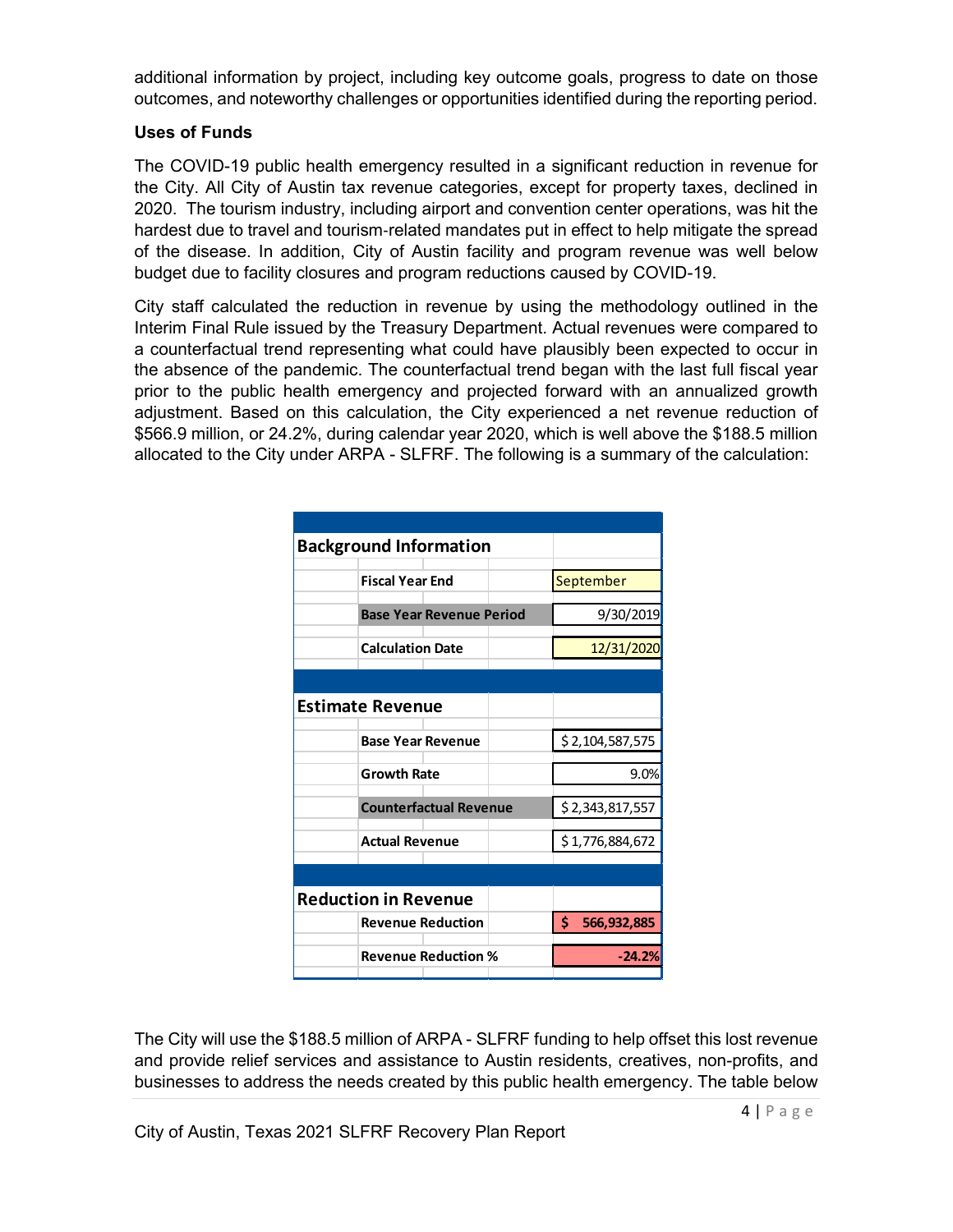summarizes the City Council approved ARPA - SLFRF Spending Framework by program area followed by narratives of the services to be provided for each program area.

| <b>Program Area</b>         | <b>Budget</b>  |  |
|-----------------------------|----------------|--|
| <b>Health</b>               | \$46.3 Million |  |
| <b>Homelessness</b>         | \$95.3 Million |  |
| <b>Economic Development</b> | \$28.9 Million |  |
| <b>Resilience</b>           | \$6 Million    |  |
| <b>Creative Sector</b>      | \$12 Million   |  |

#### Health - \$46.3 Million

#### *Public Health*

Public health funding of \$44.3 million is allocated to continue the operations of noncongregate shelters, isolation facilities, alternate care sites, infusion centers, and the Emergency Operations Center (EOC). Also included is funding for testing services; the purchase of personal protective equipment, and other necessary supplies; the Eating Apart Together (EAT) program for unsheltered homeless and the AISD Caregiver Meals program; and contact tracing, epidemiology, and general public safety.

#### *Community Navigators*

Through contractors (referred to as "Community Navigators"), the City allocated \$500,000 to ensure businesses, civic organizations, and creative professionals receive the assistance necessary to recover from the economic impacts of the COVID-19 pandemic. Activities supported by this funding include outreach and engagement to historically underserved communities; high-quality technical assistance for businesses, civic organizations, and creative professionals; and application assistance for federal, state, and local COVID-19 pandemic-related recovery and resiliency programs.

#### *Colony Park Sustainable Community Health Center*

An allocation of \$1.5 million will be used to install critical infrastructure (water, wastewater, and storm water) needed to construct the Northeast Health and Wellness Center in the 208 acre Colony Park Sustainable Community. Residents living in the Colony Park, Lakeside, and nearby communities disproportionately experienced higher COVID-19 cases and hospitalizations, compounded by their historical experience with higher rates of chronic and preventable diseases. Constructing a health center in this community will improve these outcomes by enhancing residents' access to high-quality and affordable healthcare.

#### Homelessness - \$95.3 Million

The \$95.3 million total allocation for homelessness is divided into four subcategories: general (\$88.6 million), emergency shelter (\$4.2 million), workforce development (\$2.0 million), and capacity building (\$500,000). Consistent with a motion the City Council adopted as part of the ARPA Spending Framework, staff is continuing conversations with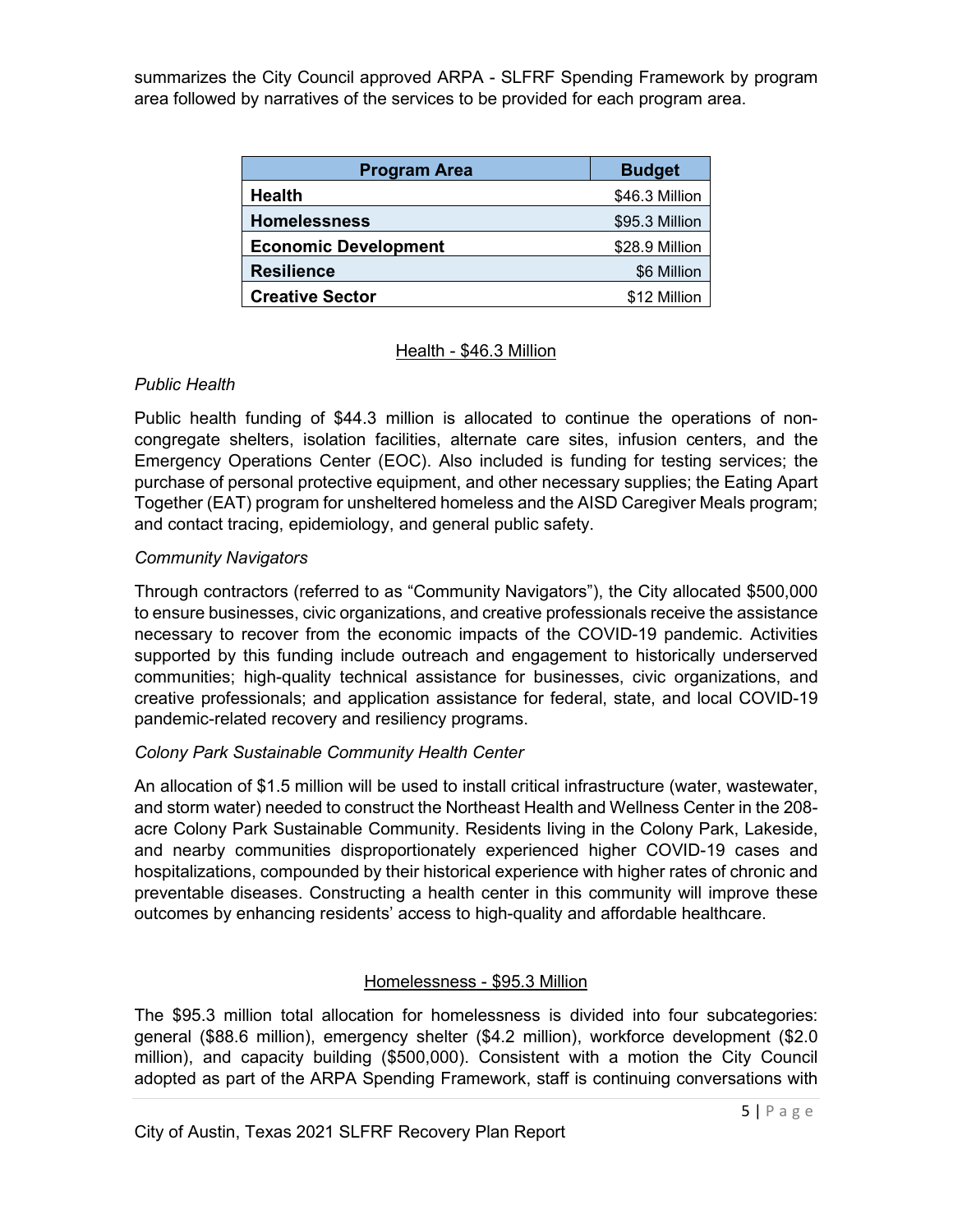Central Texas jurisdictions and philanthropic organizations with the goal of having partners commit significant monetary resources to help address homelessness in Austin. Additionally, staff is reviewing recommendations from the recently convened Summit on Homelessness to affirm or revise the recommendations, including financial assumptions. Once this review is complete, City staff will host community meetings to discuss the plan and will use public feedback to inform final recommendations for the general funding subcategory to City Council.

#### Economic Development - \$28.9 Million

#### *Childcare/Early Childhood/Family Connects*

This allocation of \$11.0 million is planned to enhance Austin's childcare and early childhood education systems, and City staff continue to coordinate childcare and early childhood efforts with Travis County officials and local community partners. The types of programs that could be supported with these funds include:

- expanding the Family Connects program (a joint partnership between United Way for Greater Austin and Austin Public Health that provides free in-home nursing visits to all families with a newborn),
- expanding access to dual-language full-day Pre-K for four-year-olds; providing additional childcare funding to address gaps created for families due to changes in employment status,
- sustaining and scaling innovative infrastructure to increase access to affordable high-quality care meeting needs of all families,
- implementing solutions to address identified gaps and to strengthen the childcare system, and
- stabilizing the childcare workforce and programs that support families with young children outside of full-time childcare.

#### *Workforce Development*

The \$17.9 million total funding allocated for workforce development is divided into three subcategories.

- Workforce: General (\$15 million): City staff continue to coordinate workforce development efforts with Travis County officials to optimize the use of funds to support residents who were economically impacted by the pandemic. Programs include evidence-based job (re)training and placement services, along with those that prepare residents for career pathways into nursing and skilled trades.
- Workforce: Austin Civilian Conservation Corps (ACCC) (\$1.9 million): This program helps Austinites earn income, serve their community, and gain equitable access to skills, training, and certifications which can lead to careers in sustainability and environmental fields. This expands on an already existing City program.
- Workforce: Homelessness and/or Creative Sector (\$1.0 million): Staff is in the process of evaluating options for maximizing the effectiveness of this funding and anticipate proving an update to City Council in the fall of 2021.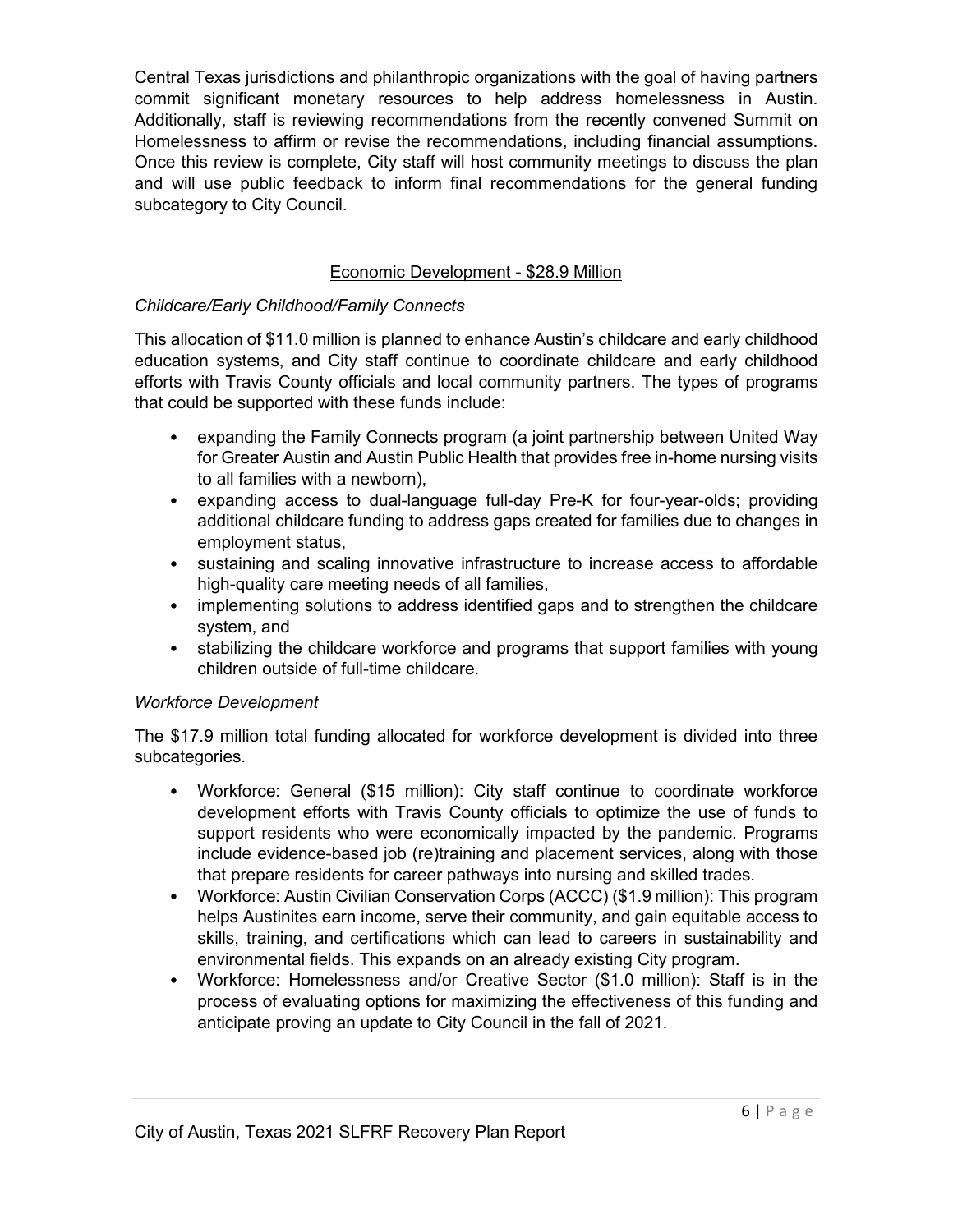#### Resilience - \$6 Million

The \$6 million allocated to resilience activities is divided into two subcategories, food access and resilience hubs, of \$3 million each.

- Resilience: Food Access (\$3 million): This allocation will support several activities consistent with motions that City Council adopted as part of the ARPA Spending Framework. Approximately \$2.5 million will support ongoing food access needs resulting from the COVID-19 pandemic. The remaining balance will support the development of nonprofit or community-owned grocery stores in areas of the City that lack healthy food retail outlets; and supporting the development of a regional food system plan that includes sustainable operational structures, policies, food sector resilience planning, programs, and financing.
- Resilience: Resilience Hubs (\$3 million): This allocation will support the development of resilience hubs in local communities. Resilience hubs are community-facing places of refuge during emergencies. These hubs will include redundant power, water and communications, emergency supply storage, and have the ability to serve as central staging areas for City and community-based emergency response. During non-emergency times, these hubs can provide culturally sensitive, multilingual programming for community-building efforts that increase resilience. Per City Council direction, staff will provide budget analysis, funding strategies, and intergovernmental agreement options for potential resilience hub locations, including equity-centered strategies considering the most vulnerable populations.

#### Creative Sector - \$12 Million

The total \$12.0 million allocation for creative sector support is divided into three subcategories.

- Nonprofit Emergency Relief-Arts/Music (\$2.0 million): Staff will use these funds for an Austin Arts and Culture Nonprofit Relief Grant. This grant program will support creative sector nonprofit organizations that were impacted by the COVID-19 pandemic.
- Arts (\$6.0 million) Sector Support: Staff will use these funds to benefit the creative community based on guidance and direction from City Council and collaboration with the Arts and Music Commissions.
- Music (\$4.0 million) Sector Support: Staff will use these funds to benefit the creative community based on guidance and direction from City Council and collaboration with the Arts and Music Commissions.

#### Additional Federal Funding

In addition to the ARPA - SLFRF funding, the City also received, or will receive, the following federal funding to help with the pandemic recovery process:

• \$170.8 million allocated to the City under the Coronavirus Aid, Relief and Economic Security (CARES) Act was used on emergency response and recovery activities.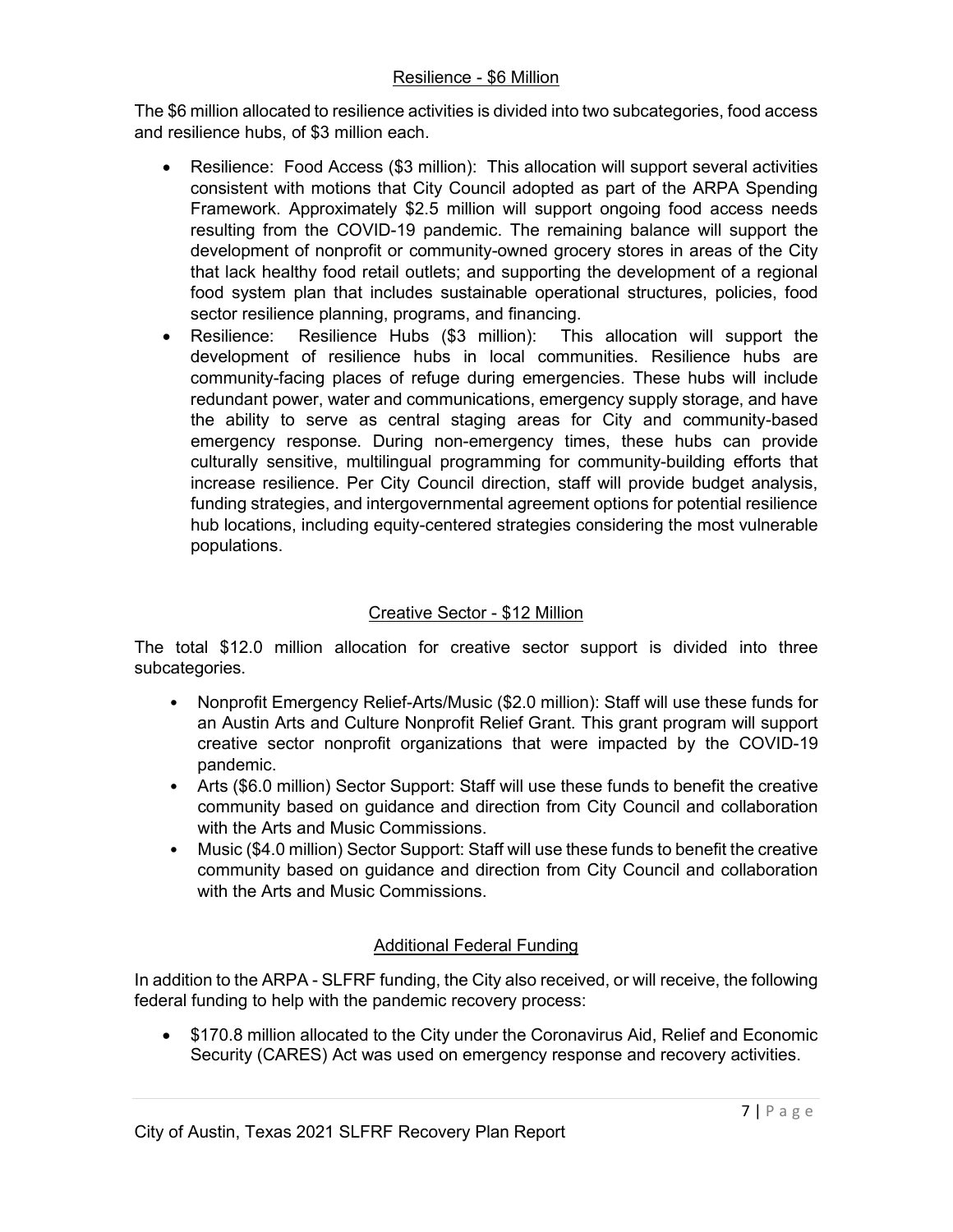- <span id="page-7-0"></span>• \$58.7 million allocated to the Airport under the CARES funding is being used for monthly debt payment reimbursements and reimbursement of parking expenses.
- \$14.6 million allocated to the Airport under the Coronavirus Response and Relief Supplemental Appropriations Act (CRRSAA) will be used for monthly debt payment reimbursements and reimbursement of parking expenses.
- \$1.8 million of CRRSAA-Concession funding will be passed through to Airport concessionaires as a credit to their outstanding balances.
- \$54.1 million allocated to the Airport under ARPA will be used for monthly debt payment reimbursements and reimbursement of parking expenses
- \$7.3 million of ARPA-Concession funding will be passed through to Airport concessionaires as a credit to their outstanding balances.
- \$64.9 million allocated to the City under the ARPA-Emergency Rental Assistance program will be used to provide emergency rental assistance to income eligible households vulnerable to eviction.
- \$11.4 million allocated to the City under the ARPA-HOME program will be used on affordable housing and services.
- An estimated \$50 million of emergency protective measures costs will be claimed by the City under Federal Emergency Management Agency's (FEMA) Public Assistance program.
- An estimated \$40 million of vaccine distribution activities will be claimed by the City under the FEMA-Expedited Vaccine program.

#### **Promoting Equitable Outcomes**





## **EQUALITY**

**EQUITY** 

Austin is a beacon of sustainability, social equity, and economic opportunity; where diversity and creativity are celebrated; where community needs and values are recognized; where leadership comes from its community members, and where the necessities of life are affordable and accessible to all.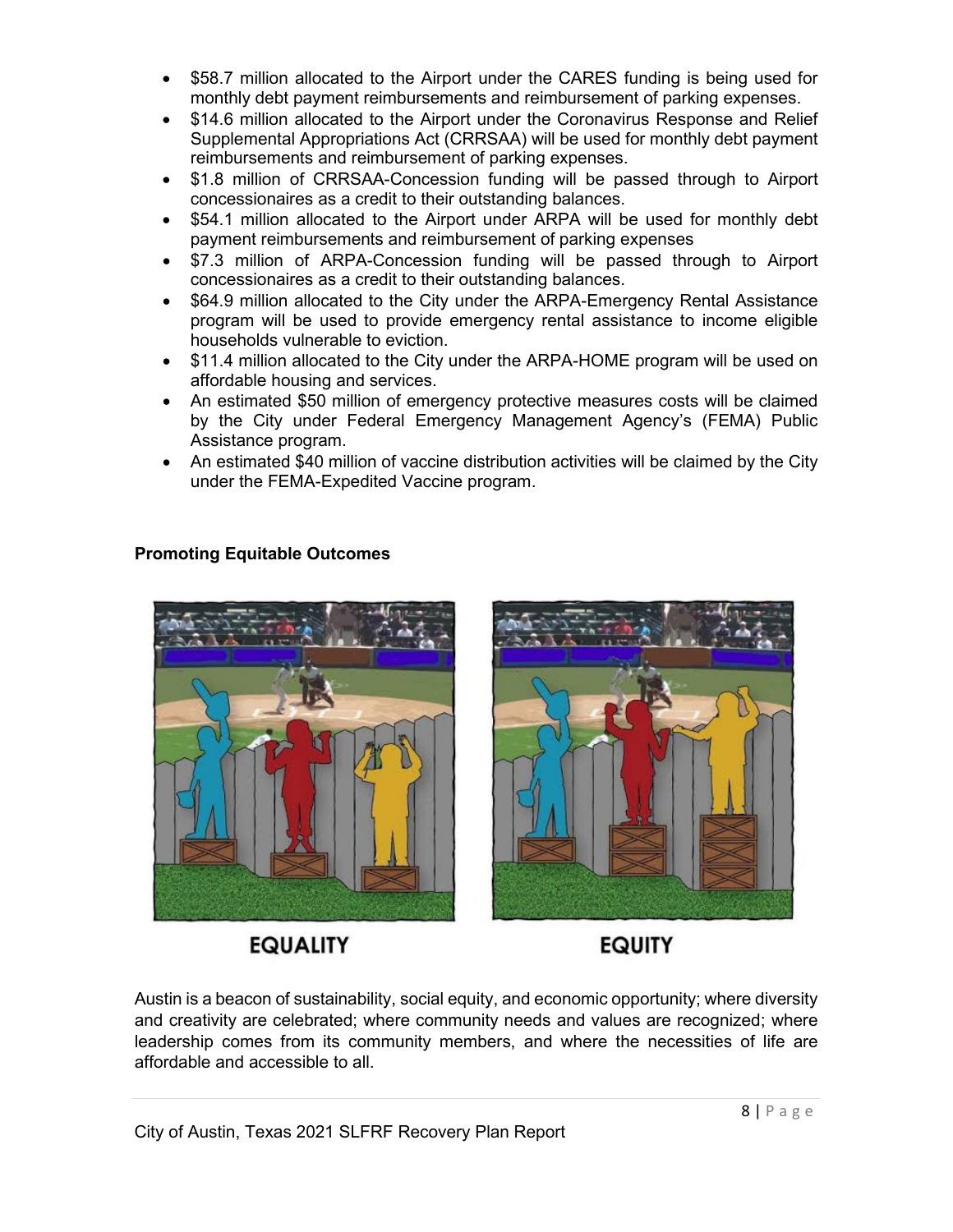On March 8, 2018, the Austin City Council adopted [Strategic](https://assets.austintexas.gov/financeonline/downloads/Austin-Strategic-Direction_2023.pdf) Direction 2023, or SD23, to help guide priorities and budgeting to proactively address multiple time horizons, more thoughtfully assess performance, and improve community outcomes. Under SD23, the City's goal is to create a community where every Austinite has choices at every stage of life that allow them to experience and contribute to all of the following outcomes:



#### **ECONOMIC OPPORTUNITY & AFFORDABILITY**

Having economic opportunities and resources that enable us to thrive in our community.



#### **MOBILITY**

Getting us where we want to go, when we want to get there, safely and cost-effectively.



**SAFETY** Being safe in our home, at work, and in our community.



#### **HEALTH & ENVIRONMENT**

Enjoying a sustainable environment and a healthy life, physically and mentally.



#### **CULTURE & LIFELONG LEARNING**

Being enriched by Austin's unique civic, cultural, ethnic, and learning opportunities.



#### **GOVERNMENT THAT WORKS FOR ALL**

Believing that city government works effectively and collaboratively for all of us-that it is equitable, ethical and innovative.

The following are the values that support Quality of Life in Austin under SD23:

**EQUITY:** To advance equitable outcomes, the City is leading with a lens of racial equity and healing. Race is the primary predictor of outcomes and it is time to recognize, understand, and address racism at its various levels: personal, institutional, structural, and systemic. Equity is the condition when every member of the community has a fair opportunity to live a long, healthy, and meaningful life. Equity embedded into Austin's values system means changing hearts and minds, transforming local government from the inside out, eradicating disparities, and ensuring all Austin community members share in the benefits of community progress.

**AFFORDABILITY:** Austinites deserve to experience the necessities of life as affordable and accessible. Simply put, this means a household can afford rent or mortgage, transportation, childcare expenses, utilities, and taxes. This strategic direction lays out strategies to increase economic opportunities and affordable choices across Austin, so that Austinites, families, businesses, City employees, and all generations can thrive.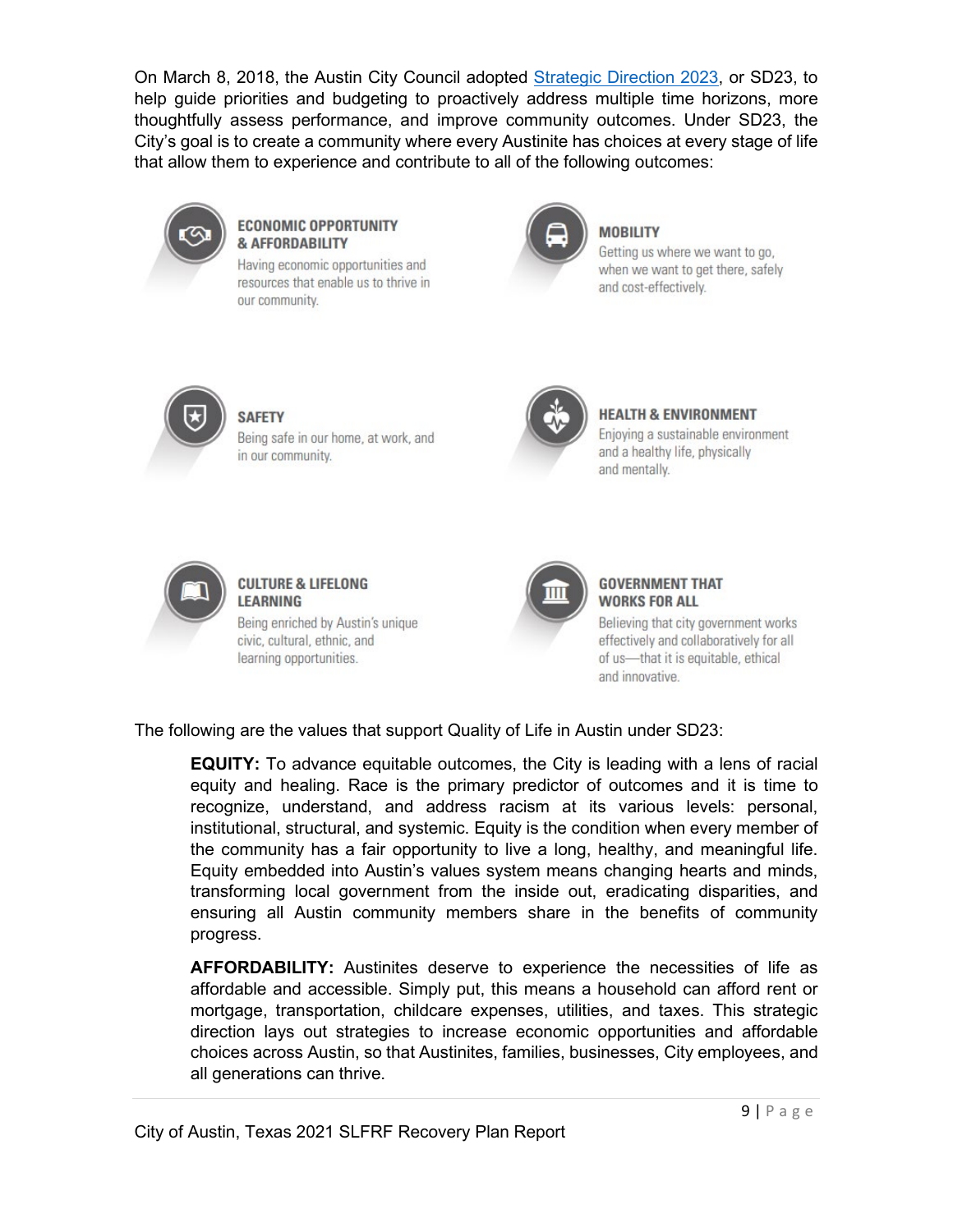**INNOVATION:** In Austin, we define innovation as any project that is new to you with an uncertain outcome. Aimed at addressing pressing challenges that affect our community, human-centered innovation means a new approach to exercising authority and decision-making that starts with the needs, behaviors, and experiences of our community, and continues through a process of questioning assumptions, engaging with empathy, stewarding divergent thought, reflecting, and learning. Innovation is future-oriented around what outcomes could be created together, rather than an analysis of already formed alternatives.

**SUSTAINABILITY AND RESILIENCY:** Being a sustainable and resilient community requires proactive steps to protect Austin's quality of life now, and for future generations. A sustainable city finds a balance among three goal areas: (1) prosperity and jobs, (2) conservation and the environment, and (3) community health, equity, and cultural vitality. Resiliency is the capacity of individuals, communities, institutions, businesses, and systems to survive, adapt, and grow from difficult times. In Austin, we bounce back stronger.

**PROACTIVE PREVENTION:** The City embraces the dual responsibility of being responsive to emerging challenges while also dialing up efforts to prevent problems on the front end. For example, this translates into addressing social determinants of health outcomes, rather than only treating the disease. This means investing in preventative maintenance of public assets like bridges, service vehicles, and community facilities. An intentional focus on prevention today leads to a brighter future.

**COMMUNITY TRUST AND RELATIONSHIPS:** Austin is a place where leadership comes from the people. We believe in honoring the spirit and soul of Austin and creating opportunities for civic engagement that are easy, meaningful, and inclusive, and that lay a foundation for lasting relationships. Trust must be earned and through strengthening partnerships with the community, we will make more progress together to advance these six outcomes.

Prior to the COVID-19 pandemic, the City began to take strides in addressing equitable outcomes for project and service delivery through the creation of SD23, which prescribes reporting detail with greater granularity. Another accomplishment was the establishment of the City's Equity Office whose work is to provide training on racial equity and hold City of Austin programs and services accountable for tracking the metrics as dedicated in SD23.

During the pandemic, the Chief Economic Recovery Officer for the City required departments providing economic stimulus to the community to produce dashboards for each of the economic relief programs provided. This data is available to the public under Economic Impact on **ATXrecovers.com**. Additional dashboards are created as new programs and projects are launched. Each dashboard includes demographic information about applicants and awardees, as well as other factors that demonstrate historical challenges, such as: legal business structure, industry type, and the City of Austin Council District in which customers reside.

The City plans to use the revenue replacement ARPA - SLFRF funding in a manner which helps promote the Quality of Life values outlined in SD23. Funding will be used to provide relief services and assistance to Austin residents, creatives, non-profits, and businesses that were most affected by this public health emergency and to provide long term resiliency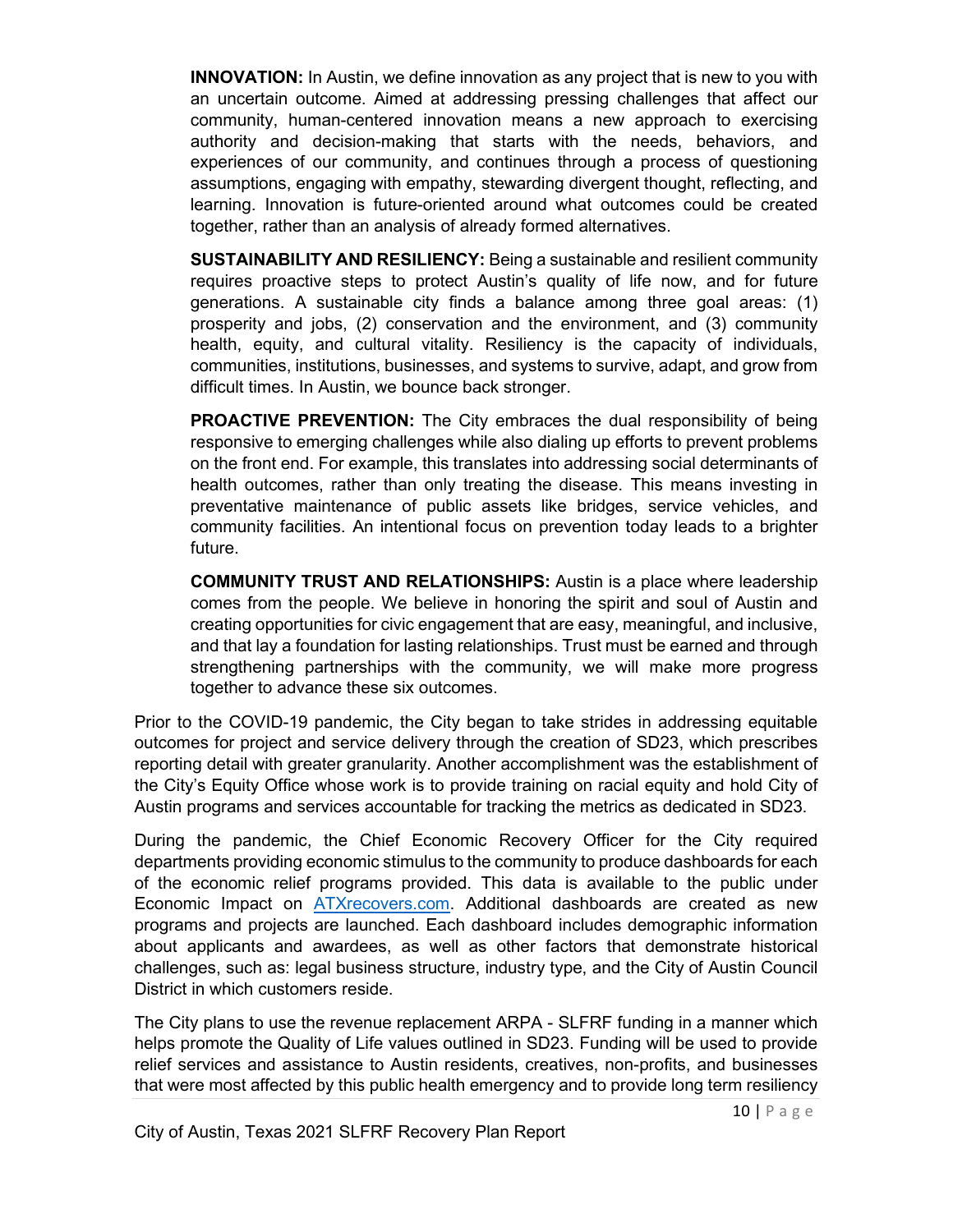to help support the health of Austin residents and the Austin economy. Equity is central to the City's development of the projects outlined in this report and most projects will focus on achieving more equitable outcomes for historically marginalized and adversely impacted populations, including low-income residents, communities of color, LGBTQIA+ persons, and those living with disabilities.

Staff is developing communication and outreach activities, as well as partnering with external organizations, such as Travis County, to improve awareness of, and access to, the various services provided under the ARPA Spending Framework.

Project plans are developed in a manner that ensures equal access and distribution of benefits and services for marginalized groups of the community. Some of these activities include, but are not limited to:

- Addressing challenging racial and geographic disparities in COVID-19 rates of infection, vaccination, and health literacy in an urban area of focus made up of 15 zip codes with high social vulnerability indices and populations of color;
- Developing mobile and multi-lingual friendly applications, FAQs, and support;
- Working with third-party providers to support applicants in their request for support; and
- Addressing transportation challenges that would prevent a resident from receiving benefits.

Projects are also being designed with outcomes that are focused on closing equity gaps and universal levels of service. The planned outcomes include, but are not limited to:

- Reducing the rates of homelessness for all Austinites, with a particular focus on reducing the disproportionate harm in adversely impacted populations – African Americans, LGBTQIA+, and people living with disabling conditions;
- Improving housing choice for populations who have historically been subject to discriminatory housing patterns;
- Closing racial, ethnic, LGBTQIA+, and disability community gaps in ownership and leadership of small businesses and non-profits in Austin;
- Ensuring childcare, early childhood education support, and parent education and support programs are available to groups most in need of service, especially households from racial, ethnic, geographic, and socioeconomic groups that are disproportionately impacted by the lack of quality programs;
- Catalyzing food sector business development in underserved areas;
- Addressing challenging racial and geographic disparities regarding COVID-19 rates of infection, vaccination, and health literacy by focusing on an urban area made up of 15 zip codes with high social vulnerability indices and populations of color; and
- Establishing resilience hubs in low-income communities and communities of color, which have traditionally borne the brunt of climate change impacts, to provide hyper-localized, contextually, and culturally relevant solutions to address ongoing stressors in communities and distributed disaster response and recovery efforts.

Additional information on the City's effort to promote equitable outcomes by project can be found in the Project Inventory section of this report.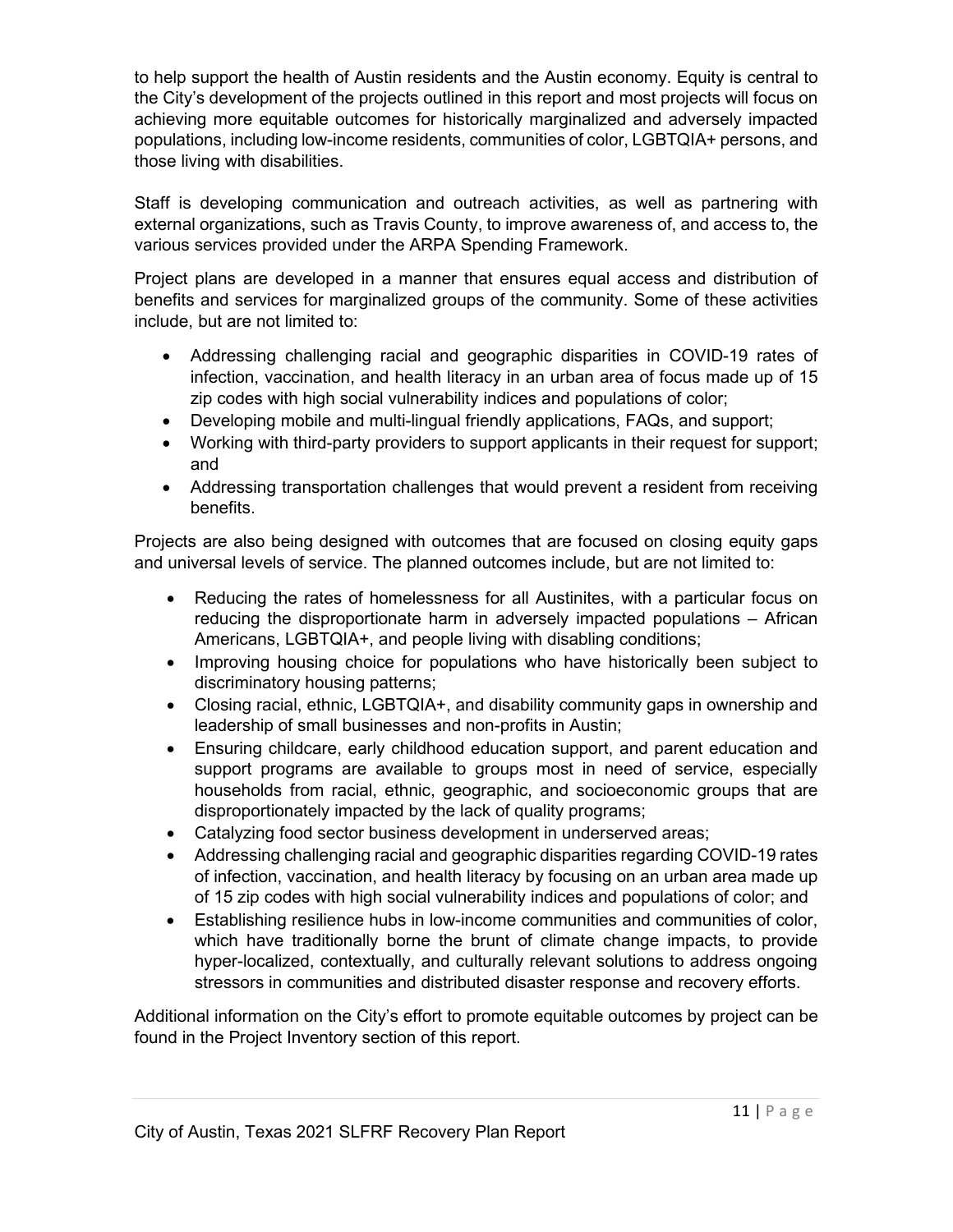#### <span id="page-11-0"></span>**Community Engagement**

In 2020, the Chief Economic Recovery Officer launched a series of focus groups intended to gather real-time feedback on the programs and types of relief needed to allocate the Coronavirus Aid, Relief, and Economic Security (CARES) Act funds. Over the course of several months and 125 unique engagement sessions, staff presented to City Council a framework of opportunities and strategies to provide relief based on the community engagement focus groups. Each of the six focus groups were specifically curated with 5-40 community members representing voices not typically heard in citizen communication. These community members represented multi-racial or ethnic groups, historically marginalized groups like LGBTQIA+ and members of the disability community, as well as intentional inclusion of all City Council Districts and both large and small organizations. Each engagement allowed staff to listen and learn about the real challenges experienced by local business owners, employees, residents, and City staff. Dozens of community members volunteered their time to share personal accounts of the pandemic's impact on their businesses, jobs, and families. These community members also offered their perspective on the types of assistance needed to help communities and businesses survive the pandemic and to become more resilient. While these focus groups were developed to help determine the allocation of CARES funding, the feedback collected is still relevant and helped guide the development of the ARPA Spending Framework and will be considered during program design.

Additionally, as part of the approval of the ARPA Spending Framework, City Council directed staff to create a SpeakUp Austin! page and to hold a minimum of two City of Austin community meetings to discuss the spending plan and intended ARPA investments and solicit public feedback. This feedback should be used to inform recommendations and proposed revisions to the ARPA Spending Framework.

There may be additional community outreach activities at the project level. Additional information on community engagement activities by project can be found in the Project Inventory section of this report.

#### **Labor Practices**

The City has a women and minority owned enterprise procurement process that ensures worker safety and compensation. The compliance team reviews solicitations; sets project goals for department solicitations to contract with women and minority owned enterprise contractors or subcontractors; collaborates with project managers to help identify scopes of work on projects; and verifies Compliance Plan information submitted by bidders/proposers which includes labor agreements, community benefits agreements, prevailing wage requirements, and local hiring expectations. Additionally, in 2020 the City hired its first Chief Civil Rights Officer to enforce civil rights anti-discrimination ordinance and federal statutes.

#### **Use of Evidence**

While projects under the ARPA - SLFRF Spending Framework are still being developed, the City seeks to use the ARPA - SLFRF funds to advance the use of evidence-based practices as well as evaluate projects through project evaluations designed to build evidence. Additional information on the use of evidence by project as well as the planned project spending that will be allocated towards evidence-based interventions can be found in the Project Inventory section of this report.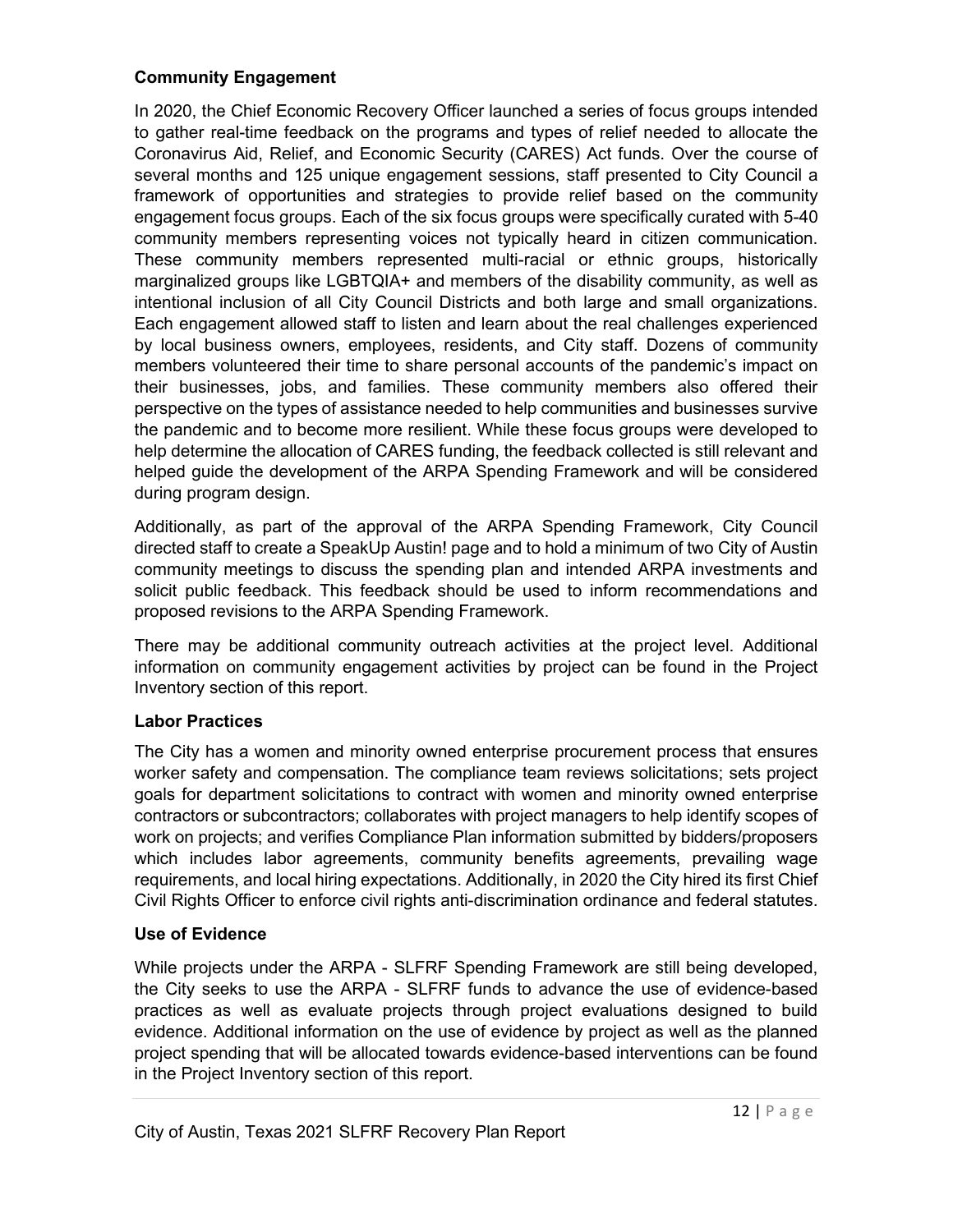<span id="page-12-0"></span>

| <b>Expenditure Category (EC)</b>              |                                                                  |                      |                                |  |
|-----------------------------------------------|------------------------------------------------------------------|----------------------|--------------------------------|--|
|                                               |                                                                  |                      |                                |  |
|                                               |                                                                  |                      |                                |  |
|                                               |                                                                  | As of 7-31-21        |                                |  |
| 6                                             | Cumulative                                                       | Amount spent since   |                                |  |
|                                               | Expenditure Category: Revenue Replacement                        | expenditures to date | last Recovery Plan             |  |
| 6.1                                           | Provision of Government Services                                 | 430,145              | 430.145                        |  |
|                                               |                                                                  |                      |                                |  |
| Project Inventory List of Government Services | Cumulative                                                       | Amount spent since   |                                |  |
|                                               |                                                                  | expenditures to date | last Recovery Plan             |  |
| 4400-A110                                     | EOC Emergency Response Project                                   | \$                   | \$                             |  |
| 4400-A365                                     | Resilience Food Access                                           | \$                   | \$                             |  |
| 4400-A375                                     | <b>Resilience Hubs</b>                                           | \$                   | \$                             |  |
|                                               | 5000-9100-A6 Homelessness General                                | \$                   | \$                             |  |
| 5500-A240                                     | Colony Park Sustainable Community Health Center                  | \$                   | \$                             |  |
| 5500-A340                                     | Non-Profit Emergency Relief - Arts / Music                       | \$                   | \$<br>$\overline{\phantom{a}}$ |  |
| 5500-A341                                     | Arts                                                             | \$                   | \$                             |  |
| 5500-A342                                     | <b>Music</b>                                                     | \$                   | \$<br>$\blacksquare$           |  |
| 5500-A345                                     | <b>Community Navigators</b>                                      | \$                   | \$                             |  |
| 5500-A350                                     | Childcare/Early Childhood/Family Connects                        | \$<br>$\blacksquare$ | \$<br>٠                        |  |
| 5500-A360                                     | <b>Workforce Development: General</b>                            | \$                   | \$                             |  |
| 5500-A365                                     | <b>Food Security/Food Access</b>                                 | \$                   | \$                             |  |
| 8600-A361                                     | Workforce Development: Austin Civilian Conservation Corps (ACCC) | \$<br>۰              | \$<br>$\overline{\phantom{0}}$ |  |
| 8600-A362                                     | Workforce Development: Homelessness and/or Creative Sector       | \$                   | \$                             |  |
| 9100-A248                                     | Public Health- IT Project                                        | \$                   | \$                             |  |
| 9100-A249                                     | Public Health- Communications Project                            | \$                   | \$                             |  |
| 9100-A250                                     | Public Health-Staffing and Support                               | \$<br>430,145        | \$<br>430.145                  |  |

#### **Table of Expenses by Expenditure Category**

The City budgeted various government services to be provisioned from the revenue replacement from ARPA - SLFRF allocation. Each program area noted in the Uses of Funds narrative has one or more projects to help execute the program objectives. The individual projects are listed in the table above and in greater detail in the Project Inventory section of this report. The project inventory section of this report provides additional information by project including detailed information on promoting equitable outcomes, community engagement, labor practices (if applicable), use of evidence (if applicable), and key performance indicators.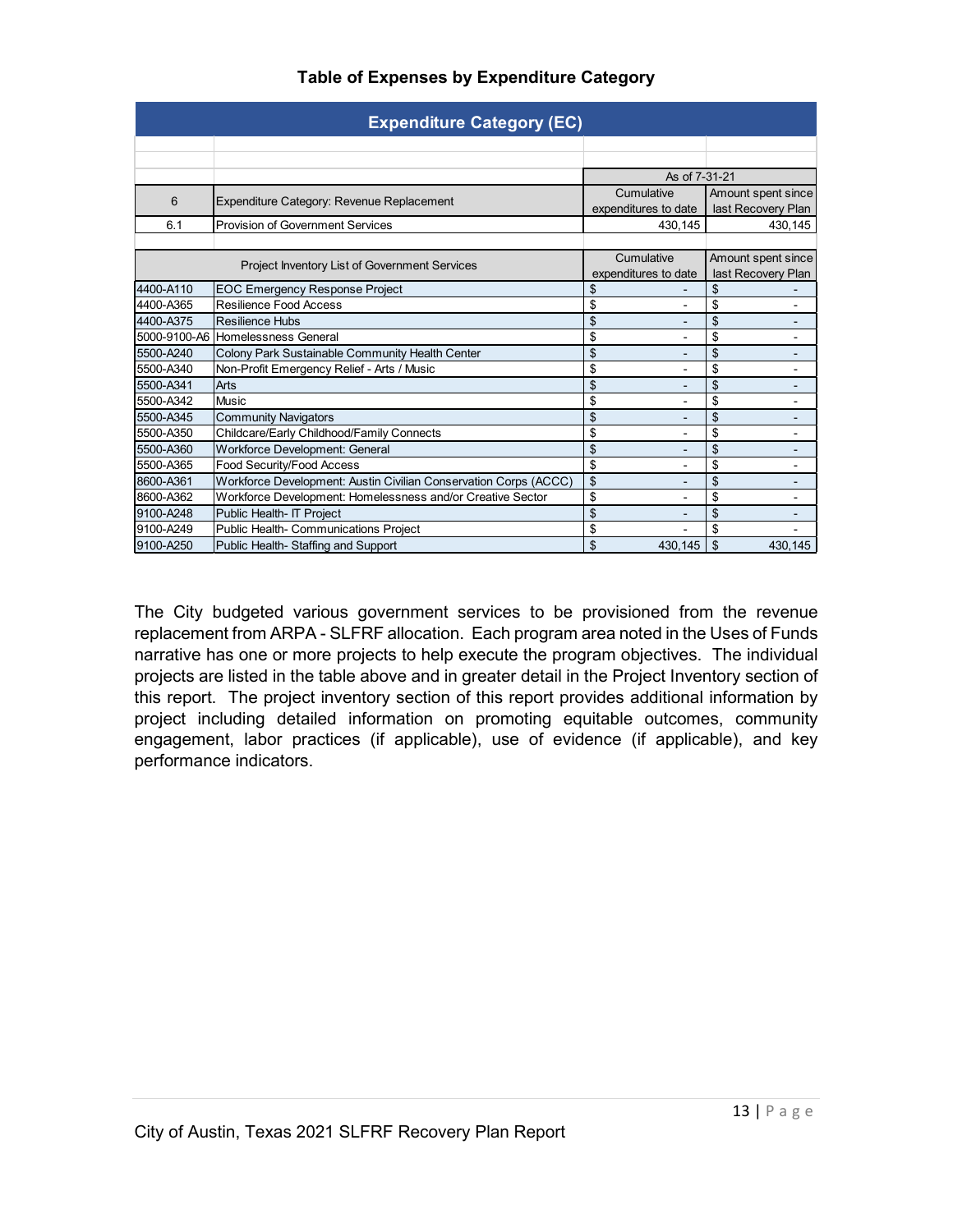### <span id="page-13-0"></span>Project Inventory

#### **Project 4400-A110: EOC Emergency Response Project Funding amount: \$6,000,000 Project Expenditure Category: 6.1 Provision of Government Services Project Amount Obligated to Date: \$0 Project Amount Expended to Date: \$0**

#### *Project overview*

This project will support Emergency Operations Center (EOC) response activities. EOC activities have been ongoing since February 2020, but the costs reported here include expenses from March 3, 2021 and later. The role of the EOC in the COVID-19 emergency is to provide support and coordination for public health response activities from communitywide COVID-19 testing, sheltering for those who are COVID-19 positive or under monitoring, sheltering for individuals at high risk of contracting COVID-19, strike team support for group homes, provision of emergency medical overflow services, public information campaigns, and managing logistics such as the distribution of personal protective equipment (PPE).

Expenses include an isolation/quarantine facility (hotel lease) to provide shelter for those who are COVID-19 positive or are awaiting results, and some logistics expenses for the Alternate Care Site (ACS). The ACS was created to establish a field hospital for COVID-19 positive patients who need low to intermediate acuity care. An ACS was activated at the Austin Convention Center in January 2021, in partnership with the State of Texas Department of Emergency Management. This ACS was deactivated in March 2021. In August 2021, due to the surge from the Delta variant, the facility to house an ACS was prepared at the Travis County Expo Center but is not activated at this time.

The intended outcomes are coordination among responder agencies, a reduction in community transmission of the virus, and a relief valve for the hospital system if they become overwhelmed with care of COVID-19 patients.

#### *Promoting Equitable Outcomes*

The isolation facility and Alternate Care Site are open to all who have the medical need.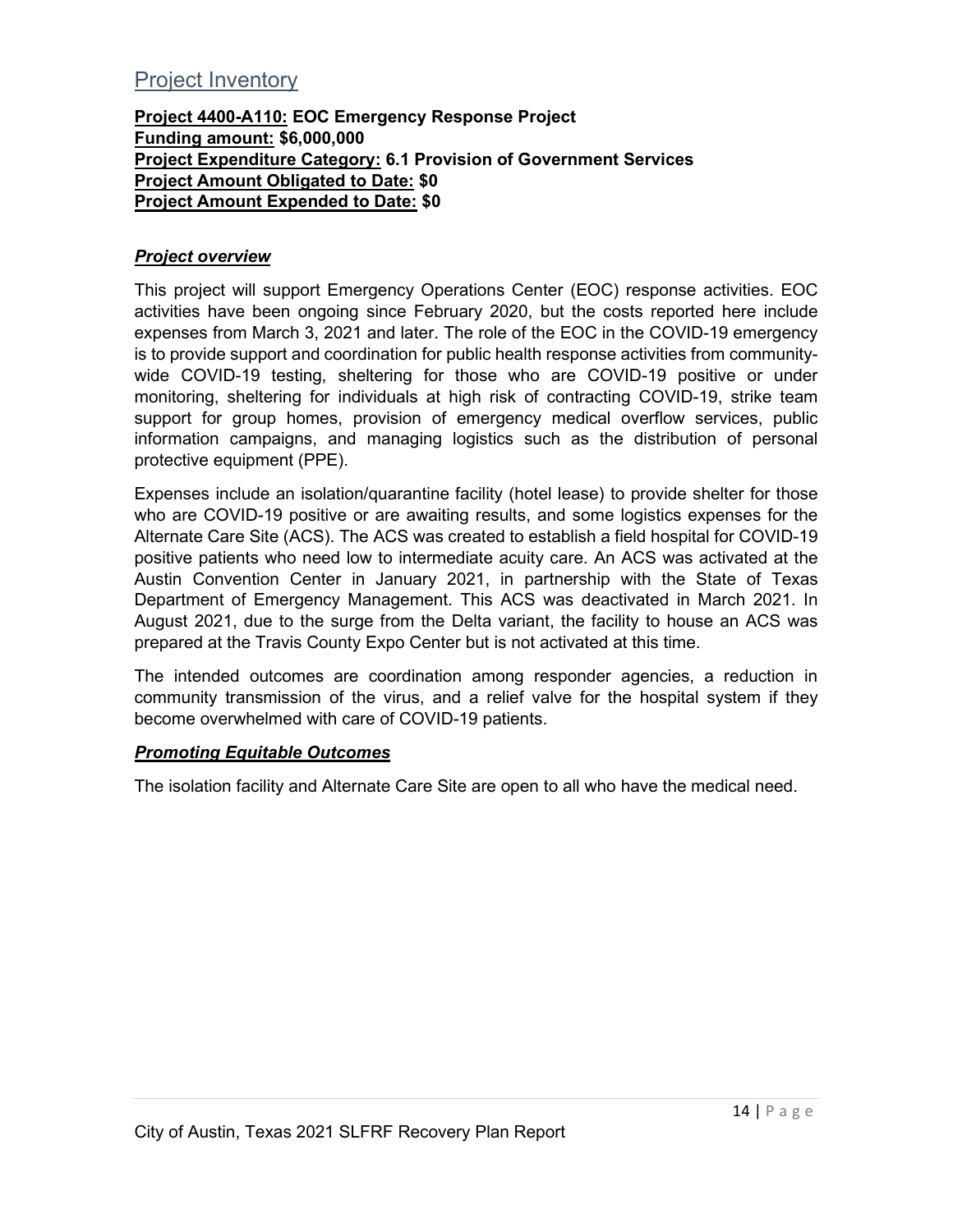#### <span id="page-14-0"></span>**Project 4400-A365: Resilience Food Access Funding amount: \$500,000 Project Expenditure Category: 6.1 Provision of Government Services Project Amount Obligated to Date: \$0 Project Amount Expended to Date: \$0**

#### *Project overview*

Consistent with City Council's direction, \$500,000 for regional food systems planning will support the growth and stabilization of the local food system (managed by City of Austin Office of Sustainability). ARPA - SLFRF funds will be used to support enhanced food resiliency, regional food system planning, and development of a nonprofit or cooperative grocery store in an underserved area. Additionally, City staff are actively collaborating with Travis County staff to optimize alignment of the City and County's food security investments.

#### *Promoting Equitable Outcomes*

**Goals:**There is a pronounced food access problem for low-income and communities of color in Austin. In 2016, the City's Office of Sustainability [issued a report](http://austintexas.gov/sites/default/files/files/Sustainability/07-27-16_Memo_to_MC_re-_Response_to_Food_Access_Resolution_20160303-020_....pdf) to City Council outlining the challenges and goals of the food ecosystem. The funding has been limited up to now and while the Resilience Food Access project is yet to be designed, some of the goals listed in the 2016 report will be attempted as well as the recent [resolution](https://www.austintexas.gov/edims/document.cfm?id=362264) set forth by City Council.

**Awareness:** This project will have the marketing and communications support of three highly communicative departments: Austin Public Health, City of Austin Office of Sustainability, and the Economic Development Department (EDD). In EDD alone, the Marketing & Communications team aims to extend the communication and outreach to the existing 28,000 department contacts via email and social content packaged for partner departments and external organizations, like Travis County, to spread the word. All opportunities are listed on the one-stop hub of economic opportunities for Austin: ATXrecovers.com.

**Access and Distribution:** As mentioned above, City staff will work with third party providers to support applicants in their request for support. In the project design, staff will work with partners to ensure the applications themselves are mobile and multi-language friendly with staff and system capacity to review.

**Outcomes:** The project is still being designed, but in the near-term, EDD is focusing on the deployment of ARPA funding to support nonprofit or cooperative grocery store development and the development of Food Equity and Economic Development (FEED) Program, a program which will utilize CDBG funding to catalyze food sector business development in underserved areas. The intent of FEED is to provide funding to projects that will strengthen the food sector, improve food access, and demonstrate the viability of food sector investments for private sector funders.

*Negative Economic Impacts:* Project is in the design phase.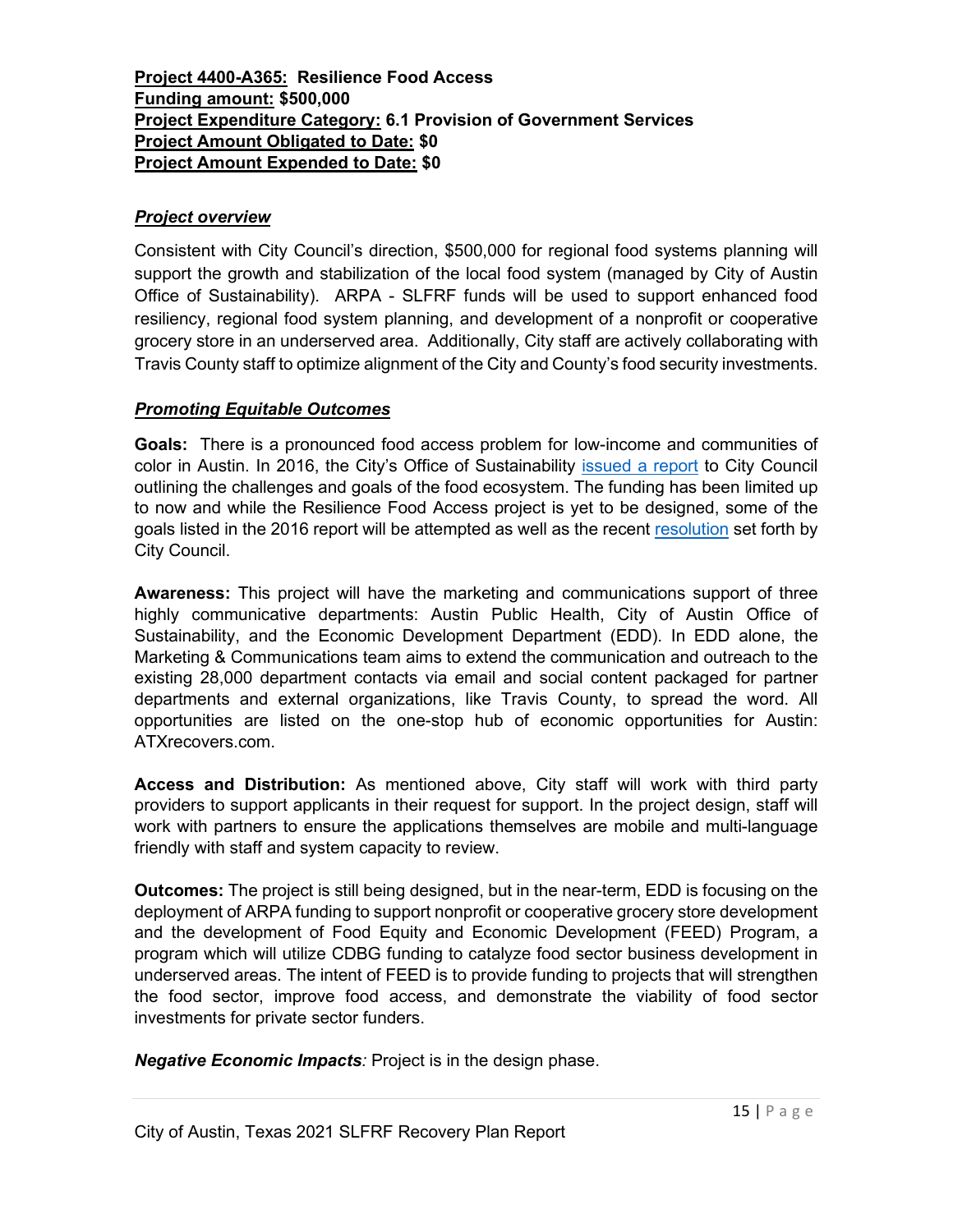*Services to Disproportionately Impacted Communities:* Prior to the COVID-19 pandemic, the City began to take strides in addressing equitable outcomes for program and service delivery. These strides include a City Council adopted five-year strategic plan, Strategic Direction 2023 (SD23), which prescribes reporting detail with as much granularity as possible, including specific metrics on the number and percentage of persons who successfully complete workforce development training; the number of people moved out of poverty into middle skills jobs; and unemployment rates with the granularity of demographic data. EDD committed to collecting demographic data (age, gender, race or ethnicity, zip code, and City Council District representation) for all project participants and fund recipients. Another stride taken was the creation of the Equity Office in the City, whose work is to provide training on racial equity and hold City of Austin programs and services accountable to tracking the metrics as dedicated in SD23.

At the onset of the pandemic each City department providing economic stimulus to the community began reporting data on the projects provided on the public facing dashboard at [ATXrecovers.com](https://www.austintexas.gov/department/covid-19-economic-recovery/economic-impact) under the Economic Impact section. In 2020, the City provided childcare facilities with economic support through the Austin Childcare Provider Relief Grant. Data related to this project is available on ATXrecovers.com, or directly [here.](https://app.powerbigov.us/view?r=eyJrIjoiZjdjYzM1ZjEtNGY4NS00NWFmLWEwZGUtNjQ3ZDkxODU4YzVlIiwidCI6IjVjNWUxOWY2LWE2YWItNGI0NS1iMWQwLWJlNDYwOGE5YTY3ZiJ9) As new programs are launched dashboards are provided. Each dashboard includes demographic information about applicants and awardees, as well as other factors that demonstrate historical challenges, such as: legal business structure, industry type, and what City of Austin Council district their customers reside in.

#### *Community Engagement*

In addition to community engagement activities discussed in the General Overview section of this report, this project is expected to conduct additional community outreach in 2021, prior to the launch of project offerings.

#### *Use of Evidence*

The project is still in the design phase but expects to use evidence-based criteria such as number of food access retailers per capita and by geography for food access as well as project evaluation for the retail providers. Staff anticipates an administrative fee between 5% and 15% to be incurred.

#### *Key Performance Indicators*

Output and outcome measures not yet established.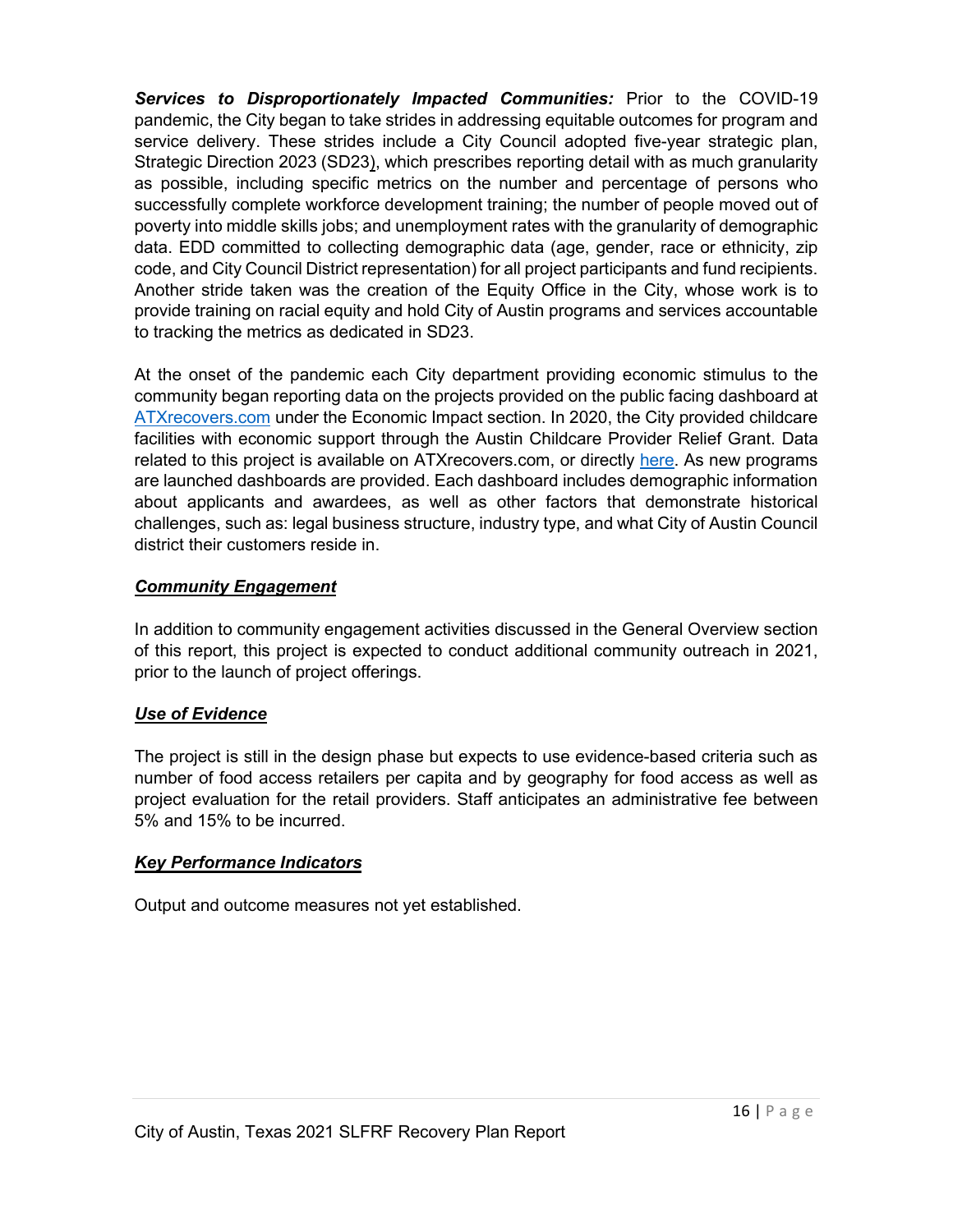#### <span id="page-16-0"></span>**Project 4400-A375: Resilience Hubs Funding amount: \$3,000,000 Project Expenditure Category: 6.1 Provision of Government Services Project Amount Obligated to Date: \$0 Project Amount Expended to Date: \$0**

#### *Project overview*

On April 8, 2021, Austin City Council passed Resolution 20210408-028, directing staff to engage with school districts, external partners, and communities to conduct a resilience hub assessment to identify potential locations throughout the City to serve as resilience hubs, including designing and equipping pilot hubs for disasters, including the necessary power and water redundancies.

Resilience Hubs are community locations that provide hyper-localized, contextually, and culturally relevant solutions to address ongoing stressors in communities and distributed disaster response and recovery efforts.

Office of Sustainability staff worked with over 30 individuals from 18 City departments and several external partners and community leaders to develop initial cost estimates to implement Resilience Hub pilots in low-income communities.

Over the next 18-24 months, staff will plan, design, and build features needed to provide at least two initial Resilience Hub pilot projects within the "Eastern Crescent" of the City, in addition to creating a community-wide Resilience Hub Plan. The "Eastern Crescent" is an area that represents the highest number of communities of color and low-income residents. The goal of the pilot projects is to gather lessons learned from a limited number of scenarios and inform a large city-wide Resilience Hub Plan.

#### *Promoting Equitable Outcomes*

**Goals:** The goal of this work is to identify areas within the City that could benefit from the activation of a "resilience hub" and where efforts should be prioritized to establish, support, and fund institutions to serve this purpose. To create pilots, staff will work closely with the community most sensitive to climate shocks and stressors. In Austin, low-income communities and communities of color are bearing the brunt of climate change impacts, often being hit first and worst and lacking the investment and resources needed to recover. Because of this, Resilience Hub work will center around low-income communities and communities of color in the planning processes, build an equity lens for all staff participating in these processes, and move toward community leadership and ownership to the maximum extent possible.

**Awareness:** Once the pilot Resilience Hubs are completed, an outreach strategy will be developed to ensure that community members are aware of them and are able to access them in the event of an emergency.

**Access and Distribution:** Resilience Hubs provide hyper-localized, contextually, and culturally relevant solutions to address ongoing stressors in communities and distributed disaster response and recovery efforts. They increase accessibility by bringing City services and support into communities and empowering residents in the selection and distribution of services. The City will assess the accessibility of the two pilots to ensure that they are reachable by all adjacent residents including seniors and children, disabled individuals, and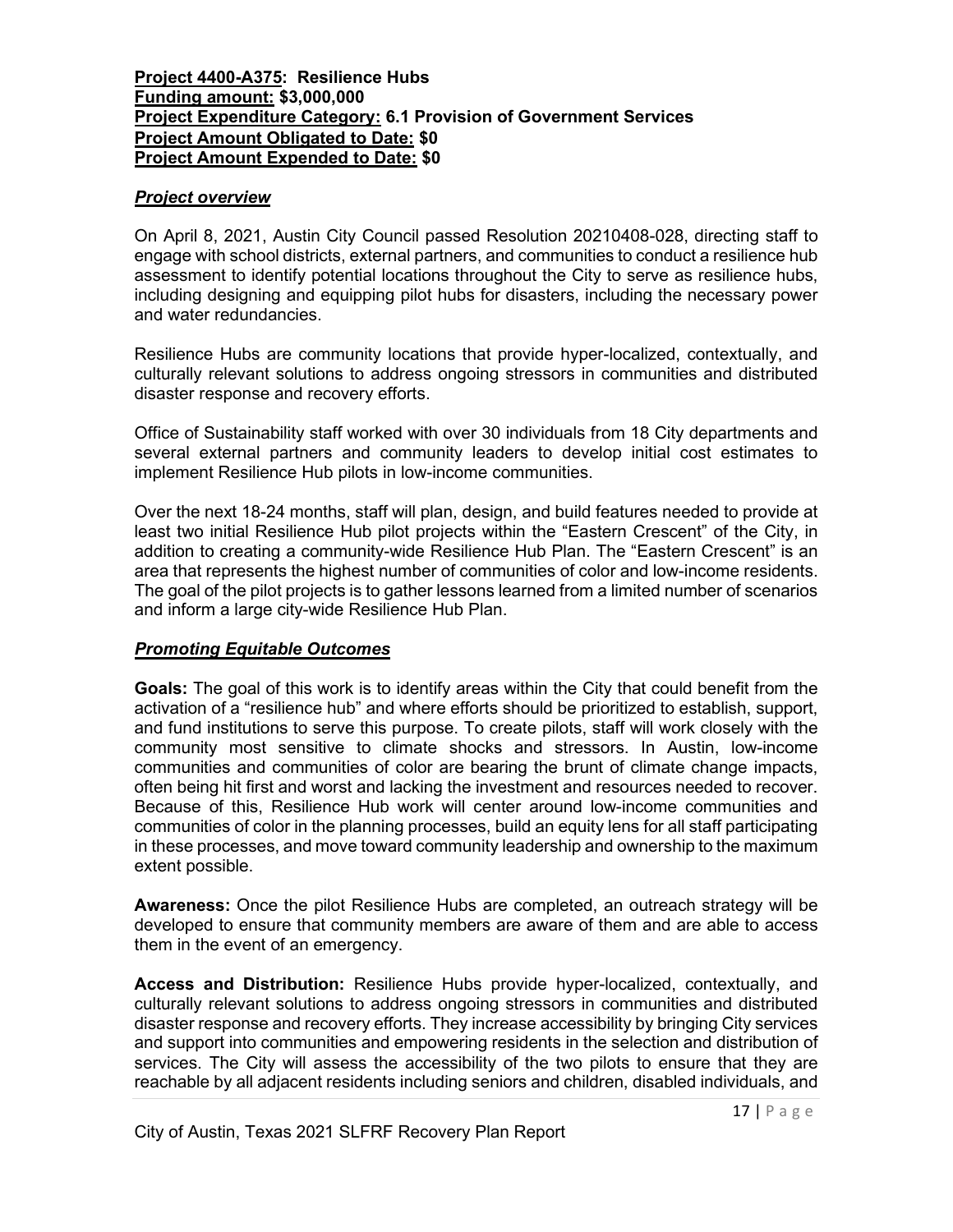individuals without vehicles. Street and other public realm amenities will be analyzed to determine bicycle and pedestrian access.

**Outcomes:** The implementation of Resilience Hubs will prioritize communities where these services will be most impactful, such as those most impacted by historical disparities and inequities and most vulnerable to climate-related shocks and stressors.

The City is already experiencing the effects of climate change with more extreme heat and flooding. These impacts are expected to become more severe over the next few decades, including more hot days, increased extreme precipitation, and longer droughts. These effects will not be felt evenly throughout the city. Communities with fewer resources experience hotter summer days and nights from the urban heat island effect while other communities are more susceptible to flooding. Within these communities, certain populations will be more vulnerable to climate impacts, including older adults, children, people of color, people with limited-English proficiency, low-income individuals, people with disabilities, and people with medical illnesses. This project will focus on providing meaningful equity results by inviting residents and trusted community leaders to help design and implement hub operations and programming. The lessons learned from these two hubs will inform future hub planning and provide results at scale.

In Austin, low-income communities and communities of color are bearing the brunt of climate change impacts, often being hit first and worst and lacking the investment and resources needed to recover. These impacts will continue to result in various immediate shocks and long-term stressors in our community, often on top of existing stressors and disparities related to income, health, etc. Because of this, climate resilience work should include a sharper focus on low-income communities and communities of color in the planning processes, build an equity lens for all staff participating in these processes, and move toward community leadership and ownership to the maximum extent possible.

The criteria to select the pilot hub sites will be based on factors including near-term implementation opportunity, ability to provide community gathering space and that the structures are not exposed to flooding or wildfire. To achieve equitable outcomes, staff will use datasets such as:

- Calls to 211 by Zip Code & Call Type
- Unemployment and underemployment rates
- Poverty and low-income neighborhoods
- Focus areas identified in the Central Health 2020 Demographics Report
- Housing insecurity areas
- Areas vulnerable to flooding
- Areas lacking tree canopy coverage
- Neighborhoods near brownfields, landfills, recycling, and wastewater treatment facilities
- Food insecurity

The Office of Sustainability is in conversations with external partners and community groups about adding resilience-related upgrades to pilot hubs in the "Eastern Crescent". Based on community equity and "Eastern Crescent" datasets, the pilot hubs will be in areas of Austin with traditionally marginalized communities.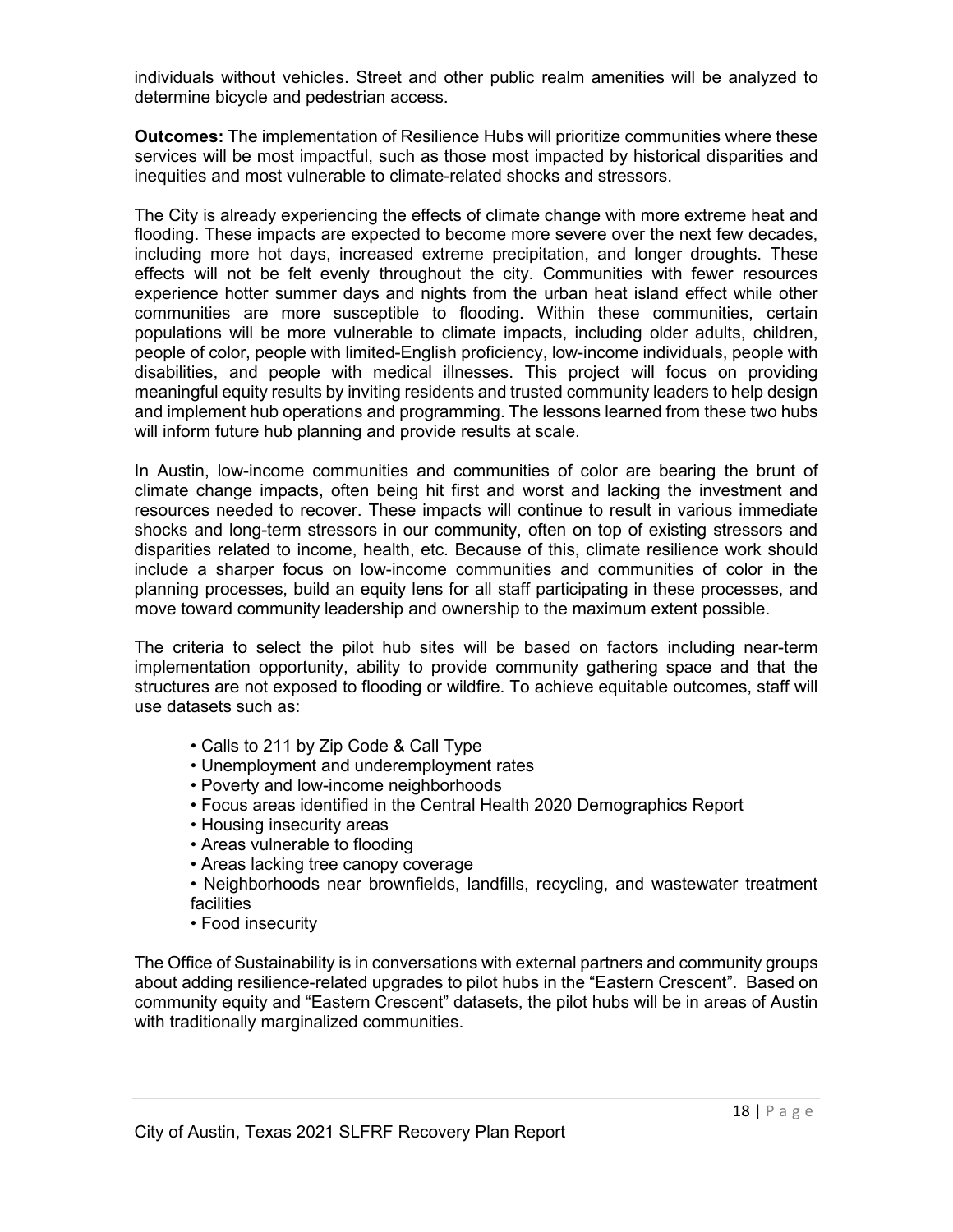#### *Community Engagement*

The process to create Resilience Hubs focuses heavily on the values, goals, and needs of the community, and the tasks and costs noted reflect estimates to co-create Resilience Hubs with community members in a meaningful way. This means better, more inclusive, and varied events (house meetings, focus groups, etc.), and costs that reflect the need to reduce barriers for engagement (translation and interpretation, non-traditional outreach and communication channels, childcare at events, etc.). Community engagement costs, however, are estimated and included in the total pilot hub cost estimate.

#### *Use of Evidence*

The goal of this work is to identify areas within the City that could benefit from the activation of a "resilience hub" and where efforts should be prioritized to establish, support, and fund institutions to serve this purpose. The ARPA - SLFRF funds will be used to stand up two Resilience Hubs in low-income communities. This includes costs for additional technology (solar, battery backup, etc.), community engagement, and an allowance to explore emerging technologies. To select the two pilot locations, staff recommends working with community members most impacted by recent weather-related events.

#### *Key Performance Indicators*

Output and outcome measures and indicators are not yet established. These will be developed in collaboration with key stakeholders and shared in future reporting.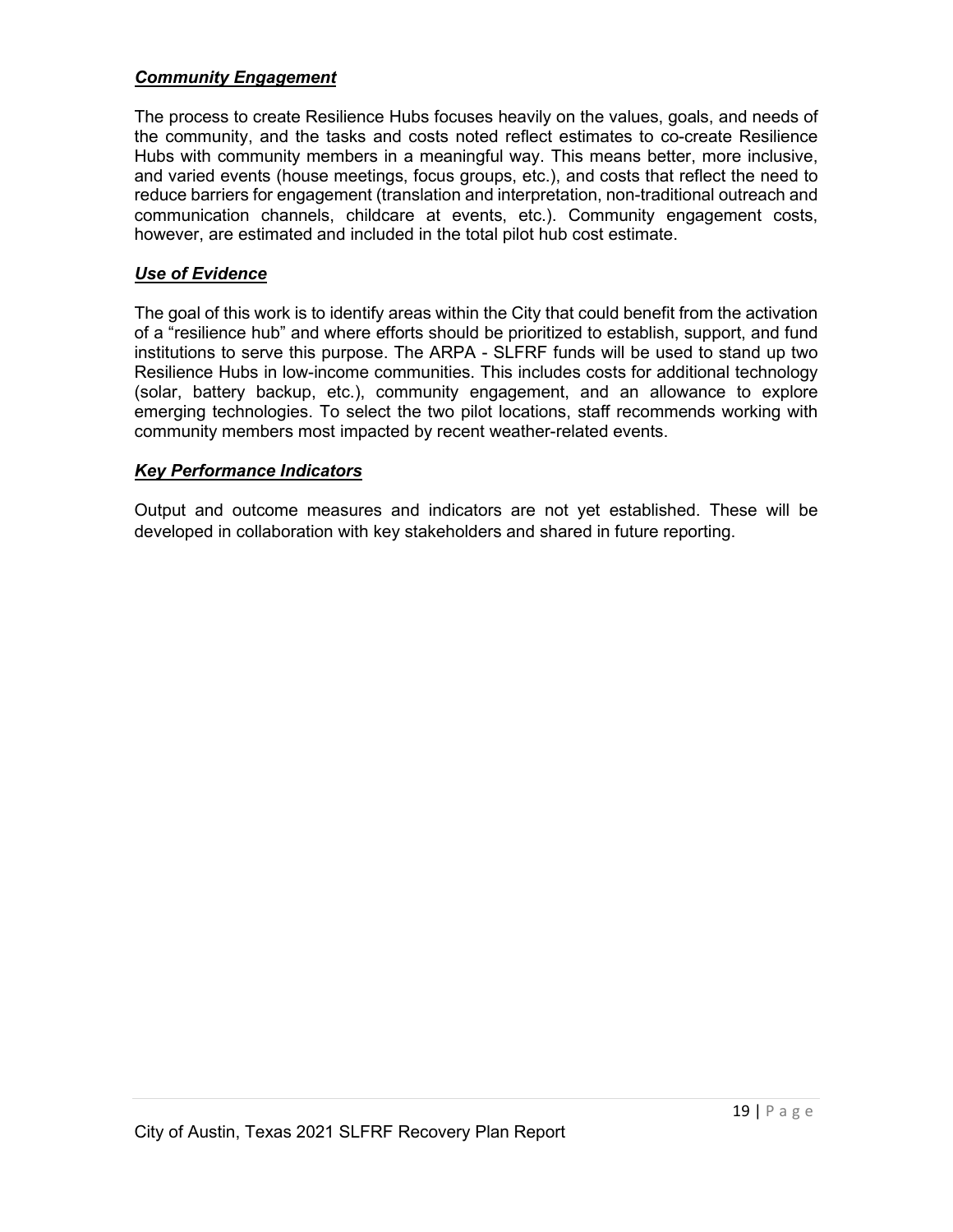#### <span id="page-19-0"></span>**Project 5000-9100-A6: Homelessness General Funding amount: \$95,300,000 Project Expenditure Category: 6.1 Provision of Government Services Project Amount Obligated to Date: \$0.00 Project Amount Expended to Date: \$0.00**

#### *Project Overview*

The City will utilize \$95.3M of ARPA - SLFRF funding as part of a comprehensive, community-wide effort to reduce levels of unsheltered homelessness. Expenditures will begin in August of 2021 and are anticipated through at least April of 2024. Primary service types within the broader project include:

- Emergency Shelter
- Street Outreach
- Diversion/Rapid Exit
- Rapid Rehousing
- Permanent Supportive Housing
- Targeted Prevention
- Landlord Outreach & Incentives
- Mental Health/Substance Use Disorder Services
- Supported Employment/Workforce Services
- Service Provider Capacity Building
- Planning, Management, and Administration
- Housing Development Capital Subsidy

While some activities will be carried out by City of Austin staff, the majority of services delivered via the ARPA - SLFRF project will be outsourced to third-party service providers via City of Austin contracting processes. The City anticipates partnering with a wide variety of nonprofit and public entities to execute the project and leverage additional funding.

#### *Promoting Equitable Outcomes*

Equity is central to the City's work to address homelessness, particularly given the disproportionately high incidence of housing instability among African Americans, the LGBTQIA community, and people living with disabilities.

**Goals:** The project will focus on achieving more equitable outcomes for historically marginalized, adversely impacted populations, including African Americans, LGBTQIA persons, and people living with disabilities.

**Awareness:** Project activities will be integrated into the local Homeless Response System, and housing referrals will be made via the community's Coordinated Entry System, which is a known single point of entry for people experiencing homelessness. In addition, the City anticipates utilizing a portion of its funding to support Street Outreach efforts to improve awareness of, and access to, services.

**Access and Distribution:** The City is committed to working with the local HUD Continuum of Care Lead Agency (ECHO) to improve equitable access to services. Access is mediated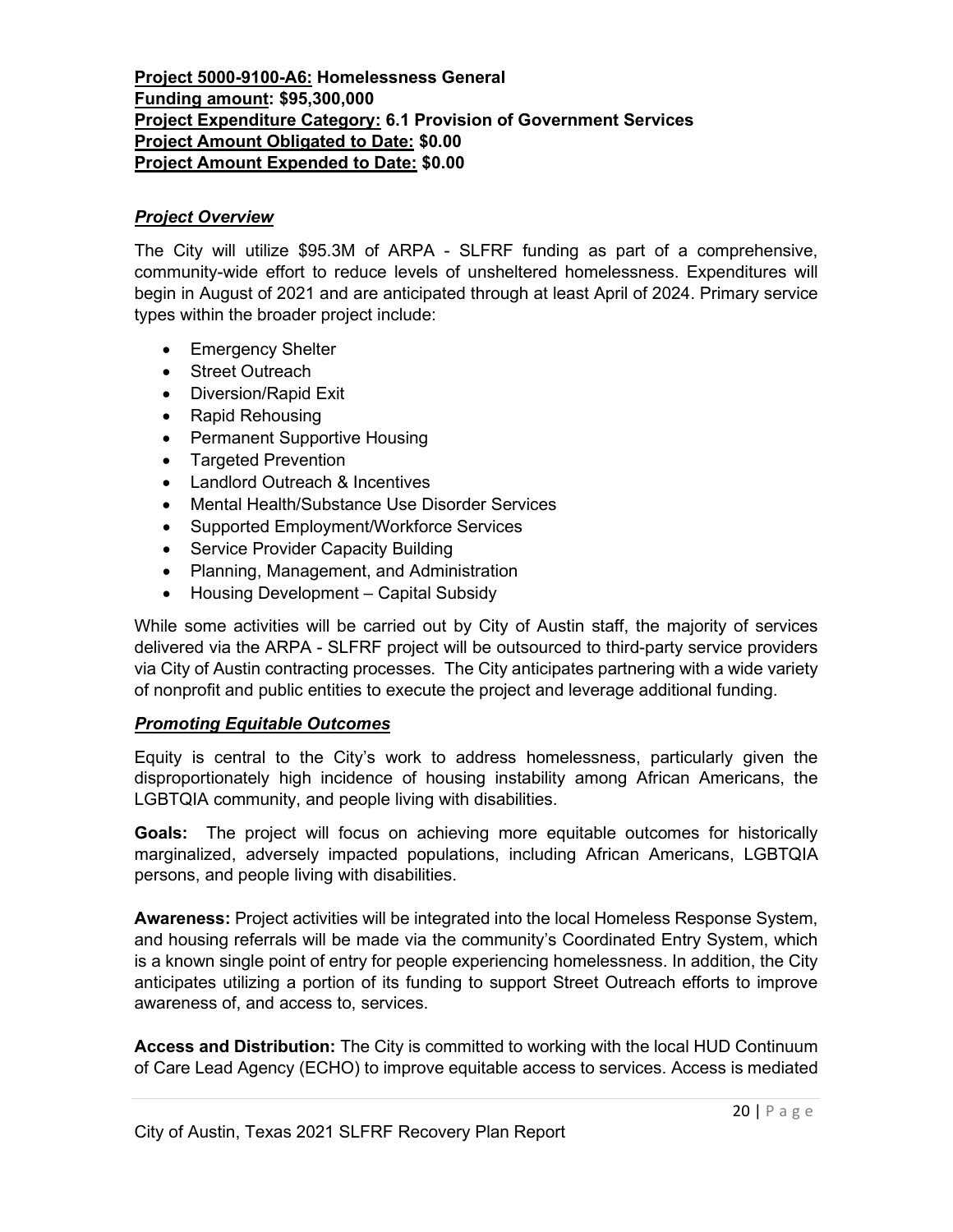via a centralized referral system and common assessment tool that prioritizes the highest need individuals for services. The Continuum of Care, recognizing concerns that the legacy assessment tool tended to de-prioritize African Americans, has recently adopted a new tool focused on equity across dimensions of race, LGBTQIA status, and disability. The availability of in-person assessments for the Coordinated Entry System has been constrained over the course of the pandemic, and the City will assess potential ARP investments to support expanded and equitable access.

**Outcomes:** The project is intended to reduce rates of homelessness for all Austinites, with a particular focus on reducing the disproportionate harm in adversely impacted populations – African Americans, LGBTQIA, and people living with disabling conditions. Project outcomes will be disaggregated in key areas to assess progress. Given the extreme marginalization of people experiencing homelessness, all funding under this project falls under 'Services to Disproportionately Impacted Communities.' While services will be funded across the geographic area, the City is committed to Affirmatively Furthering Fair Housing by ensuring that capital investment is distributed across the community, improving housing choice for populations who have historically been subject to discriminatory housing patterns.

#### *Community Engagement*

The City Homeless Strategy Division has initiated a community engagement process to further refine and guide its investments under this project. Initial community engagement activities will include a survey of people with lived expertise in homelessness, an online survey for the general public, and solicitation of input from homeless service providers. In addition, the city's Homeless Strategy Officer serves on the local Continuum of Care's Homeless Response System Leadership Council, whose composition and practice centers the experience of people with lived expertise and disproportionately impacted communities. The City anticipates working closely with the Leadership Council and its committees to shape and prioritize investments. To further the meaningful capacity of community organizations to meet the needs traditionally underserved groups, a portion of project funding will be utilized to support capacity building efforts.

#### *Use of Evidence*

The City seeks to advance the use of evidence-based practices across the local response system. Evidence-based interventions currently utilized in city-supported projects include, but are not limited to, Permanent Supportive Housing, Assertive Community Treatment, Motivational Interviewing, Harm Reduction, and Trauma-Informed Care. No allocation of funding to the various types of service have been made to date, such that neither the dollar amount allocated to such interventions, nor specific evaluation plans are available at this time.

#### *Key Performance Indicators*

Additional performance indicators will be added as funding is committed.

- a. Number of people or households receiving shelter services
	- b. Number of bed-days of shelter provided
	- c. Number of people or households re-housed
	- d. Number of affordable housing units preserved or developed
	- e. Number of people or households receiving eviction prevention services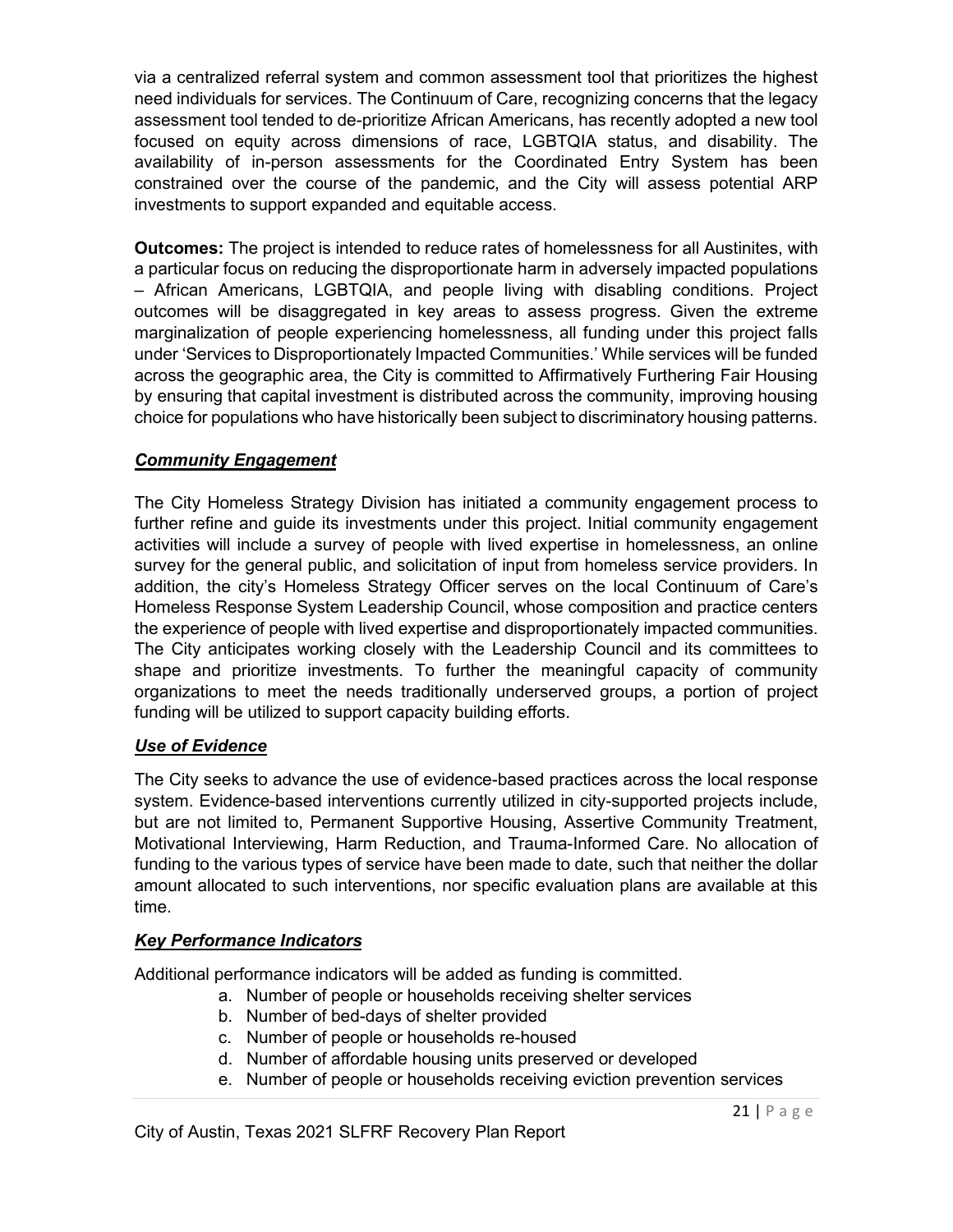#### <span id="page-21-0"></span>**Project 5500-A240: Colony Park Sustainable Community Health Center Funding amount: \$1,500,000 Project Expenditure Category: 6.1 Provision of Government Services Project Amount Obligated to Date: \$0 Project Amount Expended to Date: \$0**

#### *Project overview*

EDD staff is finalizing the project scope and timeline to utilize ARPA funds for the engineering and construction of the water, wastewater, stormwater, and related infrastructure required for the successful development of the Colony Park Sustainable Community Health Center in partnership with Central Health. The delivery of the Health and Wellness Center will help address the critical health needs of northeast Austin residents, who experienced disproportionate health impacts throughout the COVID-19 pandemic.

#### *Promoting Equitable Outcomes*

**Goals:** To deliver a healthcare center and services to the [Colony Park Sustainable](http://austintexas.gov/content/colony-park)  [Community,](http://austintexas.gov/content/colony-park) a historically marginalized neighborhood of 208 acres of City-owned property on Loyola Lane between Johnny Morris Road and Decker Lane. In order to deliver this healthcare center and services to Colony Park residents most gravely impacted by the COVID-19 pandemic, there are necessary infrastructure improvements that must be made.

**Awareness:** The project is led by a group of community leaders known as the Colony Park Core Team. This "Core Team" consists of representatives from the Colony Park, Lakeside, Agave, Woodland Hills and LBJ neighborhoods. Together, the Core Team crafted a community-focused vision for this area and the Colony Park Sustainable Community. To unify their vision, they created **Eight Pillars** to guide their work:

- Improve mobility, connectivity, and safety of community
- Improve access to health care resources and services
- Improve access to open spaces and activate parks
- Improve access to healthy food resources
- Improve access to economic vitality of community
- Improve educational opportunities
- Improve equal access to workforce housing
- Improve quality of life through accessing available City/County resources

The Colony Park Core Team, with the support of a contracted third-party community engagement contractor has been convening community meetings throughout the Colony Parke Sustainable Community master planning process. The timeline of activity can be observed [here](http://austintexas.gov/department/colony-park-sustainable-community-timeline) on the Colony Park website.

**Access and Distribution:** This infrastructure will help deliver a public health facility that will serve low-income residents of Austin and Northeast Travis County through Community Care, an entity related to Travis County Central Health. This population has been significantly impacted by the COVID-19 pandemic.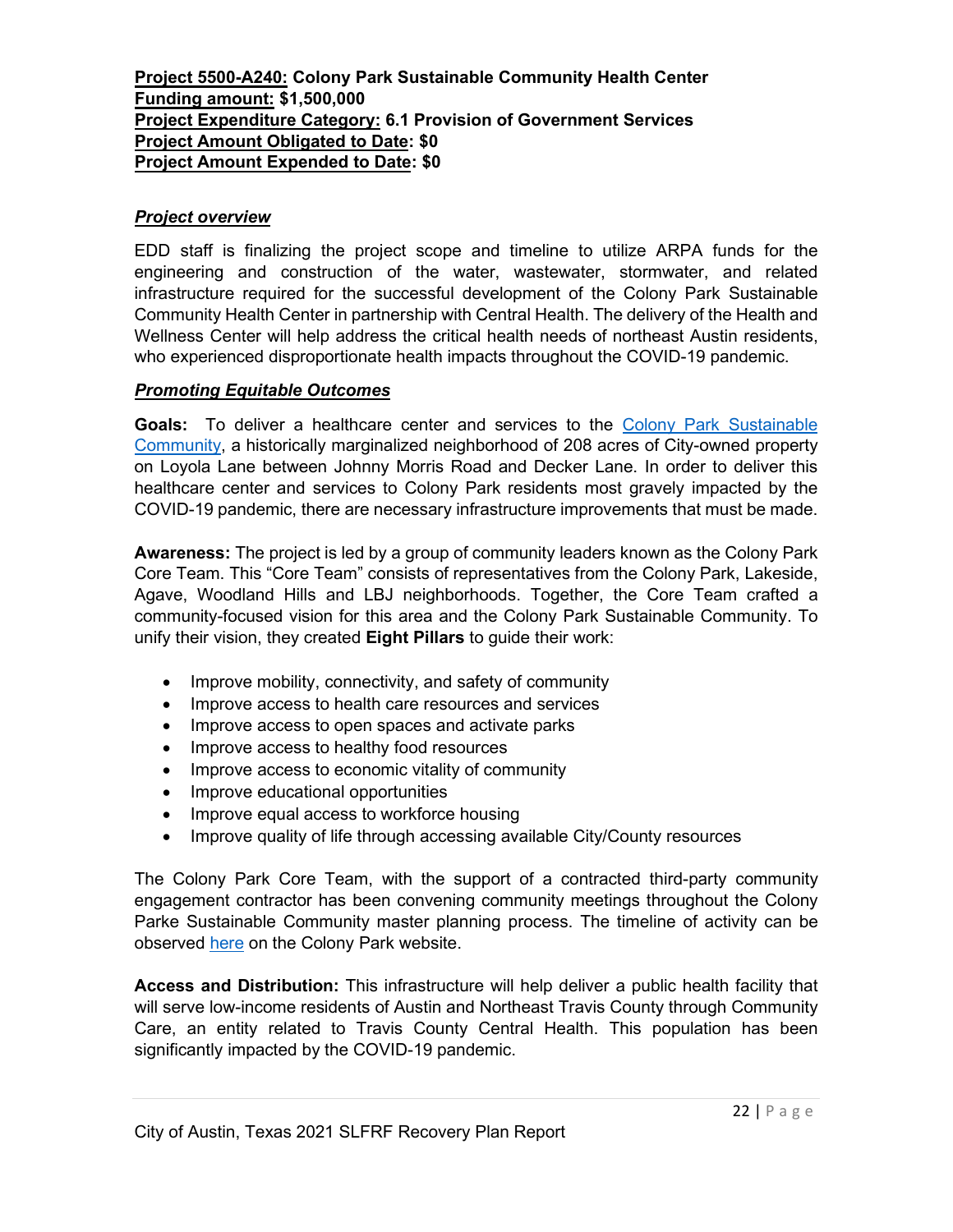**Outcomes:** The agreement between the City and the regional Central Health organization fills a critical need for healthcare services in northeast Austin. To date, affordable services are non-existent in this community. On February 6, 2020, City Council authorized an interlocal agreement with Central Health to evaluate the suitability of a Health and Wellness Center within the Loyola Town Center of the 208-acre Colony Park Sustainable Community. The opportunity to develop a Health and Wellness Center further aligns the development at the 208-acre Colony Park site with the City's Strategic Outcomes of Economic Opportunity & Affordability and Health & Environment.

#### *Community Engagement*

In the three-year community engagement and planning process, the Colony Park Core Team developed a COMMUNITY HEALTH IMPROVEMENT PLAN (CHIP) over several engagements with other neighborhood residents. The CHIP is noted on page 12 of the [Master Plan and Design Guidelines.](http://www.austintexas.gov/edims/document.cfm?id=223245) The Steering and Core Coordinating Committees participated in a prioritization activity and identified the following priority health issues that would be addressed in the CHIP:

Chronic Disease – Focus on Obesity:

1) Reduce burden of chronic diseases caused by obesity among Austin/Travis County residents.

Built Environment – Focus on Access to Healthy Foods:

- 2) All in our community have reasonable access to affordable quality nutritious food.
- 3) Local and regional stakeholders will collaboratively increase accessibility to community resources via safe, active transportation.

Access to Primary Care and Mental/Behavioral Health Services - Focus on Navigating the Healthcare System:

4) Expand access to high-quality behaviorally integrated patient-centered medical homes for all persons.

#### *Labor Practices*

The City has a women and minority owned enterprise procurement process that ensures worker safety and compensation. The Compliance team reviews solicitations; sets project goals for department solicitations to contract with women and minority owned enterprise contractors or subcontractors; collaborates with Project Managers to help identify scopes of work on projects; and verifies Compliance Plan information submitted by Bidders/Proposers which includes labor agreements, community benefits agreements, prevailing wage requirements, and local hiring expectations. Additionally, in 2020 the City hired its first Chief Civil Rights Officer to enforce civil rights anti-discrimination ordinance and federal statutes.

#### *Use of Evidence*

All \$1.5 million spent towards infrastructure improvement is based on evidence based public health need. The technical advisory group of the Colony Park Sustainable Community consists of subject matter experts from the following City of Austin departments: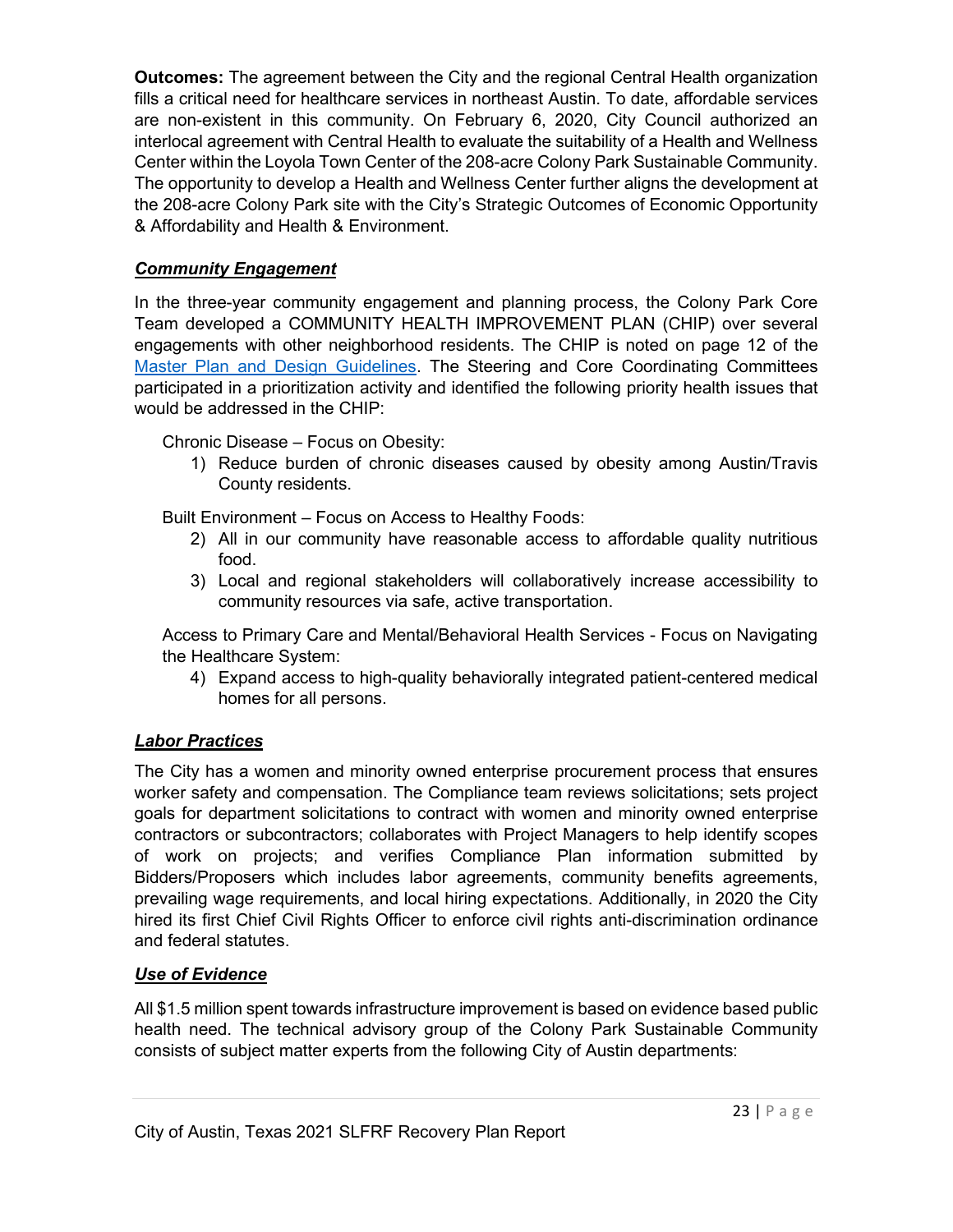Austin Energy - Green Building Austin Housing Finance Corporation Austin Fire Department Austin Police Department Austin Resource Recovery Austin Water CAMPO CAPCOG Capital Planning Office Capital Metro Austin Code Department Colony Park Neighborhood Association Downtown Austin Community Court Community Development Commission Communications & Public Information Office Capital Contracting Economic Development Department Fleet Mobility Services Austin Public Health Austin Public Library Housing and Planning Department Office of Homeland Security and Emergency Management Office of Sustainability Parks and Recreation Department Development Services Department Public Works Department Office of Small Minority Business Resources Transportation Department University of Texas - Public Engagement

There are recommendations from these groups on how to achieve the public health goals set by the community. Those reports can be found on the public facing Colony Park Sustainable Community [website,](http://austintexas.gov/content/colony-park) under Documents.

#### *Key Performance Indicators*

Output and outcome measures not yet established, but may include:

- Number of contracts awarded to women and minority owned enterprises for engineering and construction of the water, wastewater, stormwater, and related infrastructure.
- Number of healthcare providers located in Colony Park.
- Number of behavioral or mental health appointments made by Colony Park residents per year at the Colony Park Central Health healthcare center.
- Median wage of contracted providers delivering engineering and construction of the water, wastewater, stormwater, and related infrastructure.
- Decrease in obesity rates of Colony Park residents.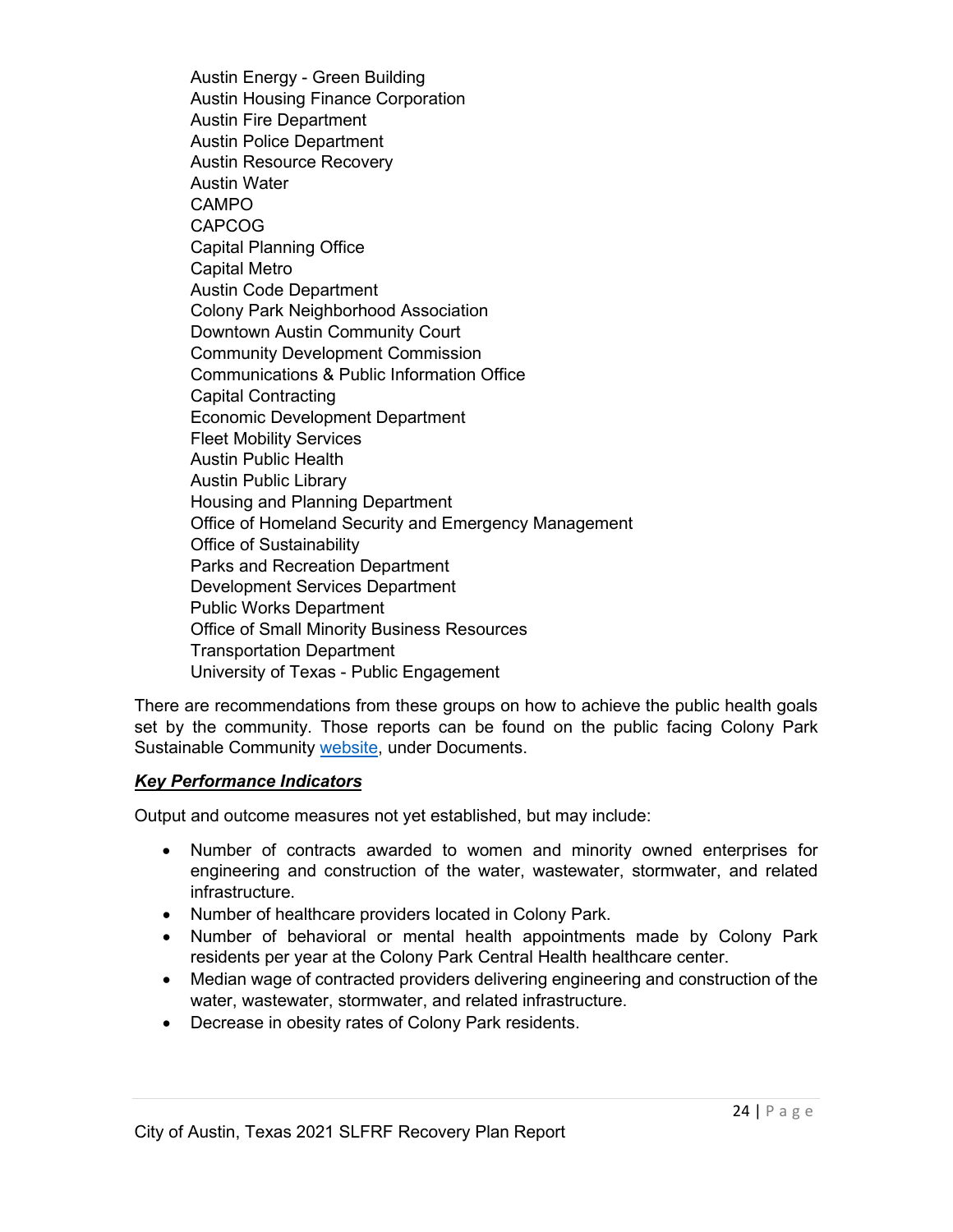#### <span id="page-24-0"></span>**Project 5500-A340: Non-Profit Emergency Relief - Arts / Music Funding amount: \$2,000,000 Project Expenditure Category: 6.1 Provision of Government Services Project Amount Obligated to Date: \$0 Project Amount Expended to Date: \$0**

#### *Project overview*

Non-Profit Emergency Relief: Arts/Culture EDD staff launched the Arts and Culture Non-Profit Relief Grant on July 14, 2021. The grant project provides one-time unrestricted \$20,000 grants to local arts and culture non-profit organizations facing hardships due to the economic impacts of the COVID-19 pandemic. Applications for the grant opened on July 14, 2021 and closed on August 2, 2021. EDD contracted with the Austin Better Business Bureau to serve as EDD's third-party administrator for this grant, and EDD contracted with the Austin Revitalization Authority and Mission Capital to provide application assistance for this grant. Awarded applicants were selected for funding based on a scoring matrix. More information about this project, including a dashboard featuring project metrics, is available at [www.ATXrecovers.com.](http://www.atxrecovers.com/)

#### *Promoting Equitable Outcomes*

**Goals:**The relief project aimed to serve registered 501c (3) non-profit organizations with programming that promotes or develops art in any medium (visual, performing, music, etc.), preserves or commemorates historical events and local cultures, or promotes the distribution of ideas. The grant prioritized organizations that have been historically underserved and whose Board demographic makeup and Executive Director are from historically underserved communities. The scoring matrix included criteria for race/ethnicity, gender, LGBTQIA, and disability, with funds being allocated to applicants that scored the highest in these areas.

**Awareness:** The EDD Marketing & Communications team extended the communication and outreach to the existing 28,000 department contacts via email and social content packaged for partner departments and external organizations, Mission Capital and the Austin Revitalization Authority, to spread the word. All opportunities were listed on the onestop hub of economic opportunities for Austin: ATXrecovers.com.

**Access and Distribution:** The ATXrecovers website provided FAQs, checklists, and eligibility requirements for applicants to review prior to applying. Applicants were also offered technical support from City staff as well as Mission Capital and Austin Revitalization Authority. Applications were mobile and multi-language friendly with staff and system capacity to review.

**Outcomes***:* Intended outcomes were to stabilize arts and culture non-profit organizations impacted by COVID-19 and during the pandemic. This became especially critical as the pandemic took a turn for the worse. Prior to the COVID-19 pandemic, the City began to take strides in addressing equitable outcomes for project and service delivery. These strides include a City Council adopted five-year strategic plan, called Strategic Direction 2023 or [SD23](https://www.austintexas.gov/financeonline/afo_content.cfm?s=73) for short, which prescribes reporting detail with as much granularity as possible. As well as specific metrics on number and percentage of persons who successfully complete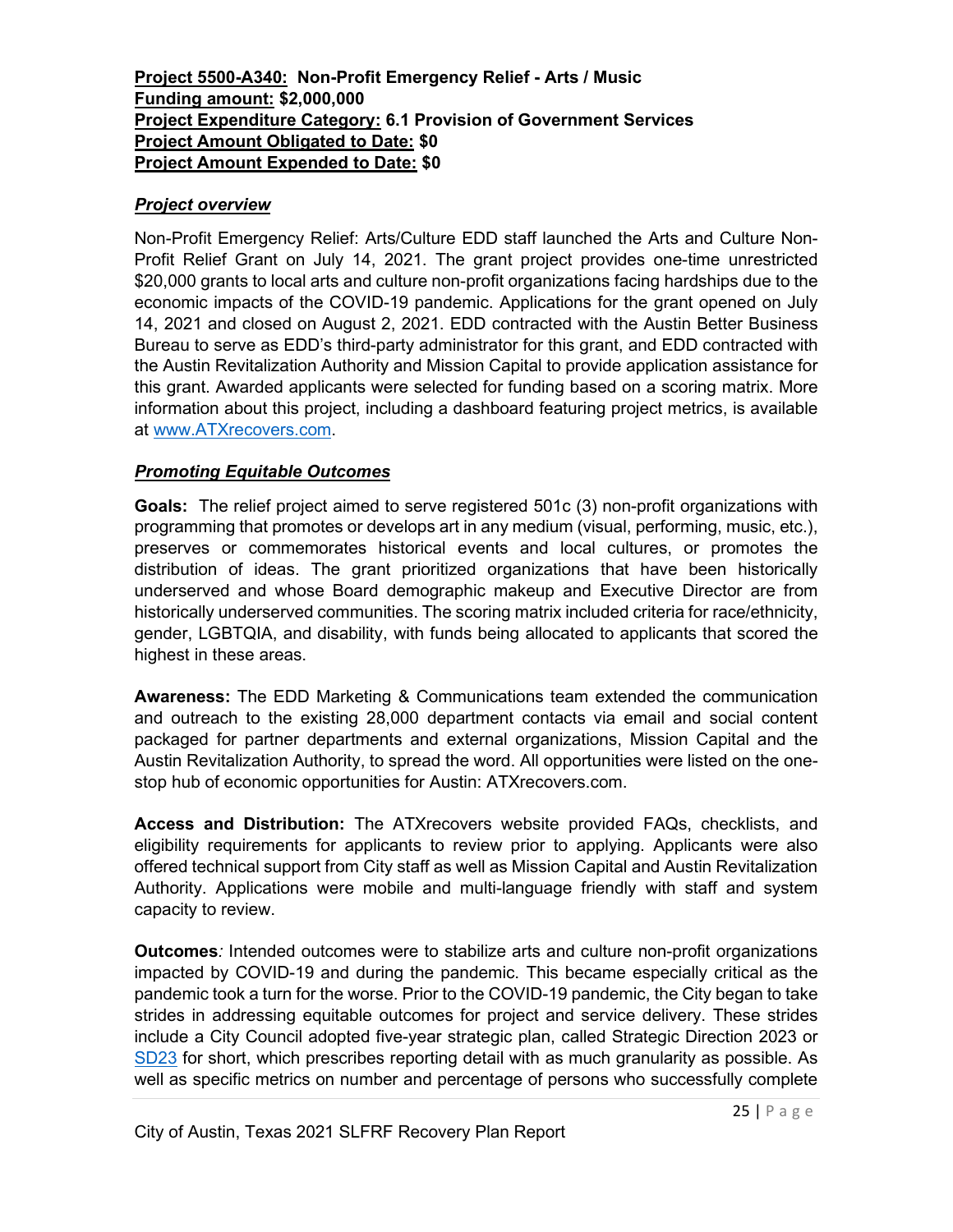workforce development training; number of people moved out of poverty into middle skills jobs; and unemployment rates with the granularity of demographic data. EDD has committed to collecting demographic data (age, gender, race or ethnicity, zip code, and City Council District representation) for all project participants and fund recipients. Another stride taken was the establishment of the Equity Office in the City whose work is to provide training on racial equity and hold City of Austin projects and services accountable to tracking the metrics as dedicated in SD23.

During the pandemic the Chief Economic Recovery Officer for the City required departments providing economic stimulus to the community to produce dashboards for each of the economic relief projects provided. This data is available to the public under Economic Impact on [ATXrecovers.com.](https://www.austintexas.gov/department/covid-19-economic-recovery/economic-impact) In 2020, the City provided childcare facilities with economic support and this dashboard is available on ATXrecovers.com, or directly [here.](https://app.powerbigov.us/view?r=eyJrIjoiZjdjYzM1ZjEtNGY4NS00NWFmLWEwZGUtNjQ3ZDkxODU4YzVlIiwidCI6IjVjNWUxOWY2LWE2YWItNGI0NS1iMWQwLWJlNDYwOGE5YTY3ZiJ9) As new programs are launched dashboards are provided. Each dashboard includes demographic information about applicants and awardees, as well as other factors that demonstrate historical challenges, such as: legal business structure, industry type, and what City of Austin Council district their customers reside in.

#### *Community Engagement*

In addition to community engagement activities discussed in the General Overview section of this report, EDD sought a third-party organization to administer technical assistance and expertise to eligible applicants for the Austin Nonprofit Relief Grant, referred to as a Community Champion. EDD evaluated third parties based on their experience providing a combination of consultation, outreach, recruitment, one-on-one sessions, phone inquiries, document preparation and a technical assistance program that consists of a "tailored" approach to assist in grant deployment. EDD contracted with the Austin Revitalization Authority and Mission Capital to provide application assistance for this grant.

Community Champions have been identified to support the Nonprofit Relief Grant to ensure historically underrepresented communities receive direct correspondence, access, and education on project requirements, timelines, and application materials and general project support as needed. The City prioritizes the focus on entities less likely to receive assistance elsewhere and those most vulnerable to the effects of COVID-19 and service delivery. Equitable distribution of information about the relief grant project is the core mission of contracting with our Community Champions who have established relationships in the Austin community and can serve in lead roles to support overall recovery efforts.

#### *Key Performance Indicators*

Output and outcome measures include the items below and can be found under Economic Impacts ["Austin Arts & Culture Non-Profit Relief Grant"](https://app.powerbigov.us/view?r=eyJrIjoiM2FmMTg2YjQtMDcxMC00NWM0LTgxMjUtZDg3Y2NlMGFkZDFmIiwidCI6IjVjNWUxOWY2LWE2YWItNGI0NS1iMWQwLWJlNDYwOGE5YTY3ZiJ9) dashboard on [ATXrecovers.com:](https://www.austintexas.gov/economicrecovery)

- Number of applicants and awardees by Leadership or Board demographics
- Open status during the pandemic
- Annual revenue
- Applicants and awardees by arts & culture North American Industry Classification System (NAICS)
- Amount awarded
- Number of permanent employees retained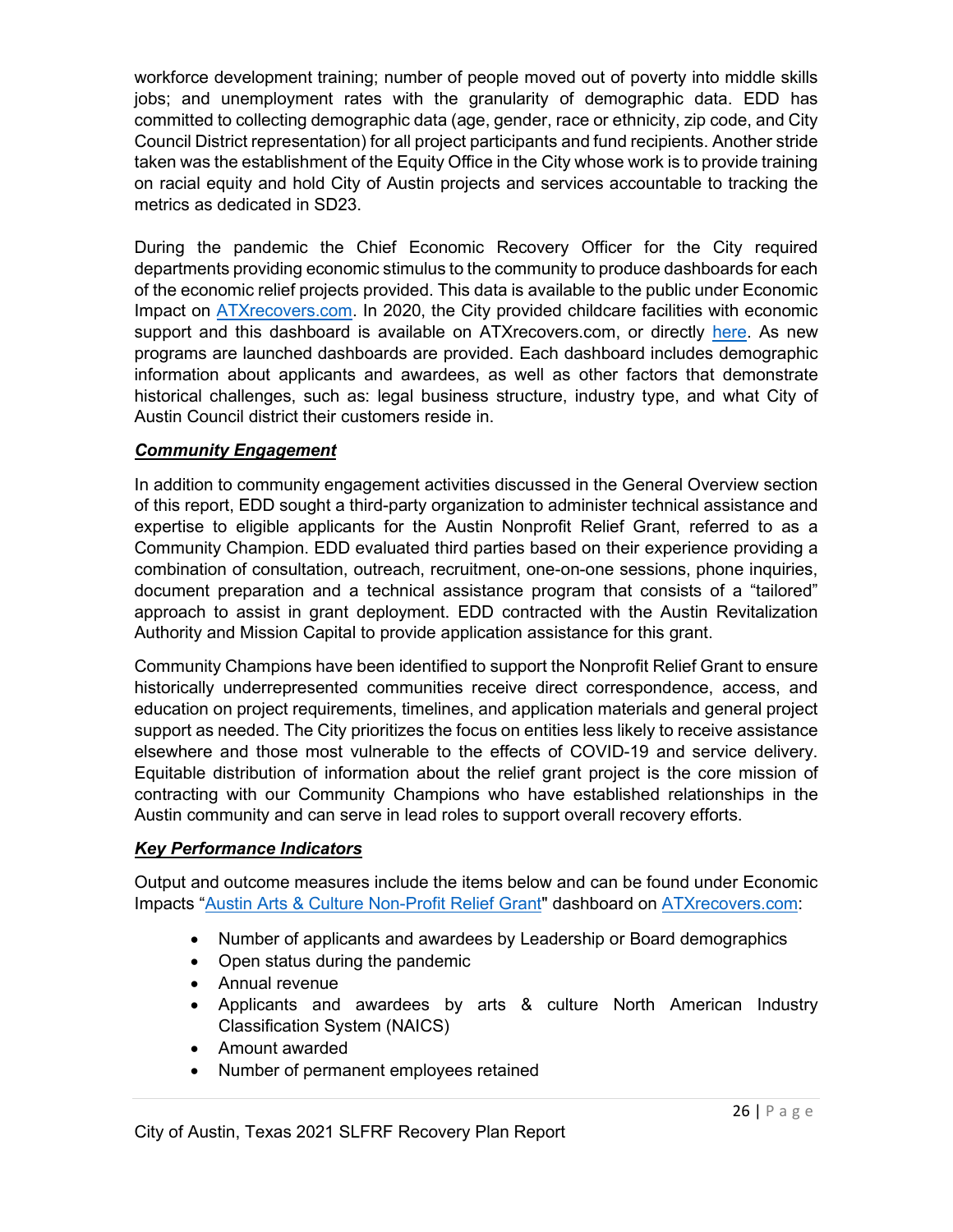#### <span id="page-26-0"></span>**Project 5500-A341: Arts Funding amount: \$6,000,000 Project Expenditure Category: 6.1 Provision of Government Services Project Amount Obligated to Date: \$0 Project Amount Expended to Date: \$0**

#### *Project overview*

This project is in the design phase. Austin City Council has asked for the feedback from the City volunteer citizen Arts Commissioners to help inform project creation. City Council will receive an update from EDD staff after staff receives and reviews the Arts Commission's feedback and will begin project design after further guidance from City Council.

#### *Promoting Equitable Outcomes*

**Goals:**The project is still being designed, however, it is known to the community that unemployment, though overall low for the region, is disproportionately high for non-white Austinites. Additionally, affordable childcare keeps some community members – both historically non-white *and* residing in east Austin - currently out of reach of quality childcare solutions and therefore forced to remain out of the workforce. Further affordability friction is the [hourly median wages of creative workers](https://data.austintexas.gov/stories/s/jaia-eaet) is almost \$5 less per hour than the hourly [wage required to sustain a family in Austin,](https://data.austintexas.gov/stories/s/rt9q-qkym) demonstrating the struggle to retain creative workers in Austin.

**Awareness:** The goal of the EDD Marketing & Communications team is to extend the communication and outreach to the existing 28,000 department contacts via email and social content packaged for partner departments and external organizations, to spread the word. All opportunities are listed on the one-stop hub of economic opportunities for Austin: [ATXrecovers.com.](https://www.austintexas.gov/economicrecovery)

**Access and Distribution:** As mentioned above, staff will work with third party providers and the technical assistance providers established in the Community Navigators project to support applicants in their request for support. In the project design, staff will work with our partners to ensure the applications themselves are mobile and multi-language friendly with staff and system capacity to review.

**Outcomes:** The project is in the design phase.

#### *Community Engagement*

In addition to community engagement activities discussed in the General Overview section of this report, this project is expected to conduct additional community outreach and gather input from the Arts Commission from September 2021 through November 2021, prior to the launch of project offerings.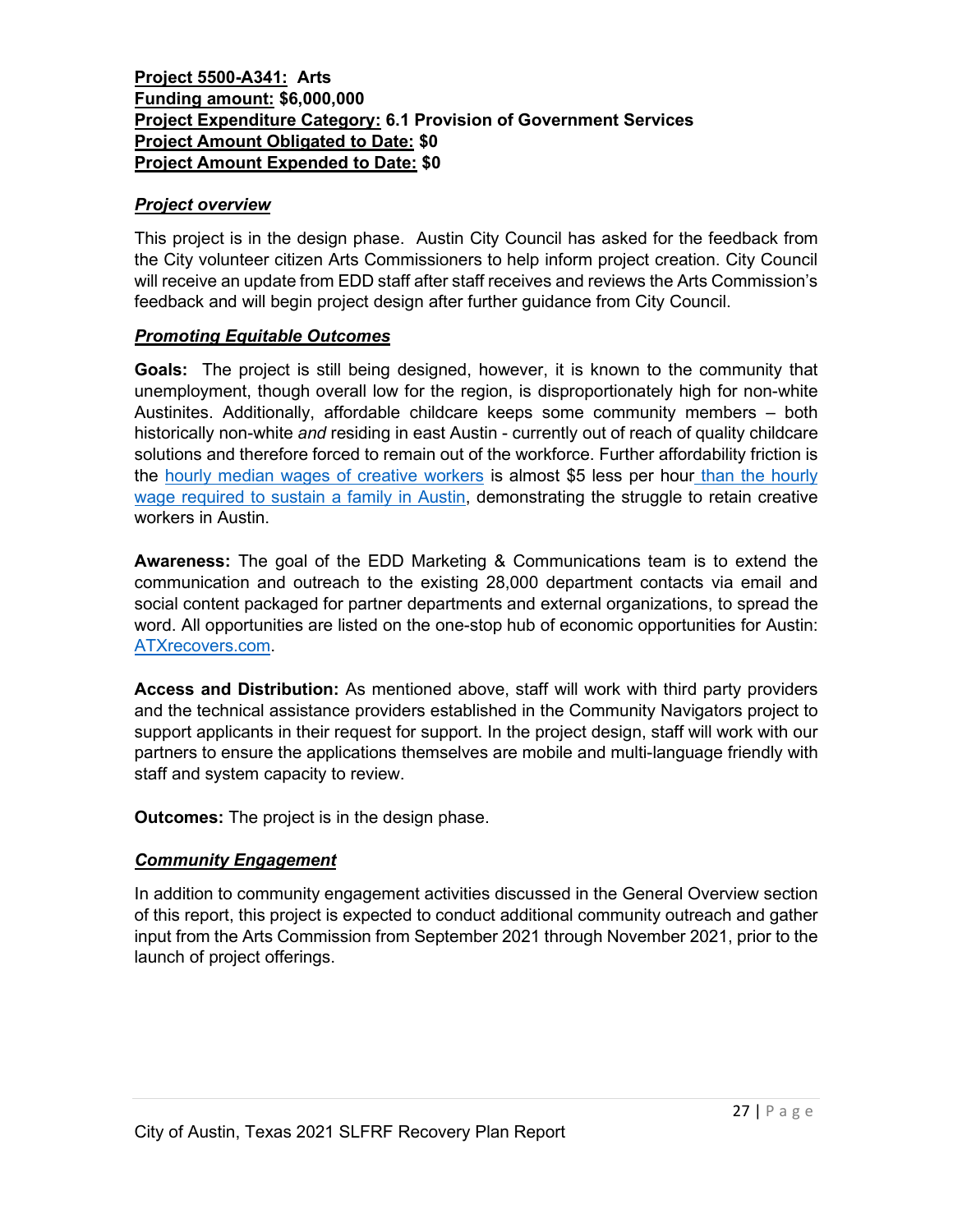#### *Use of Evidence*

The program is still in the design phase but will be created from use of evidence. In addition, disaggregated applicant information (those applied and served) will be available by demographic and evidence-based groups.

#### *Key Performance Indicators*

Output and outcome measures are currently being developed.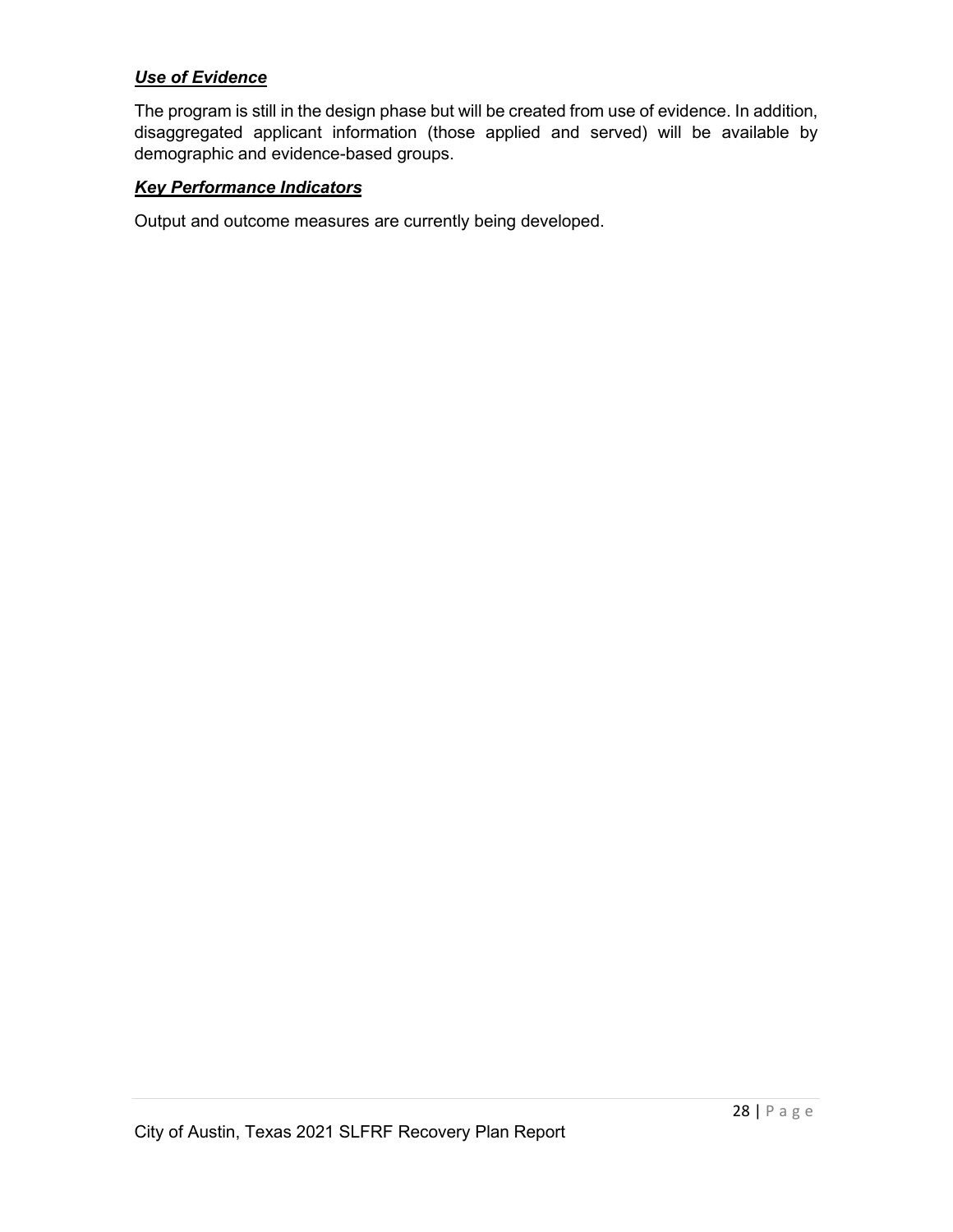#### <span id="page-28-0"></span>**Project 5500-A342: Music Funding amount: \$4,000,000 Project Expenditure Category: 6.1 Provision of Government Services Project Amount Obligated to Date: \$0 Project Amount Expended to Date: \$0**

#### *Project overview*

Proposed Spending Framework for Music approved at Special Called Music Commission Meeting on Friday, August 20, 2021:

- 1. **Live Music Venue Preservation Fund**: \$1.7M to fund the remaining scored Phase 2 Applicants that are eligible based on adhering to project requirements for Equity Strategic Planning training.
- 2. **Austin Music Disaster Relief Fund 3.0**: \$2.3M Project Budget remains after estimated 3rd Party fee subtracted from total available funds.
	- Music Commission approved recommendations for updated grant guidelines, including:
		- o Expand criteria to include music industry workers based on past eligibility requirements for Creative Worker Grant
		- $\circ$  Grant awards of either \$2,000 or \$1,000 based on scoring that prioritizes equity and greatest financial need
		- o Awardees remain eligible for Live Music Fund Event Program
		- o Extend eligibility to those living in the Austin–Round Rock Metropolitan Statistical Area (MSA) and Extraterritorial Jurisdiction (ETJ)
		- o Collect and deliver data to counties in MSA and ETJ about applicant need within their jurisdictions
		- o Consider previous or new 3rd Party to facilitate project using City provided guidelines and application system. Reach out to Musicares to inquire if they can serve as either 3rd Party again or at least as a Community Champion
		- o Scoring Requirements:
			- **EXECT** Lead with equity based on new federal direction from Treasury, as well as using scoring criteria from latest COA relief & recovery programs focusing on equity
			- **More points for greater losses and those in extreme need**
			- More points for applicants that are financially responsible for multiple dependents
			- More points for applicants that have lived in Austin area for multiple years
			- **Priority given to those who haven't yet received any City relief** and recovery funding since March 2020

#### *Promoting Equitable Outcomes*

**Goals:** The project is still being designed, however, it is known to the community that unemployment, though overall low for the region, is disproportionately high for non-white Austinites. Additionally, affordable childcare keeps some community members – both historically non-white *and* residing in east Austin - currently out of reach of quality childcare solutions and therefore forced to remain out of the workforce. Further affordability friction is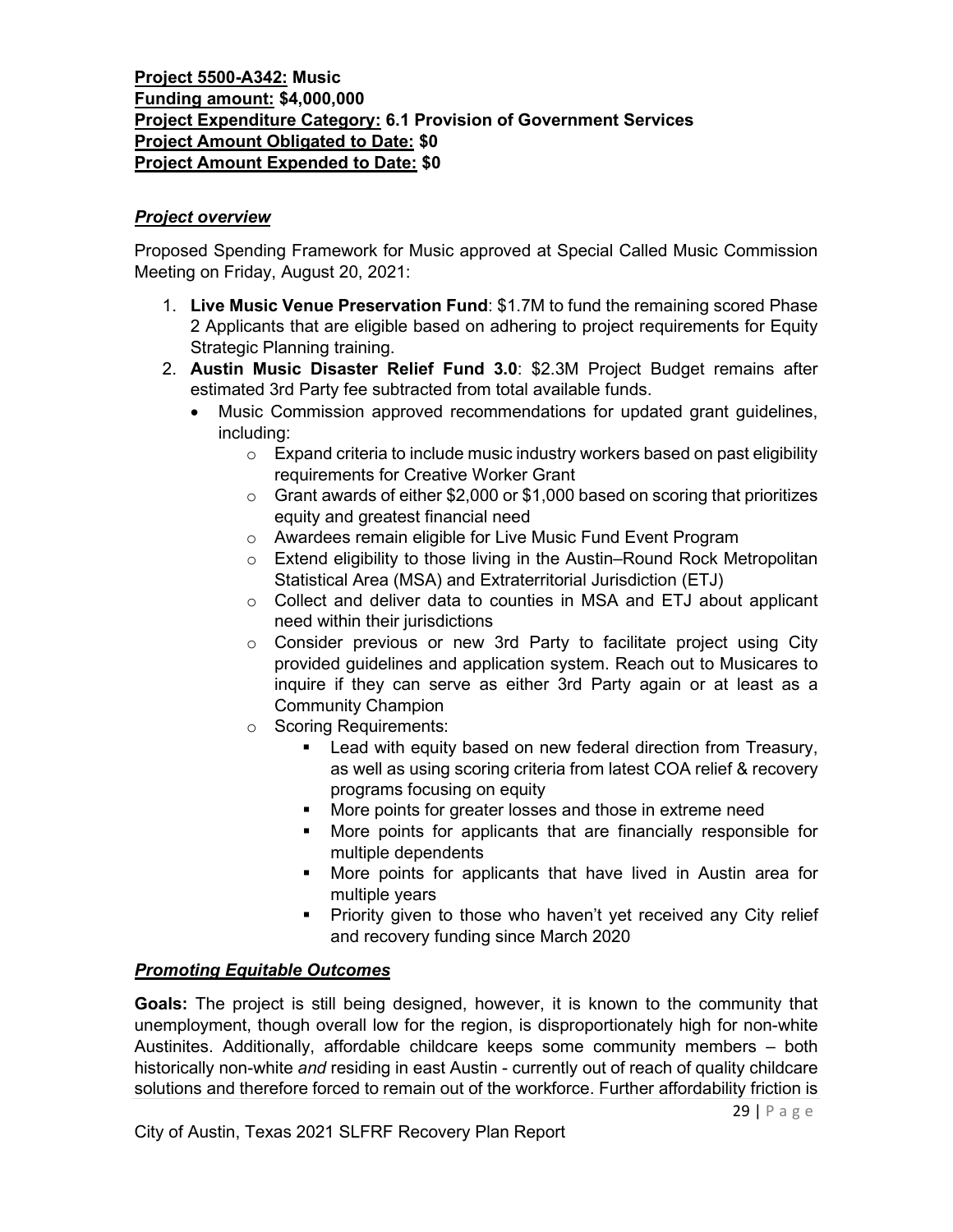the [hourly](https://data.austintexas.gov/stories/s/jaia-eaet) median wages of [creative](https://data.austintexas.gov/stories/s/jaia-eaet) workers is almost \$5 less per hour than the hourly wage [required](https://data.austintexas.gov/stories/s/rt9q-qkym) to sustain a family in Austin, demonstrating the struggle to retain creative workers in Austin.

**Awareness:** The goal of the EDD Marketing & Communications team is to extend the communication and outreach to the existing 28,000 department contacts via email and social content packaged for partner departments and external organizations, to spread the word. All opportunities are listed on the one-stop hub of economic opportunities for Austin: ATXrecovers.com.

**Access and Distribution:** As mentioned above, staff will work with third party providers and the technical assistance providers established in the Community Navigators project to support applicants in their request for support. In the project design, staff will work with our partners to ensure the applications themselves are mobile and multi-language friendly with staff and system capacity to review.

**Outcomes:** Project is in the design phase.

#### *Community Engagement*

In addition to community engagement activities discussed in the General Overview section of this report, this project is expected to conduct additional community outreach and gather input from the Music Commission from September 2021 through November 2021, prior to the launch of project offerings.

#### *Use of Evidence*

The program is still in the design phase but will be created from use of evidence. In addition, disaggregated applicant information (those applied and served) will be available by demographic and evidence-based groups.

#### *Key Performance Indicators*

Output and outcome measures are currently being developed.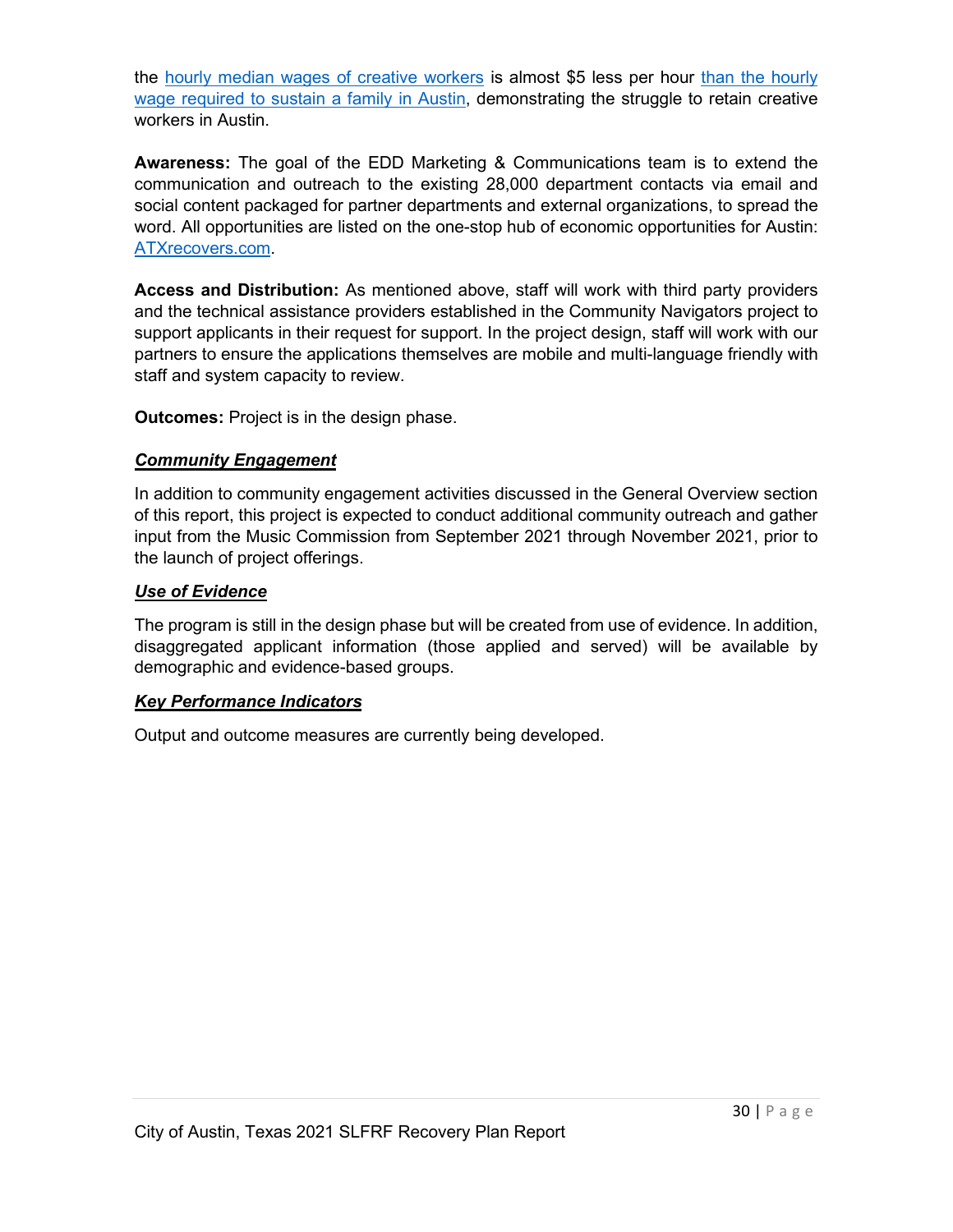#### <span id="page-30-0"></span>**Project 5500-A345: Community Navigators Funding amount: \$500,000 Project Expenditure Category: 6.1 Provision of Government Services Project Amount Obligated to Date: \$0 Project Amount Expended to Date: \$0**

#### *Project overview*

Community Navigators will help support local businesses, non-profit organizations, and creative professionals impacted by the COVID-19 pandemic by offering application assistance and technical assistance for local, state, and federal relief projects. EDD staff intends to contract with several experienced, culturally informed, and technically knowledgeable third parties to deliver these services. Staff anticipate publishing a Request for Applications in September 2021. Services are expected to begin in November 2021. The intended outcomes are increased knowledge to gain access to new patrons and revenue streams.

#### *Promoting Equitable Outcomes*

**Goals:**Several questions in the Request for Applications require potential third parties to demonstrate their ability to deliver services to "historically underserved communities." For the purposes of this Request for Applications, "historically underserved communities" means local communities that have experienced exclusion, marginalization, and discrimination because of City policies and practices. These include communities in the following zip codes: 78617, 78653, 78660, 78702, 78719, 78721, 78722, 78723, 78724, 78725, 78741, 78744, 78745, 78747, 78748, 78752, 78753, and 78754. Additionally, third party contractors must have capacity to deliver services in languages other than English, and they must have capacity to deliver services without discrimination of technological access.

**Awareness:** In addition to leveraging owned communications assets (e.g., the department's existing newsletter with 45,000 contacts, social media accounts, etc.), EDD staff will partner with local chambers of commerce, business associations, and commercial districts to inform businesses about the Community Navigator Project. Additionally, EDD staff will contract with third-party organizations to conduct outreach and engagement to raise awareness about the Community Navigator Project services. Outreach and engagement will include marketing materials in languages other than English.

**Access and Distribution:** Austin businesses and creatives seeking support from the Community Navigator project will self-select the type of assistance they need.

**Outcomes:** EDD has set forth objectives of closing racial, ethnic, LGBTQIA+, and disability community gaps in ownership and leadership of small businesses and non-profits in Austin. The application will collect these data points and are used as measures of outreach success. An evaluation rubric, not yet designed for this project, will be deployed to ensure technical assistance is provided to groups most in need of service. All this information will be aggregated and displayed to the public in the form of a dashboard for a comparison of application demographics and service provided demographics.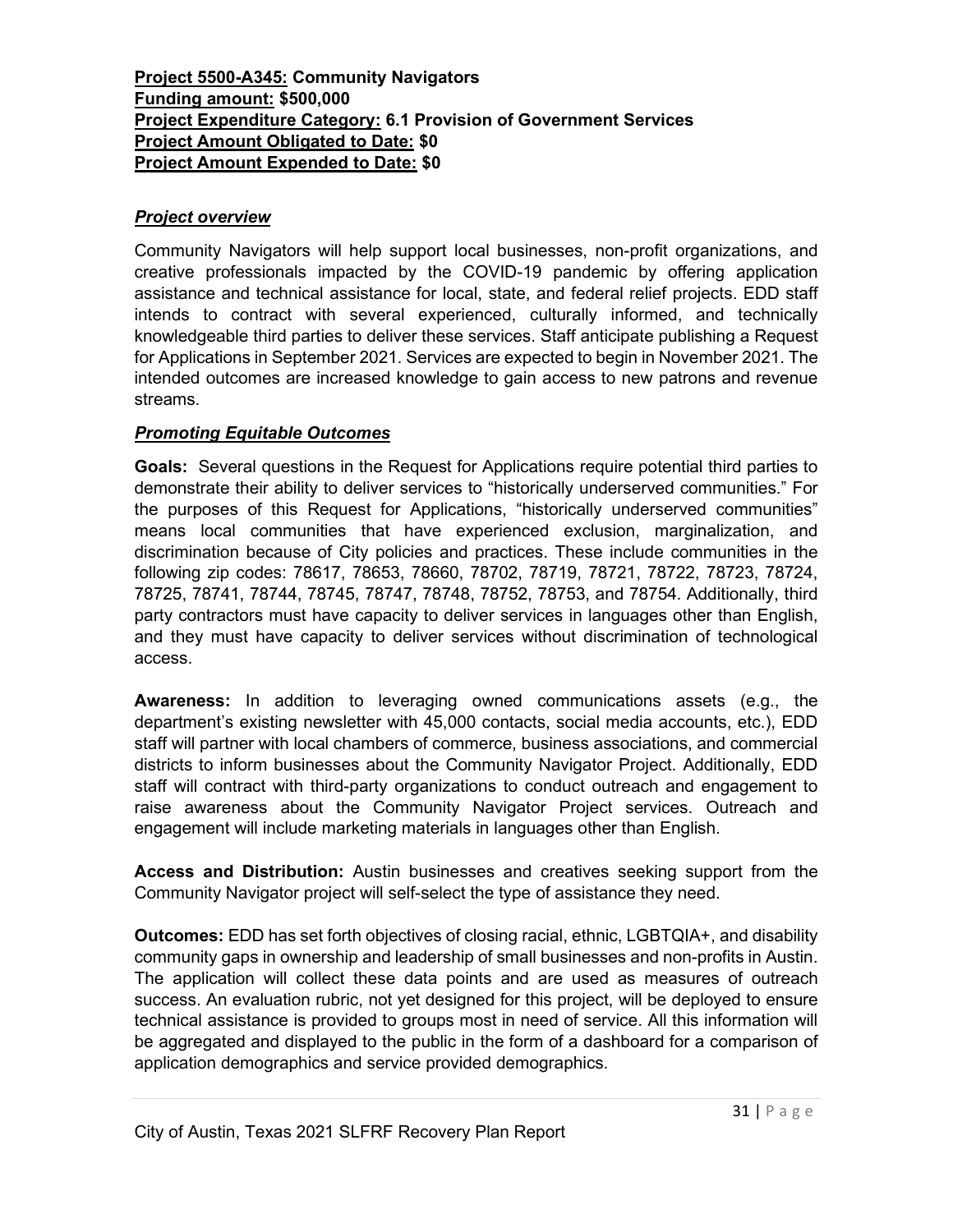**Negative Economic Impacts:** The City's Chief Economic Recovery Officer published an [Economic Recovery & Resiliency Framework](https://www.speakupaustin.org/8447/widgets/26878/documents/18608) which outlined the economic situation of the community and the metrics to monitor whether equitable outcomes are achieved over the course of the deployment of economic relief of all kinds (p. 11 and p. 27 of the PDF).

The Community Navigator project will likely target only Austin businesses and creatives who reside or are located in the Austin city limits, but that may change to include the broader MSA region due to the affordability issues in our City. Businesses, non-profits, and creative professionals from Austin's historically underrepresented communities will be especially encouraged to participate in the project.

#### *Community Engagement*

As discussed in the General Overview section of this report, feedback collected in 2020 from focus groups which were developed to determine the allocation of CARES funding is still relevant and helped guide the development of the ARPA Spending Framework. This feedback will be considered during project design. In fact, one of the strategies recommended in the Framework reflects the need for workshops, one-on-one coaching, and technical assistance.

#### *Use of Evidence*

The project is still in the design phase but will be created from use of evidence. In addition, disaggregated applicant information (those applied and served) will be available by demographic and evidence-based groups.

#### *Key Performance Indicators*

Output and outcome measures not yet established, but likely will gather:

- 1. Total number of businesses or creatives utilizing technical assistance
- 2. Number of hours of technical assistance service
- 3. Survey results of satisfaction or gaining knowledge or support.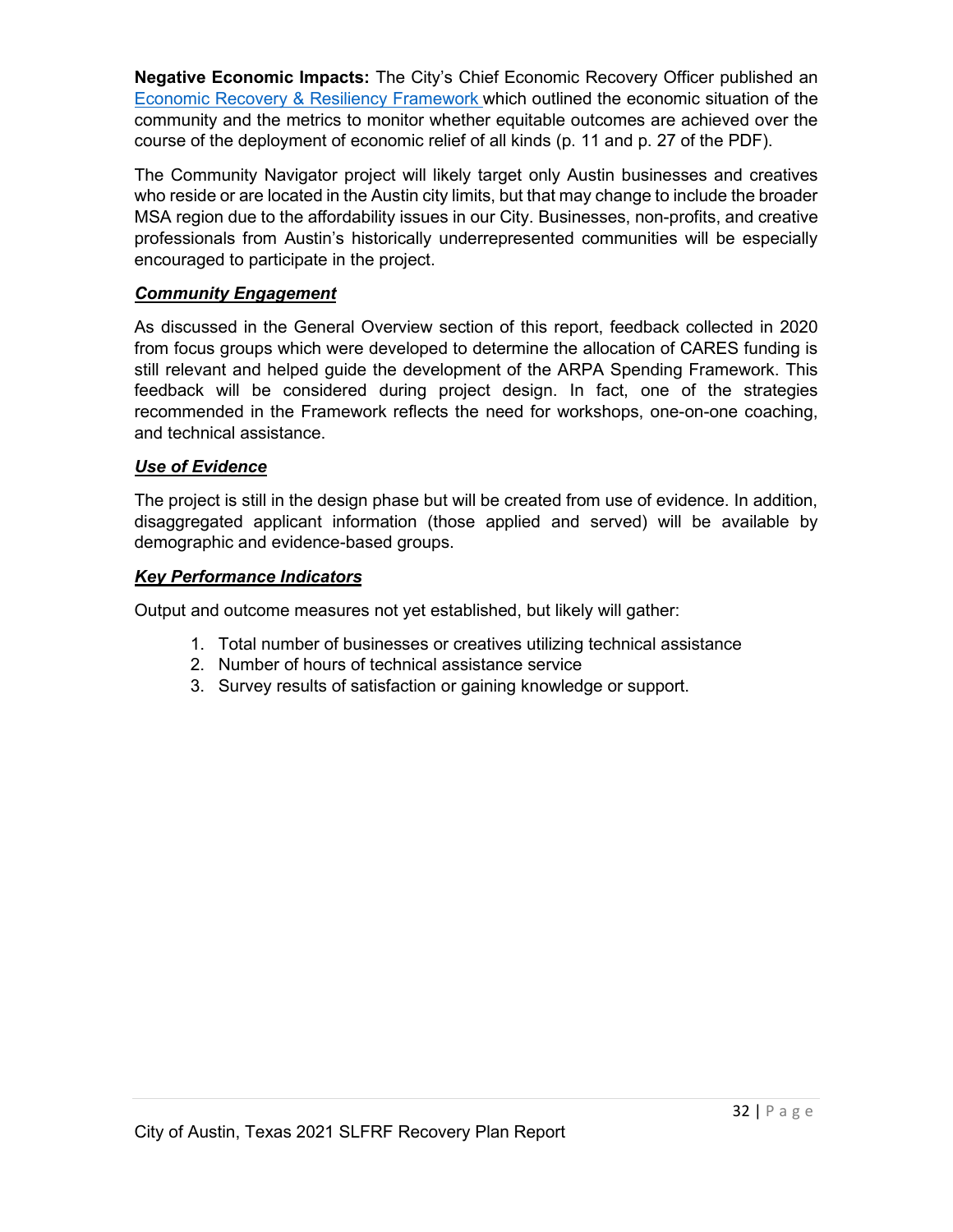#### <span id="page-32-0"></span>**Project 5500-A350: Childcare/Early Childhood/Family Connects Funding amount: \$11,000,000 Project Expenditure Category: 6.1 Provision of Government Services Project Amount Obligated to Date: \$0 Project Amount Expended to Date: \$0**

#### *Project overview*

EDD and Austin Public Health are designing projects that enhance childcare and early childhood outcomes in Austin, especially in the City's historically underserved communities. Also, City staff is actively collaborating with Travis County staff to align and maximize outcomes from City and County early childhood investments. A final project plan is not complete, but staff anticipates finalizing a project plan within the calendar year.

#### *Promoting Equitable Outcomes*

**Goals:** This ARPA - SLFRF investment intends to serve low-income households with children enrolled in childcare and early childhood education programs (e.g., prekindergarten). Many of these households reside in communities like East Austin and Del Valle, which are local historically underserved communities that lack access to affordable, quality-rated childcare facilities and early childhood education programs. These funds will also be used to support and stabilize the fragile childcare sector and childcare workforce, the majority of which is made up of women of color.

**Awareness:** The City has a robust marketing and communications program. City staff will leverage existing owned media assets (e.g., newsletters, social media accounts, websites), community partnerships, existing relationships with schools and childcare providers, and paid campaigns to ensure residents are aware of these services.

**Access and Distribution:** Staff anticipates differences in access levels due to project guidelines that are intended to connect services to underserved communities that face the greatest challenges accessing quality childcare, early childhood education programs, and parent education and support programs (e.g., residents earning low wages, residents living in a historically underserved school district, etc.). To the extent possible, staff will limit administrative burdens that can result in participation disparities.

**Outcomes:** While the final project metrics are not complete, staff will collect metrics to ensure childcare, early childhood education support, and parent education and support programs are available to groups most in need of service, especially households from racial, ethnic, geographic, and socioeconomic groups that are disproportionately impacted by the lack of quality programs. Staff also anticipates using a portion of these funds to help a postpartum support program move toward reaching universal coverage. Project staff anticipates supporting with these funds include evidence-based home visiting parent support and education, as well as improving access to early childhood education with the goal of reducing racial/ethnic and socioeconomic disparities in kindergarten readiness in our community.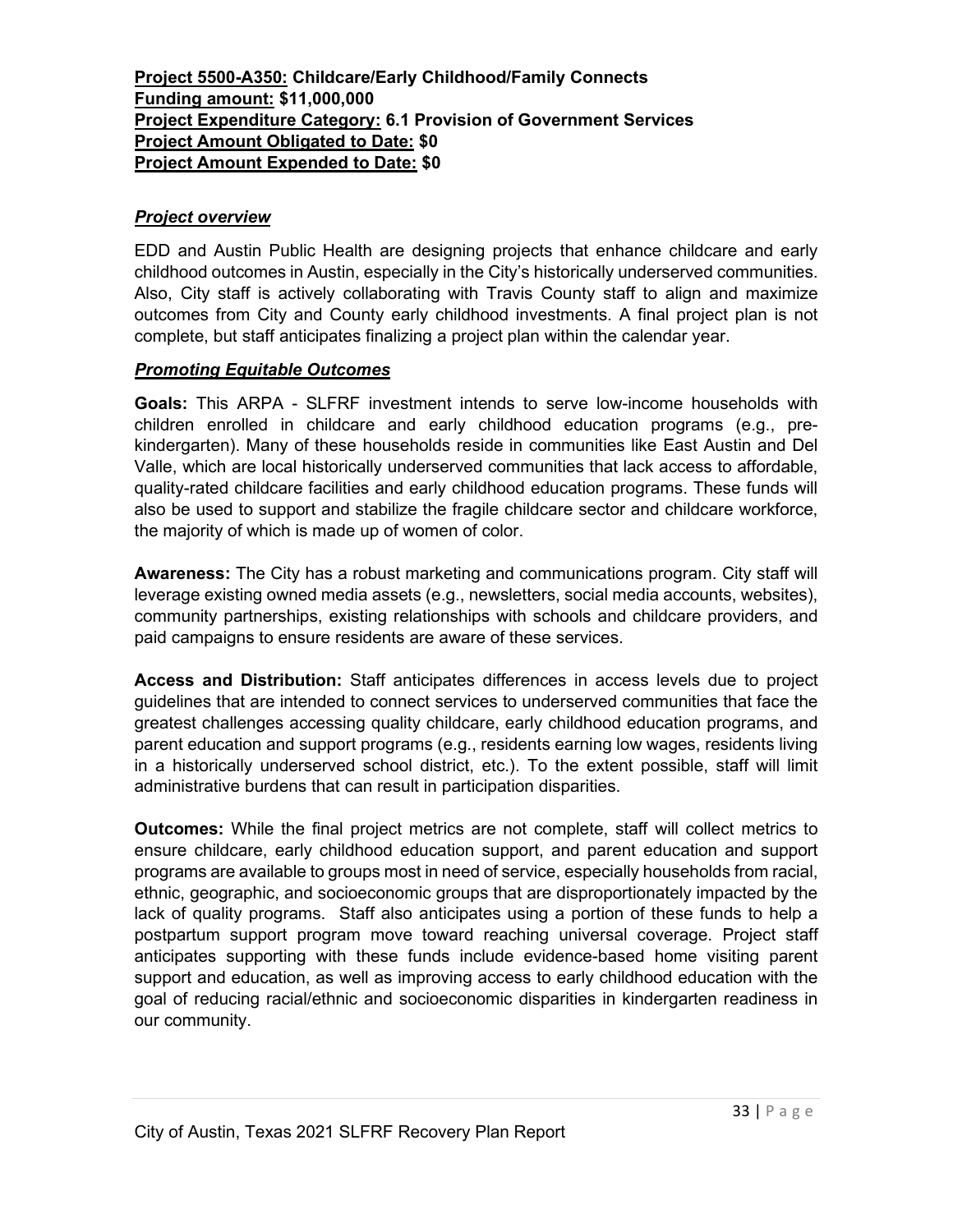#### *Community Engagement*

As discussed in the General Overview section of this report, feedback collected in 2020 from focus groups which were developed to determine the allocation of CARES funding is still relevant and helped guide the development of the ARPA Spending Framework. This feedback will be considered during project design. In fact, one of the strategies recommended in the Framework reflects the need to enhance access to affordable and quality childcare.

The planned support for early childhood education and families with young children was the result of recommendations from the community's Success by Six early childhood coalition. The coalition's recommendations were based on input from coalition partners, which include representatives of programs that serve people with significant barriers to services, including people of color, people with low incomes, limited English proficiency populations, and other traditionally underserved groups. For example, a portion of the funds will be used to expand our largest school district's free Pre-K program for 3-year-olds from half-day to full-day. Free public Pre-K serves children from income-eligible families and those who are English language learners.

#### *Use of Evidence*

The project is still in the design phase but will be created from use of evidence. In addition, disaggregated applicant information (those applied and served) will be available by demographic and evidence-based groups. A portion of these funds will be used for evidence-based programs that provide parent education and support. For example, Family Connects is an evidence-based, universal postpartum support program. A portion of the funding will be used for an evaluation of the impact of the local Family Connects program. The evaluation results will be used to build the case for sustainable funding sources.

#### *Key Performance Indicators*

Output and outcome measures are currently being developed, but may include:

- Number of additional Pre-K classrooms for 4-year-olds opened
- Number of 4-year-olds served in new Pre-K classrooms
- Number of Pre-K classrooms for 3-year-olds expanded from half-day to full-day
- Number of 3-year-olds served in full-day Pre-K
- Number of early childhood educators receiving a wage supplement
- Number of educators supported to further their education in the early childhood field
- Number of families receiving childcare assistance
- Number of providers participating in a family home childcare provider network
- Unemployment rate of parents
- Number of parents participating in job employment programs
- Number of parents successfully completing job employment programs
- Number of families served by home visiting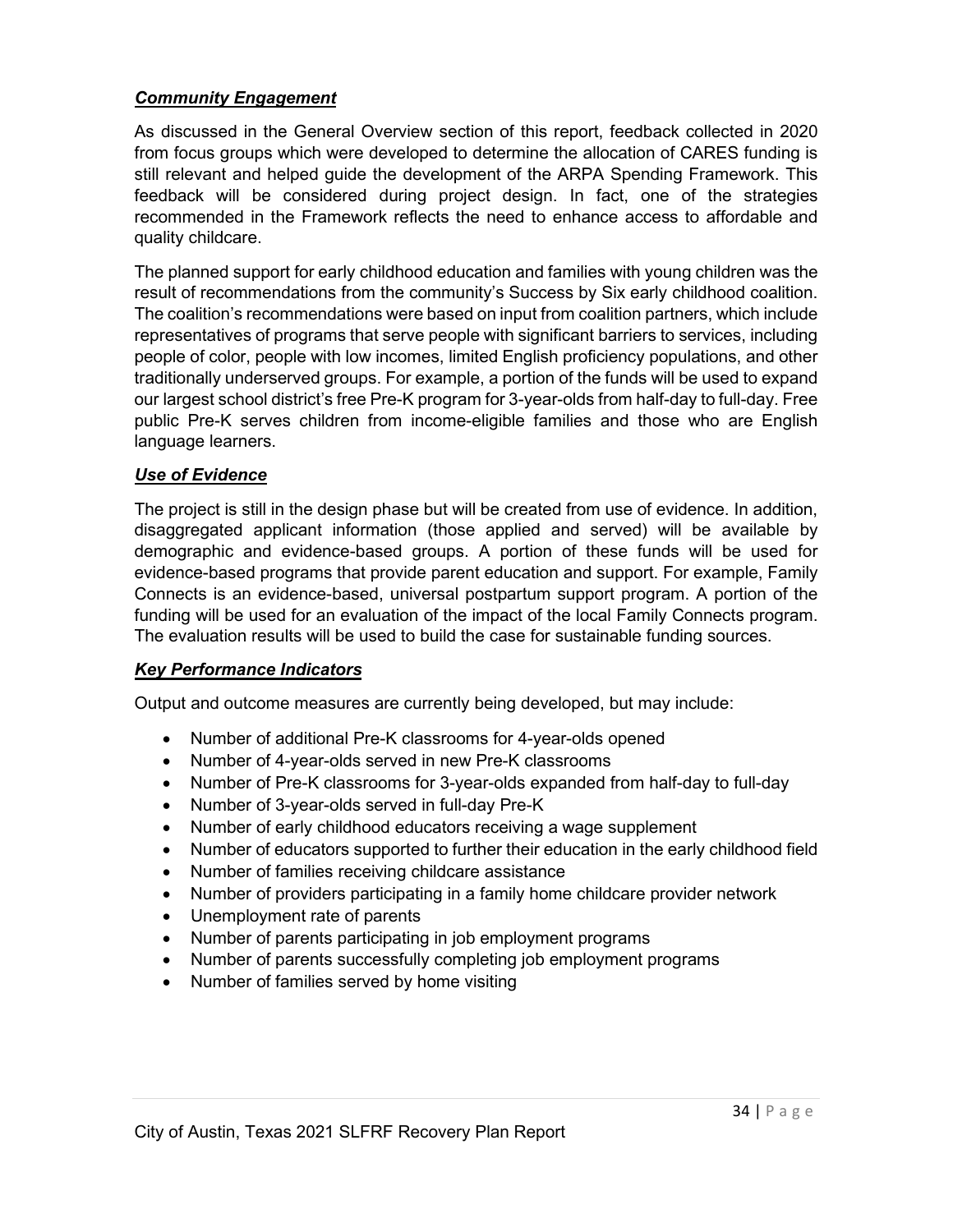#### <span id="page-34-0"></span>**Project 5500-A360: Workforce Development: General Funding amount: \$15,000,000 Project Expenditure Category: 6.1 Provision of Government Services Project Amount Obligated to Date: \$0 Project Amount Expended to Date: \$0**

#### *Project overview*

Economic Development Department (EDD) staff anticipate using Fiscal Year 2021 workforce development funds for initiatives that support Austinites economically impacted during the COVID-19 pandemic; train Austinites for careers in the healthcare industry; and provide Austin creatives with job training and placement to complement media production, content generation, and facilities management services. The first contract is with Austin Film Society (AFS) for media production training and public access television facilities management. EDD staff will seek City Council approval in Fall 2021 for additional contracts with Workforce Solutions and Capital Idea, both of which have successful records of delivering required services. Staff is also actively collaborating with Travis County employees to align the City and County's workforce development investments. In Fiscal Year 2022, EDD staff intend to solicit additional workforce development concepts and services from more third parties through a competitive Request for Proposals.

The \$400K Austin Film Society contract will:

- provide workforce development training to economically disadvantaged individuals for occupations related to Austin's creative sector residents and organizations,
- distribute local content and manage video programming over cable television systems and streaming content services, and provide community access to the Public Access Television Facility and production equipment, and
- advance access to services, community engagement, and leveraged opportunities.

Timeline: 10/1/2021 to 9/30/2024 with two 1-year extension options.

Link to the website of the project: [https://www.austinfilm.org/austin-public/about-austin](https://www.austinfilm.org/austin-public/about-austin-public/)[public/](https://www.austinfilm.org/austin-public/about-austin-public/)

#### *Promoting Equitable Outcomes*

The City Equity Statement was co-created with over 200 community members who logged over 900 volunteer hours in its creation. In the Austin Strategic Direction 2023, the City has identified equity as a core anchor across all of our strategic outcomes. The City Equity Statement is as follows:

Racial equity is the condition when race no longer predicts a person's quality of life outcomes in our community.

The City recognizes that race is the primary determinant of social equity and therefore the journey toward social equity begins with this definition. The City recognizes historical and structural disparities and a need for alleviation of the wrongs by critically transforming its institutions and creating a culture of equity.

The Austin Film Society contract prioritizes advancing racial equity in the area of media production and workforce training for our creative sector, historically underserved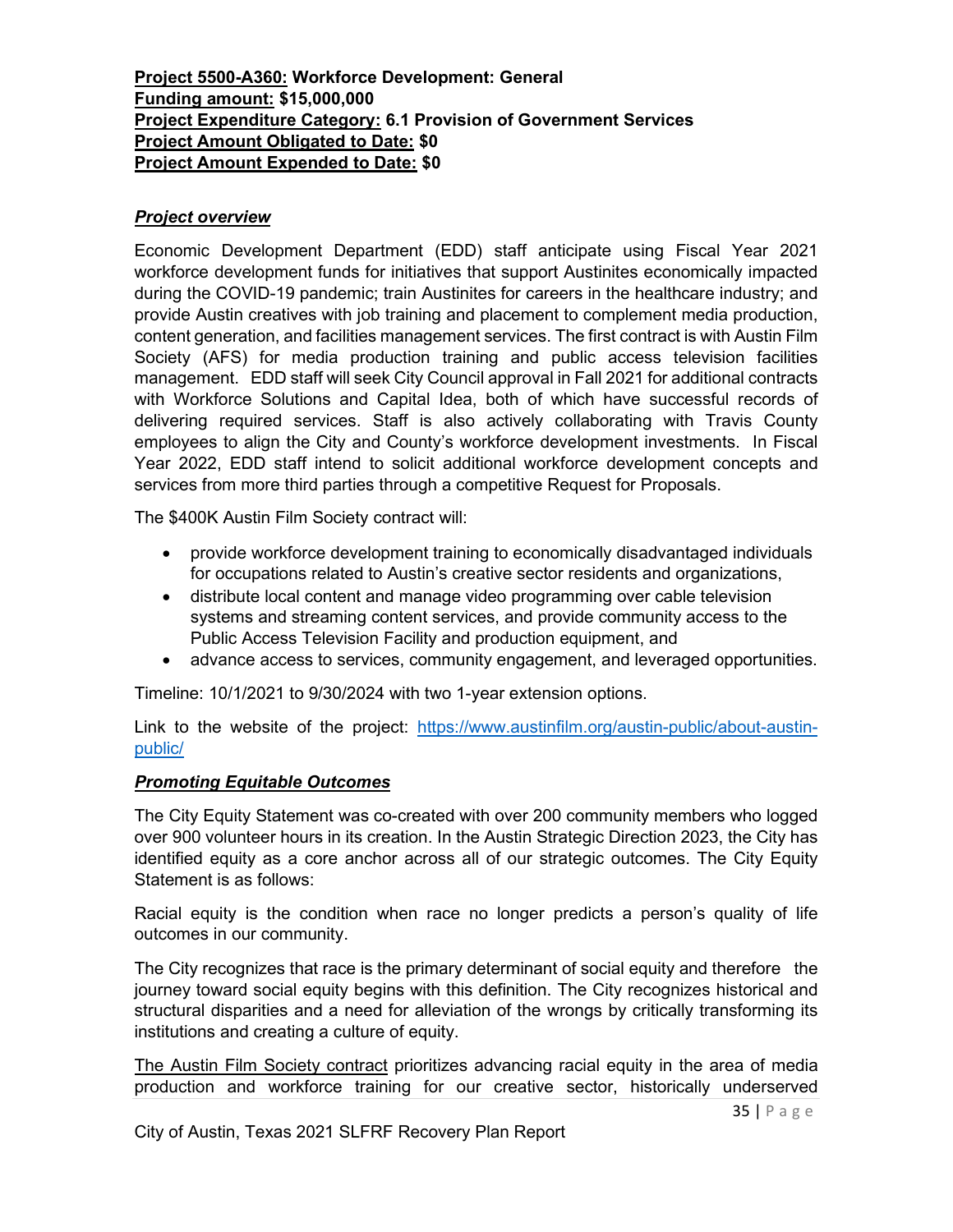community members, managing our community media/public access production facility and partnership development. Increasing equity while mitigating racism means examining the history of racial segregation and social justice issues in Austin. This includes considering the structural and systemic barriers that have contributed to racial inequities in our community. Government sponsored programs may not always be the best forums to create spaces for genuine, authentic engagement of all members of the community. Cable television, streaming content services, and public facilities are not always relevant to all members of the community to reach everyone. That's where this contract comes in.

Through this contract, equity means ensuring all members of the Austin community, regardless of background or identity, positively benefit from Media Production Training and Public Access Television Facility Operations. The contractor shall center its approach in advancing racial equity and elevating equitable outcomes for all people as it relates to the services available to the community. Starting the work to fulfill the contract objectives with communities of color will allow the effort to elevate the voice of members of our community who have historically been underrepresented in media, production, and the creative sector workforce. This will mean focusing more Contract resources on building relationships and trust with historically underrepresented communities in the beginning of the process to create a more equitable playing field later in the project implementation. This does not mean that other parts of our community will be left out or ignored, merely that additional resources will be devoted up front to ensure equitable outreach.

**Goals:** The majority of this project is still being designed, however; it is known to the community that unemployment, though overall low for the region, is disproportionately high for non-white Austinites. In addition to facing disproportionately high rates of unemployment, non-White Austinites were also disproportionately impacted by pandemic-related job loss and have faced slow rates of pandemic job recovery. Barriers of access to affordable childcare also keep some community members – historically non-white, female, *and*  residing in east Austin - from being able to secure quality childcare solutions, therefore forcing them to remain either out of the workforce entirely or underemployed.

The Austin Film Society contract goals: Offer short term occupational training and nondegree certification to economically disadvantaged trainees, annual goal to be determined, with 3 pathways 1) Mentorship with IATSE Local 484, local chapter for all professional crew in studio film, 2) production in the Austin area which includes chapter's Inclusion and Diversity Committee and 3) mentorship program.

**Awareness:** The goal of the EDD Marketing & Communications team is to extend the communication and outreach to the existing 28,000 department contacts via email and social content packaged for partner departments and external organizations, like Workforce Solutions Capital Area or Capital IDEA, to spread the word. All opportunities are listed on the one-stop hub of economic opportunities for Austin: ATXrecovers.com. In addition to EDD's outreach efforts, Workforce Solutions Capital Area and Capital IDEA both have extensive community ties and a history of collaborating with area nonprofits and communitybased organizations for information sharing sessions as well as for client and service referrals.

The Austin Film Society contract awareness: The services are available to anyone who is interested in learning media production skills and creating digital content to air on the cable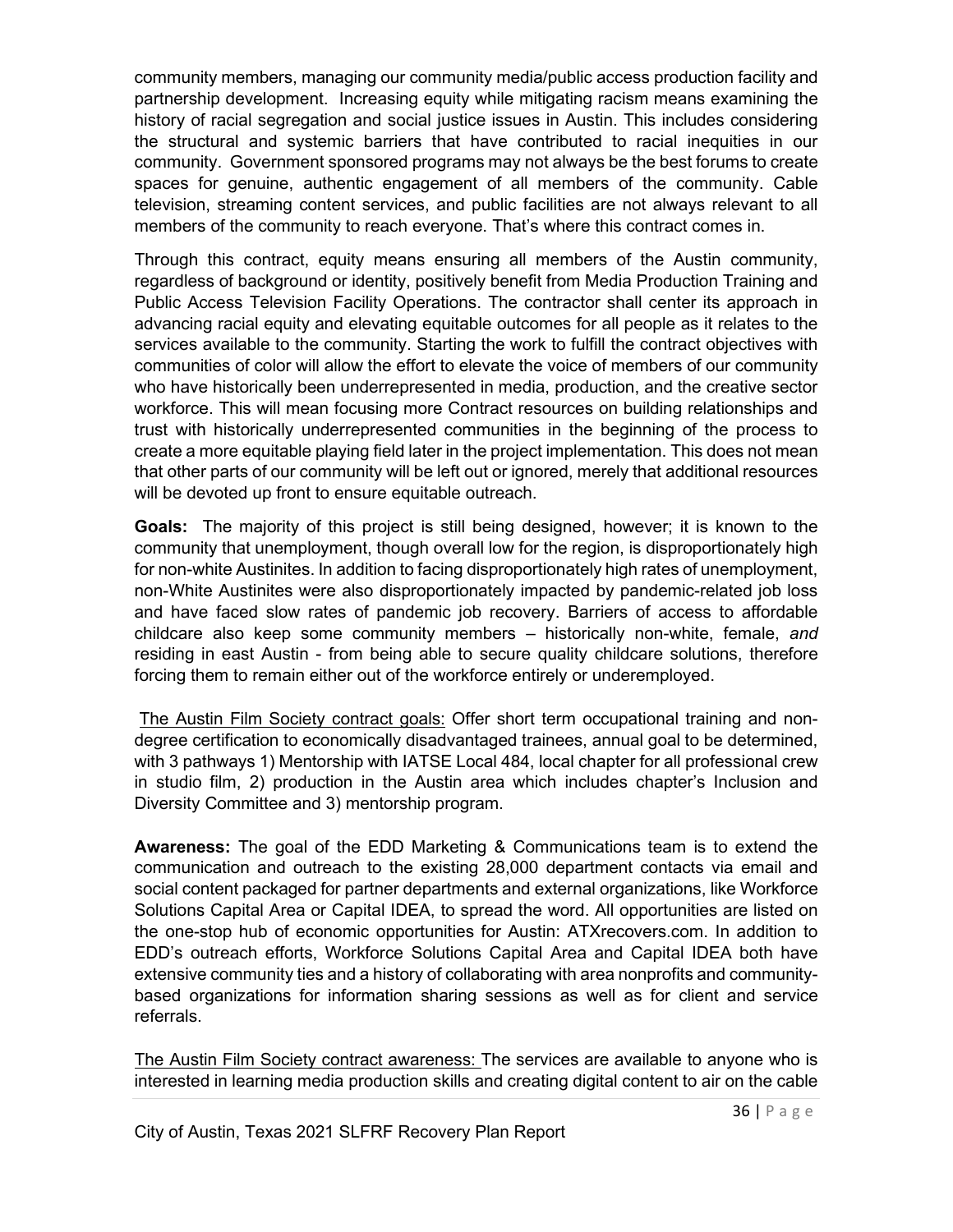channels which area also streamed. Community outreach efforts and partnerships established to raise awareness about services.

**Access and Distribution:** As mentioned above, staff will work with third party providers like Workforce Solutions Capital Area, Capital IDEA, and the technical assistance providers established in the Community Navigators project to support applicants in their request for support. In the project design, staff will work with our partners to ensure the applications themselves are mobile and multi-language friendly with staff and system capacity to review.

**Outcomes:** The majority of this project is still being designed. For the healthcare-specific track with Capital IDEA, staff anticipates that 75% of clients served will be women of color who will receive training in high-opportunity healthcare fields such as nursing (earning an RN BSN) or as dental hygienists. Staff anticipates that all data related to these programs will be disaggregated by race-ethnicity as well as hourly wage earned at project completion.

The Austin Film Society contract outcomes: Intend to establish partnerships that focus on economically disadvantaged individuals.

**Negative Economic Impacts**: While the scope of work will target people facing barriers to employment and/or other negative pandemic-related impacts, the project itself has not yet been designed.

The Austin Film Society contract negative economic impact: Offer short term occupational training and non-degree certification to economically disadvantaged individuals – annual goal to be determined. Focus on creative sector industry and workers that were negatively impacted by COVID-19.

#### *Community Engagement*

As discussed in the General Overview section of this report, feedback collected in 2020 from focus groups which were developed to determine the allocation of CARES funding is still relevant and helped guide the development of the ARPA Spending Framework. This feedback will be considered during project design. In fact, several strategies recommended in the Framework identified ways to support workforce development.

#### The Austin Film Society contract

AFS is committed to ensuring all Austinites can access the training classes, media equipment, and studio resources available through the community media program at Austin Public. By partnering with public and private organizations, AFS will help Austin's diverse communities understand and connect with the opportunities and services offered at Austin Public. These partnerships are vital to increasing participation from historically disadvantaged communities, and to facilitating civic dialogue and free speech as outlined in the Communications Act of 1986.

AFS will continue to administer services with the following guidelines in order to facilitate community accessibility:

• Maintaining the Producer Portal, public computer stations and remote and on-site content uploading options to maximize opportunities for self-service for users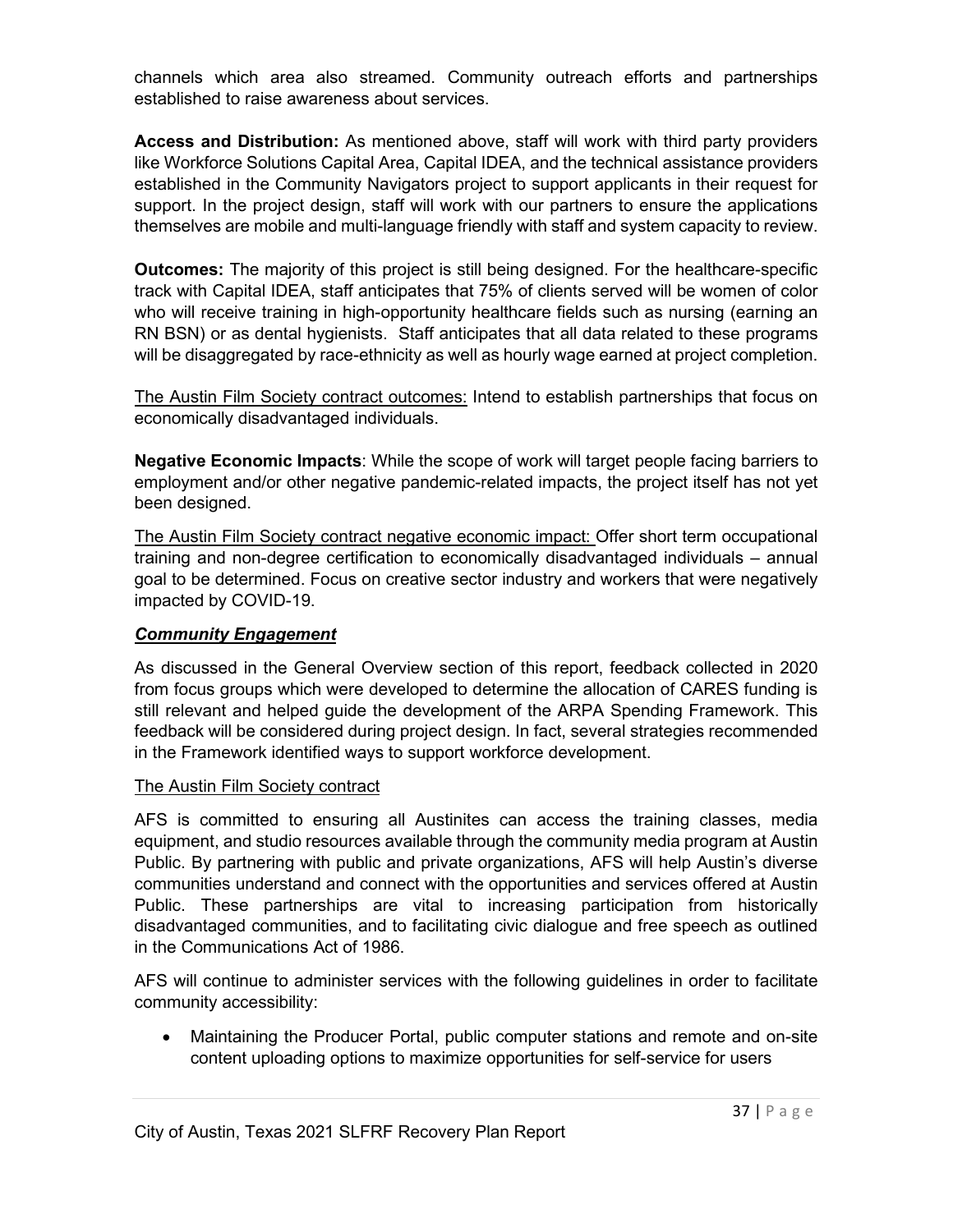- Maintain at least 40 hours a week of open access to studios and equipment, with additional hours for specific programs such as workforce development training
- Develop specific access tracks for groups and organizations
- Maintain virtual class options in addition to hands-on, in-person options
- Make classes available to anyone in the community regardless of their connection to the producer program subscription
- Offer classes in English and Spanish, both for virtual and in-person classes
- Offer scholarships to ensure that anyone in the community can access classes, while keeping class prices affordable
- Distribute content on cable access channels 10, 11 and 16, while also providing all content on over-the-top (OTT) services, streaming and on-demand, to make community content accessible via cable or a myriad of internet options

Outreach and community engagement are key ways AFS will maximize community accessibility. Over the last six years, AFS has engaged with 224 local organizations specifically to increase awareness of the opportunities and services offered through Austin Public, and to increase participation from historically disadvantaged communities in Austin. These engagements encompass different modalities through which the services and resources at Austin Public are utilized by these organizations to help further their own missions and goals. Additionally, the organizations help AFS connect to target communities and provide necessary partnership and feedback to support the community media programs.

AFS will also expand access to equipment and training services to the community through partnerships with host organizations. Classes, like Orientation, will be taught by AP staff at additional sites around the community, particularly in communities where transportation to the AP facility is challenging. Additionally, AFS will find partners who would like to engage their communities more regularly in the production of public access programming to host mini studios. Community members would be trained on how to use the remote production equipment kits and will be able to distribute content to the AP channels and digital platforms directly from their location.

#### *Use of Evidence*

The program is still in the design phase but will be created from use of evidence. In addition, disaggregated applicant information (those applied and served) will be available by demographic and evidence-based groups.

#### *Key Performance Indicators*

#### **Performance Evaluation Structure**

The contractor will report on the Key Performance Indicators detailed below on a quarterly basis, and report final performance annually via a progress report.

Organizational data will be captured via classroom testing, workshop surveys, and annual surveys.

Output and outcome measures not yet established, but likely also gather: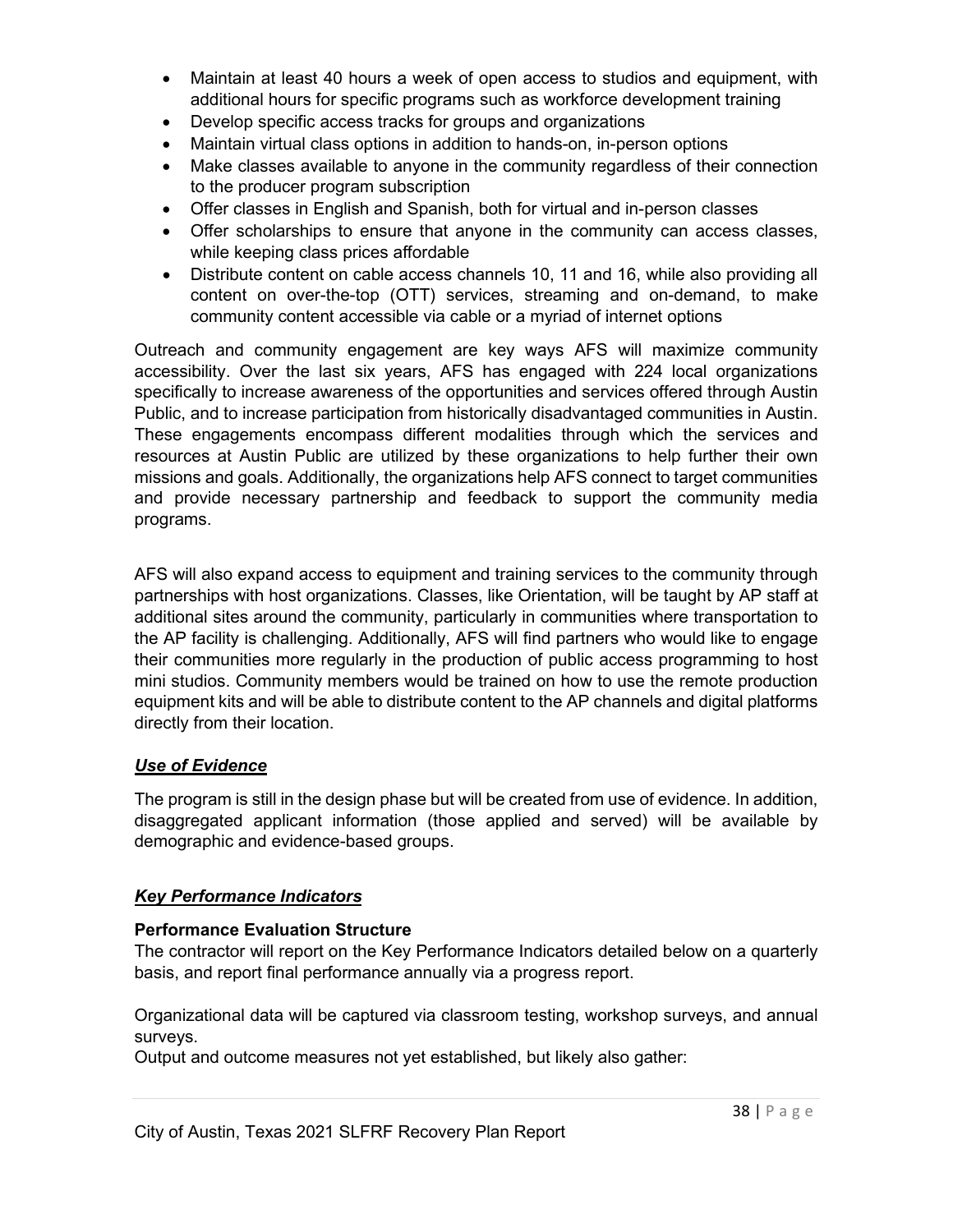- Number of workers enrolled in sectoral job training programs
- Number of workers completing sectoral job training programs
- Number of people participating in summer youth employment programs: depending on project design
- Number of those who successfully completed training and obtained jobs with middle skill wages.

#### The Austin Film Society contract

Objective 1: Media Production (Workforce Development) Training

- Outcome 1: The number (and percent) of individuals who complete this workforce development project.
- Outcome 2: The number (and percent) of individuals who become employed in a job related to their training following this workforce development project.
- Outcome 3: The number (and percent) of individuals who increase their income following this workforce development project.

Objective 2: Community Content Distribution & Public Access Television Facility Operations

- Outcome 1: The Percent of programming that is non-repeat
- Outcome 2: Number of hours cablecast
- Outcome 3: Number of production media equipment checkouts
- Outcome 4: Number of studio and facility reservations

Objective 3: Access to Services, Community Engagement, & Leveraged Opportunities

- Outcome 1: Number of engagements with community partners
- Outcome 2: Percent of engagement opportunities that led to increased awareness and/or participation of these services
- Outcome 3: Number of challenges and needs addressed not served by existing resources or services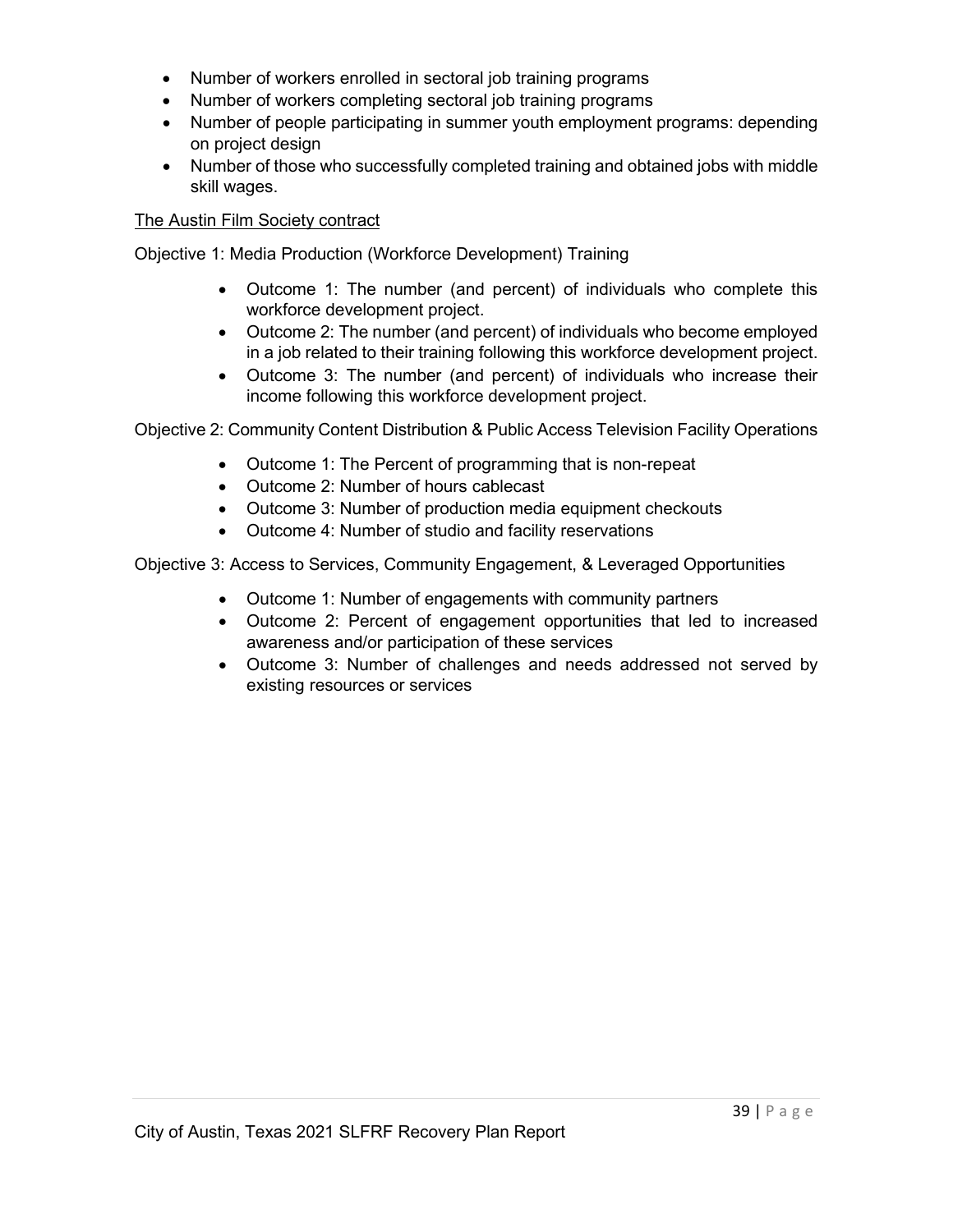#### <span id="page-39-0"></span>**Project 5500-A365: Food Security/Food Access Funding amount: \$2,500,000 Project Expenditure Category: 6.1 Provision of Government Services Project Amount Obligated to Date: \$0 Project Amount Expended to Date: \$0**

#### *Project overview*

The proposed food system project will be centered on equity and resiliency and includes the following three components:

- 1) Disaster preparedness, including the development of a Disaster Food and Drinking Water Appendix to the Emergency Operation Plan,
- 2) Food Supply Chain Vulnerability Analysis, including engagement with supply chain stakeholders and development of recommendations, and
- 3) Development of a community food vision including specific metrics, goals, strategies, and a dashboard.

City staff are actively collaborating with Travis County staff to optimize alignment of the City and County's food planning efforts.

Proposed Food System Planning Process and timeline:

- September November 2021: Develop scope of work, solicit, and onboard a contractor to help lead with the food planning process
- December 2021 April 2022: Recruit and onboard the Community Advisory Committee, conduct listening sessions, co-develop a vision for the plan, conduct a community food assessment
- March 2022: Hold Equity Workshops with all key stakeholders
- April October 2022: Conduct community and stakeholder engagement to develop goals, strategies, and recommended actions
- October December 2022: Identify and define evaluation indicators and determine accountability structures
- December 2022 February 2023: Draft plan and associated deliverables, including a dashboard and web page
- March 2023: Solicit and incorporate feedback on draft plan
- Summer 2023: Present final plan to all stakeholders

#### *Promoting Equitable Outcomes*

**Goals:** There is a pronounced food access problem for low income and communities of color in Austin. In 2016, the City's Office of Sustainability worked closely with the University of Texas LBJ School of Public Affairs to produce a report called ["Food For All, Inclusive](http://austintexas.gov/sites/default/files/files/Sustainability/Food_For_All_FINAL_070616.compressed.pdf)  [Neighborhood Food Planning in North Austin".](http://austintexas.gov/sites/default/files/files/Sustainability/Food_For_All_FINAL_070616.compressed.pdf) This pilot planning process and the subsequent report showed clearly how access to food was disproportionately affecting certain communities and the impact was split along racial and geographic lines. Subsequently, the Office of Sustainability [issued a report](https://www.austintexas.gov/page/improving-food-access) to City Council outlining the challenges and goals of the food ecosystem. The funding for food system planning will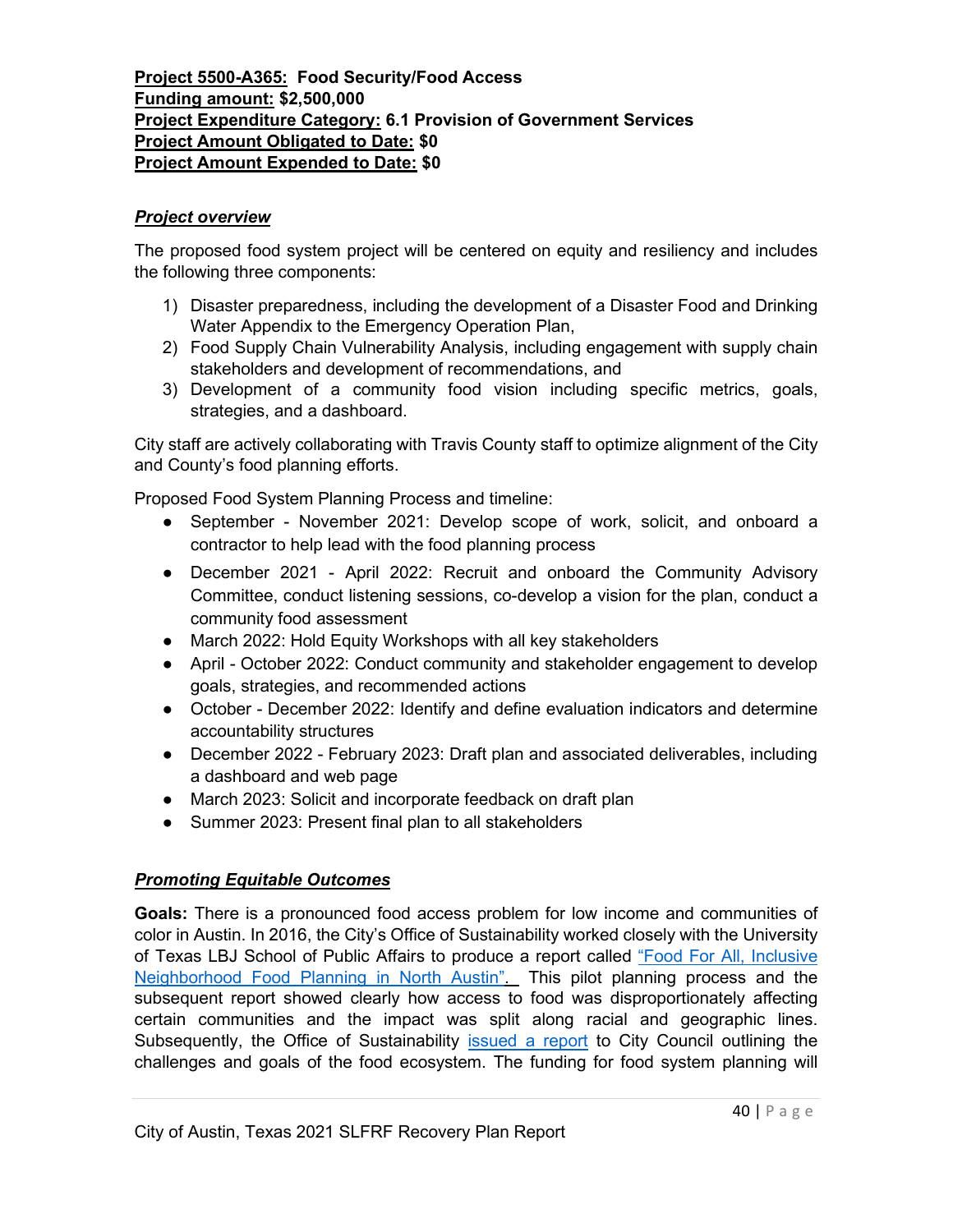prioritize reaching out to these specific communities and documenting their voices and perspectives on how the food system could better serve their needs.

**Awareness:**The food planning process will include a significant amount of effort dedicated to community engagement and community involvement. A community Advisory Board will be created to provide leadership for the entire planning process. A series of community engagement sessions will be hosted to ensure a broad number of community voices can be captured and documented in the process of developing a plan.

**Access and Distribution:** Language barriers exist to providing equal access to benefits and services to Austin's Hispanic community. The food planning process will include multilingual engagement and address transportation challenges across the community.

**Outcomes:** The Food Planning team will include staff from the City's Equity Office and have specific data collection strategies that disaggregate all information collected by race/ ethnicity.

**Negative Economic Impacts:** The project has not yet been designed. However, negative economic impacts to disadvantaged groups will be a key consideration in project design. Specific targets and strategies to achieve those targets will be developed as part of project design.

**Services to Disproportionately Impacted Communities***:* The project has not yet been designed. However, services to disproportionately impacted communities will be a key consideration in project design. Specific targets and strategies to achieve those targets will be developed as part of project design.

The City measures and reports specific metrics on number and percentage of persons who successfully complete workforce development training; number of people moved out of poverty into middle skills jobs; and unemployment rates with the granularity of demographic data. EDD has committed to collecting demographic data (age, gender, race or ethnicity, zip code, and City Council District representation) for all project participants and fund recipients. The City [Equity](http://www.austintexas.gov/department/equity-office) Office provides training on racial equity and holds City of Austin programs and services accountable to tracking equity-related metrics.

During the pandemic the Chief Economic Recovery Officer for the City required departments providing economic stimulus to the community to produce dashboards for each of the economic relief programs provided. This data is available to the public under Economic Impact on [ATXrecovers.com.](https://www.austintexas.gov/department/covid-19-economic-recovery/economic-impact) As new programs are launched dashboards are provided. Each dashboard includes demographic information about applicants and awardees, as well as other factors that demonstrate historical challenges, such as: legal business structure, industry type, and what City of Austin Council district their customers reside in. For more information, see ATXrecovers.com.

#### *Community Engagement*

As discussed in the General Overview section of this report, feedback collected in 2020 from focus groups which were developed to determine the allocation of CARES funding is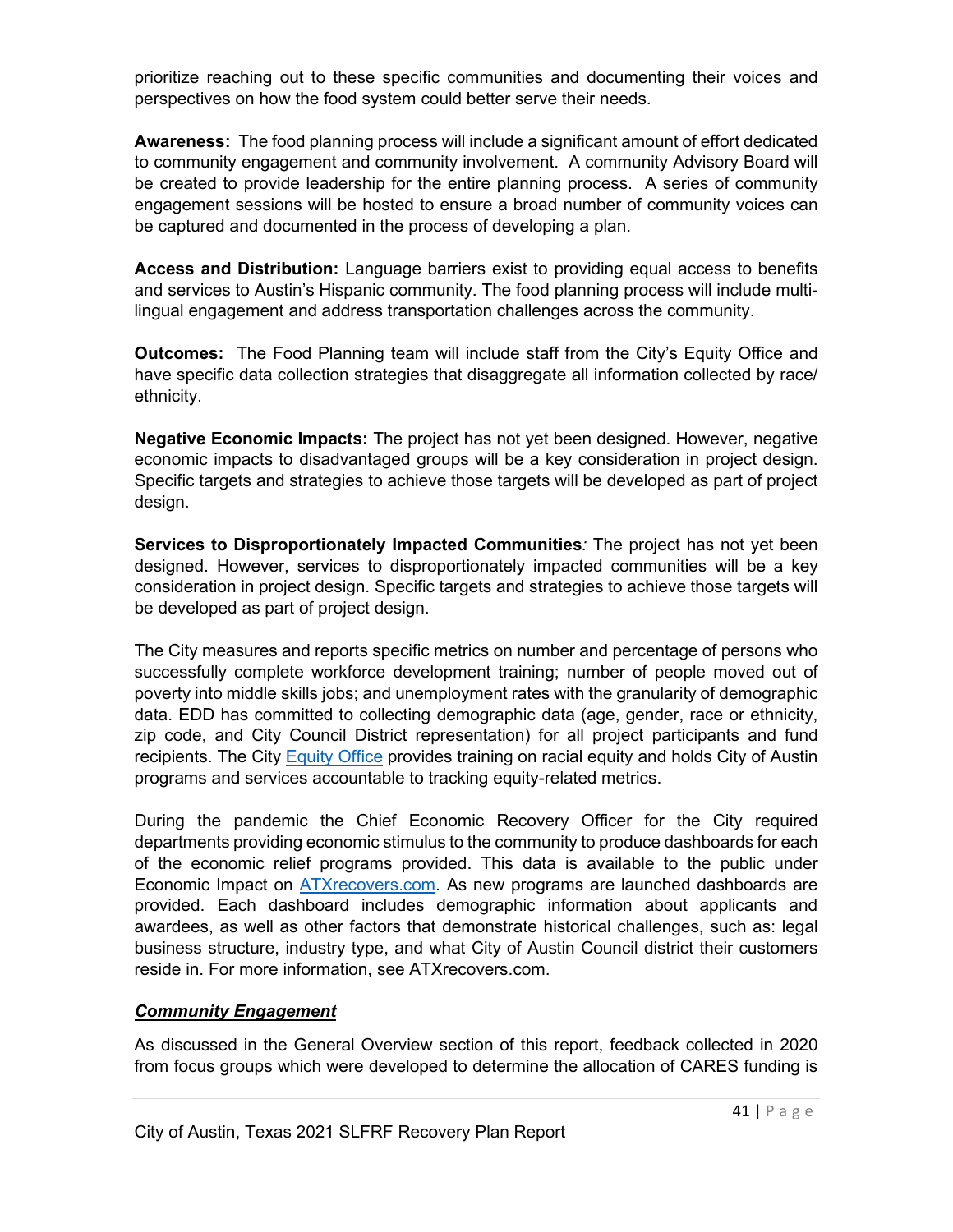still relevant and helped guide the development of the ARPA Spending Framework. This feedback will be considered during project design.

Since the project design is still underway, additional details will be provided in the future regarding how funds will build the capacity of community organizations to serve people with significant barriers to services, including people of color, people with low incomes, limited English proficiency populations, and other traditionally underserved group.

#### *Use of Evidence*

The program is still in the design phase but will be created from use of evidence. In addition, disaggregated applicant information (those applied and served) will be available by demographic and evidence-based groups.

#### *Key Performance Indicators*

Output and outcome measures not yet established. These will be developed in collaboration with key stakeholders and shared in future reporting.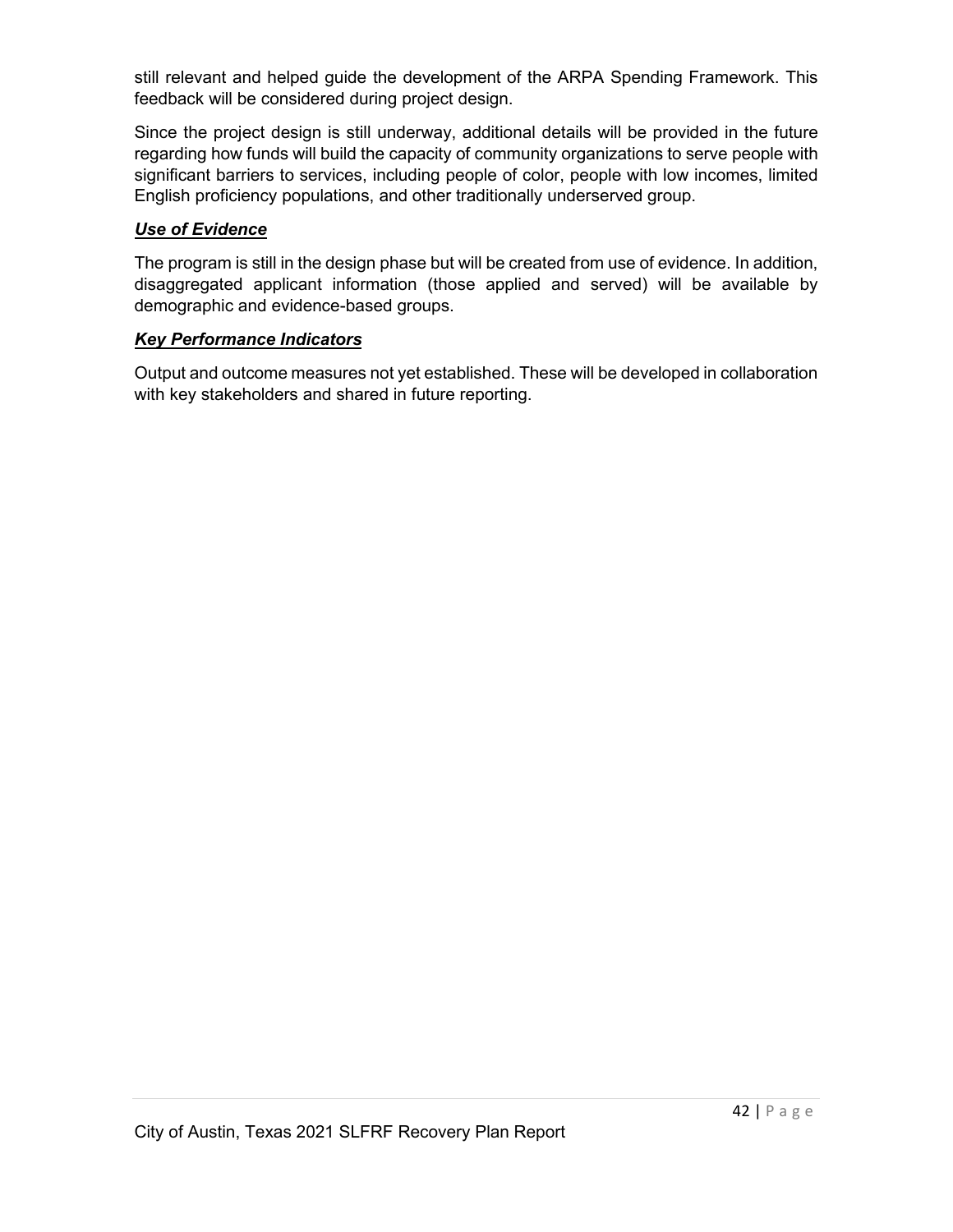#### <span id="page-42-0"></span>**Project 8600-A361: Workforce Development: Austin Civilian Conservation Corps (ACCC) Funding amount: \$1,900,000 Project Expenditure Category: 6.1 Provision of Government Services Project Amount Obligated to Date: \$0 Project Amount Expended to Date: \$0**

#### **Project overview**

The Austin Civilian Conservation Corps (ACCC) is a workforce development project established by City Council Resolution in May 2020. The project helps Austinites who have been economically affected by the COVID-19 pandemic earn income through work that beautifies our community and achieves community goals. Participants also receive training, certifications, and experience that will help them establish careers in conservation and sustainability-related job fields. The goals of the Austin Civilian Conservation Corp are:

- Creating lasting, positive effects for residents
- Inspiring hope and build community
- Advancing the City's strategic sustainability & equity goals

In its first pilot year, ACCC used base funding from the City to create jobs for 100 individuals over 11 projects. Recovery Act funding for the ACCC will become available October 1, 2021, and at that point the next phase of the project will begin. To date, the ACCC working group has primarily focused on finding work and partners that can employ residents immediately and exploring longer-term and more diverse work that can be added to the project in FY21.

The design principles that shape the ACCC are as follows:

- Build hope, connectedness, and beauty. While the pandemic prompted the initial creation of the project, it has long-term potential to contribute to a thriving future for Austin and its residents. ACCC programs provide a positive employment experience for residents who may feel left behind by Austin's prosperity. Their ACCC work builds closer connections with the natural environment, and directly improves the city we love.
- Advance the understanding of green jobs. Many jobs, in many sectors, can be green jobs. A green job is not necessarily defined by the type of work, but instead how the work is done. It is a lens. Using this lens, the ACCC has the potential to establish work and build pathways into many career fields.
- Pathways, not projects. The ACCC is not just a collection of projects that provide income for residents in need. Nor is it only a career training program for professionals to progress in their field. The ACCC establishes job pipelines through a variety of programs, from low-barrier work to advanced training, which allow residents to enter at many points and achieve their career goals.
- Jobs, with training. Many workforce development programs focus on training and education to prepare for jobs, but don't provide their participants income during the program. This, in many cases, forces participants to forgo income or other opportunities to make time to participate in the program, and they risk not getting a job after the training. The ACCC provides a job and income along with training, certifications, and experience. Participants can count on income in the ACCC; no one has to hope that their participation will pay off.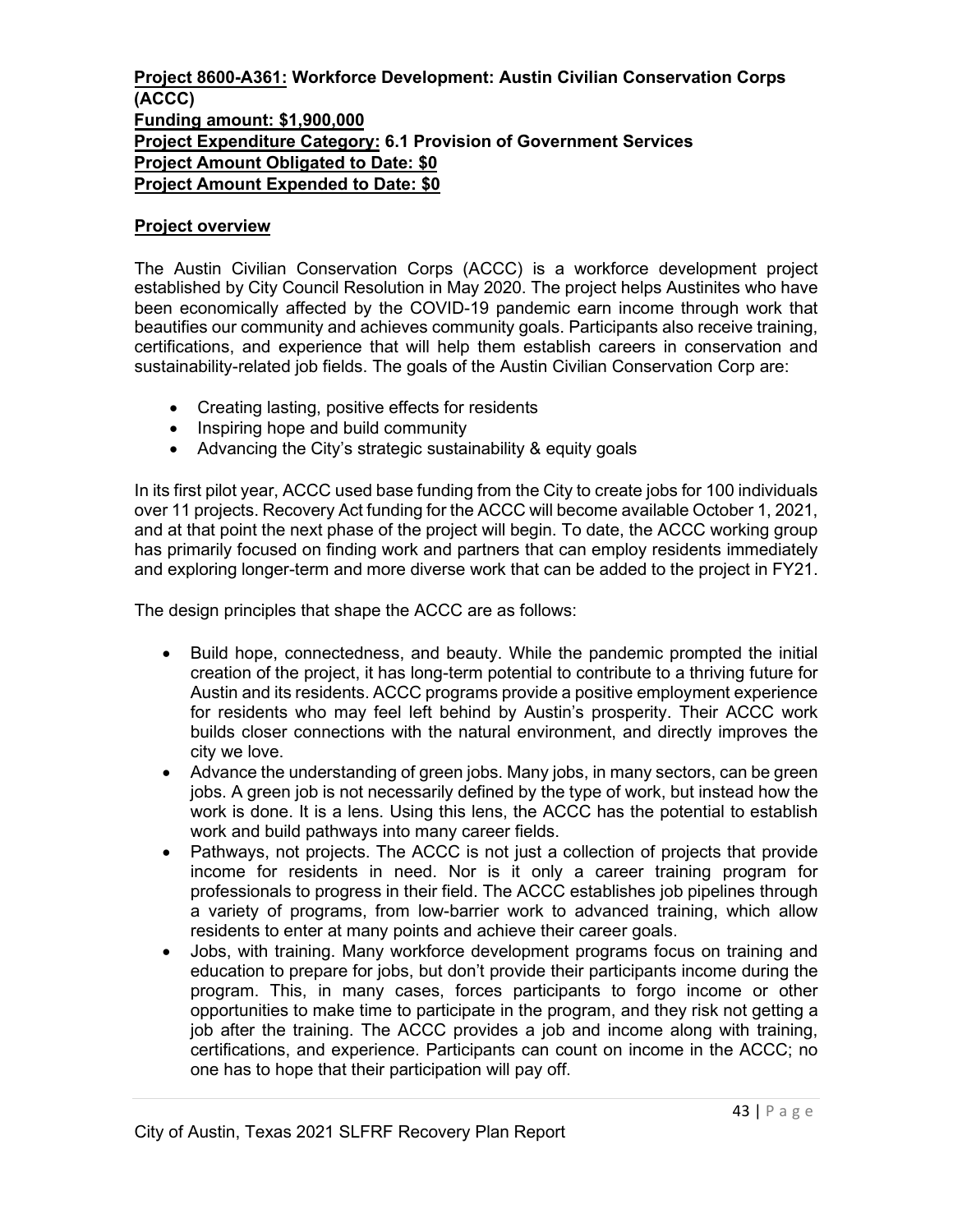- Economic opportunity for individuals. Many initiatives focus on the economic development of businesses, which in turn provide opportunities to individuals. The ACCC focuses on the economic prosperity of individuals - providing low-barrier income, support, experience, training, and advancement - which in turn drives positive progress for Austin communities and our environment.
- Equitable access, equitable spaces. Many green job sectors, and natural areas in general, have become racialized and exclusionary spaces. The ACCC will provide equitable access to green and conservation careers and evolve the view of who typically holds them. The project will help communities reclaim spaces and evolve the narrative around the environment, outdoors, and sustainability.
- Meet people where they are. The ACCC strives to build a diversity of communitydriven programs that provide the right opportunities at the right time, based on what participants need, want, and the barriers they face. Rather than try to fit people to programs, we co-create programs that fit people.
- Regional alignment. Sustainability opportunities to not lie neatly within political boundaries. The ACCC will strive to create and scale collaborations at the local, regional, state, and federal levels to maximize opportunities for residents and positive outcomes.
- New operational practices. A new project as wide-ranging as the ACCC is a rare opportunity. We will use it to demonstrate new patterns of practice in the COA organization, such as operationalizing equity, focusing on individual economic prosperity, community-led data collection and feedback, and new types of collaborations, staffing models, and project focuses.
- Innovation and advancement. We acknowledge that many opportunities for advancement in conservation and workforce development do not yet exist. Therefore, the ACCC will constantly strive to identify gaps and opportunities in our program pipelines based on community- and landscape-level feedback and develop new programs to fulfill them.

Project Website: [www.austintexas.gov/accc](http://www.austintexas.gov/accc)

#### *Promoting Equitable Outcomes:*

ACCC focuses on job development for individuals in the conservation and sustainability arena and is a re-creation of the historic Civilian Conservation Corp. The roots of the Civilian Conservation Corp are steeped in racist culture. In addition, people of color are substantially underrepresented in the conservation and sustainability field.

**Goals**: To focus in-equities by working with the community. During the pilot phase of the ACCC, Build with Humanity and Measure were contracted to build an understanding of the project's potential users, their current and potential future needs, their desires for income and career training, and their current and potential future barriers to participation. Without this information, the project could invest in programs that residents do not actually want to participate in or are not structured in a way that lets them effectively participate. To avoid such pitfalls and create successful outcomes, ACCC is working with two highly experienced user research organizations who have built trusted relationships within Austin communities. MEASURE and Build with Humanity are wrapping up their user research activities by the end of Fiscal Year 2021. These organizations have strong ties to communities of color and other underserved groups that may realize significant benefits from participating in the ACCC, but often face barriers to accessing such projects. MEASURE and Build with Humanity are also owned and operated by people of color.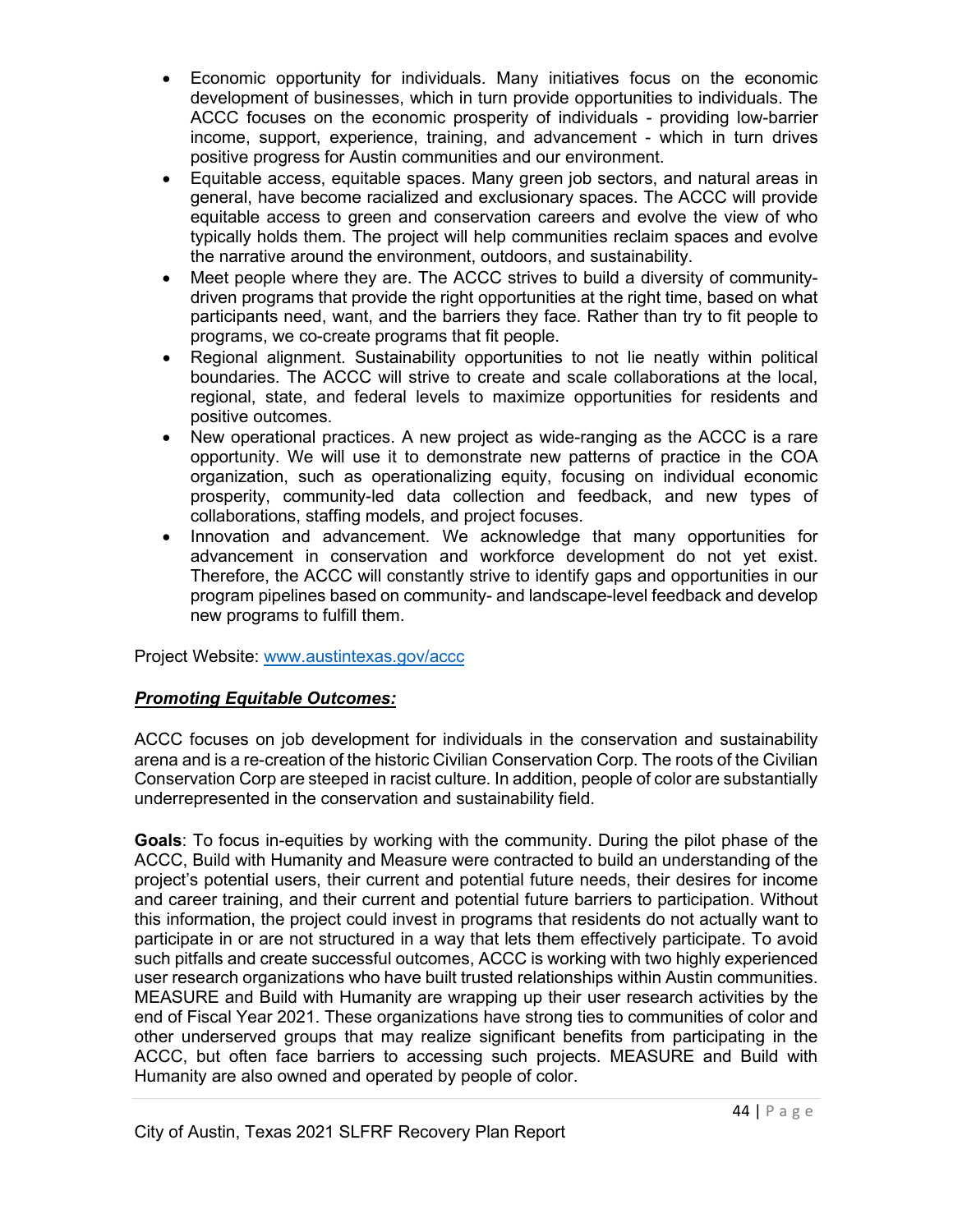**Awareness:** The pilot phase of ACCC involved working with a limited number of community partners. More funding is available through the Recovery Act allowing for wider distribution using directed marketing and a broader variety of community partners to bring awareness of the opportunities provided by ACCC.

**Access and Distribution:** ACCC is aware of the disparities that arise in administrative requirements, and as a result has worked to partner with local community organizations to help with recruitment. This will be key in the next phases of ACCC to improve access to the opportunities provided in ACCC. Specifically, MEASURE's research will detail the lived experience of those economically affected by the COVID pandemic at the neighborhood and community level. They will also highlight the historical and current experience (and understanding) of conservation-related work in the communities the ACCC is intended to serve. This will let ACCC to address barriers to participation and to design a project that is desirable to residents both now, and in the future. MEASURE will rely on surveys and focus groups and will create feedback mechanisms and metrics to gauge progress and opportunities for improvement.

**Outcomes:** The research from Build with Humanity will provide a framework to evaluate programmatic outcomes from the perspective of individuals in ACCC. This information will be used to develop future project outcomes once funding is made available.

**Negative Economic Impacts:** Assistance to households, small businesses, and nonprofits to address impacts of the pandemic, which have been most severe among lowincome populations. This includes assistance with food, housing, and other needs; employment programs for people with barriers to employment who faced negative economic impacts from the pandemic (such as residents of low-income neighborhoods, minorities, disconnected youth, the unemployed, formerly incarcerated people, veterans, and people with disabilities); and other strategies that provide disadvantaged groups with access to education, jobs, and opportunity. The City Council resolution lays out a basic direction for the Austin Civilian Conservation Corps project, and the work initially aligned with it in the pilot phase focuses on outdoor environmental work. However, over the long term, communities in Austin should be able to have significant influence on what they consider conservation work to be and how it could be most useful, as well as what a communitydriven service corps could look like and function. This area is the most important for building a project that is equitable, and that delivers long-term value for all residents. The pilot phase of ACCC ensured that all participants were directly impacted by COVID through the application process and future phases will be guided by community-based research currently being conducted.

**Services to Disproportionately Impacted Communities:** Services to address health disparities and the social determinants of health, build stronger neighborhoods and communities (e.g., affordable housing), address educational disparities (e.g., evidencebased tutoring, community schools, and academic, social-emotional, and mental health supports for high poverty schools), and promote healthy childhood environments (e.g., home visiting, childcare).

Prior to the COVID-19 pandemic, the City began to take strides in addressing equitable outcomes for project and service delivery. These strides include a City Council adopted fiveyear strategic plan, called Strategic Direction 2023 or SD23 for short, which prescribes reporting detail with as much granularity as possible. As well as specific metrics on number and percentage of persons who successfully complete workforce development training;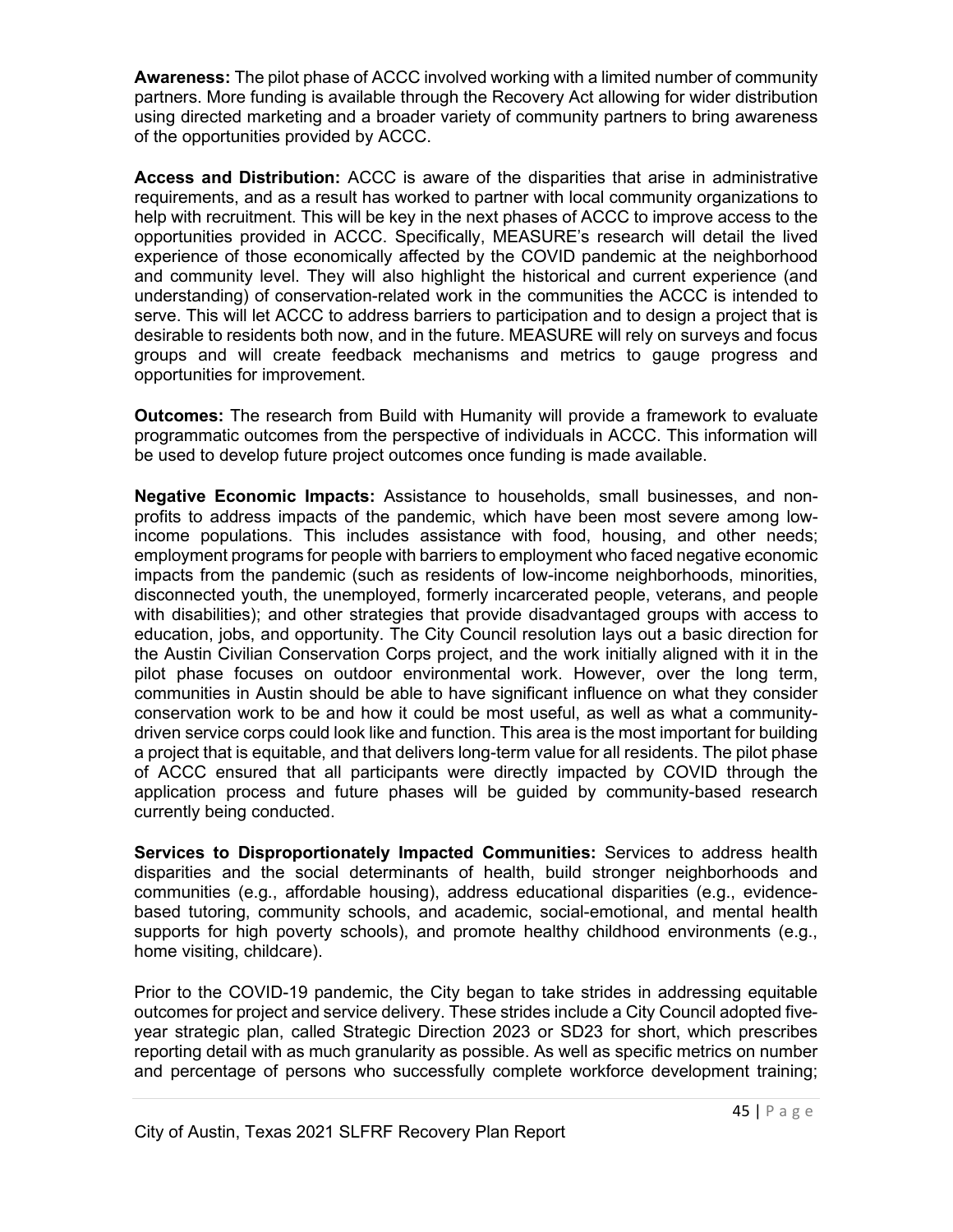number of people moved out of poverty into middle skills jobs; and unemployment rates with the granularity of demographic data.

#### *Community Engagement*

As discussed in the General Overview section of this report, feedback collected in 2020 from focus groups which were developed to determine the allocation of CARES funding is still relevant and helped guide the development of the ARPA Spending Framework. This feedback will be considered during project design.

#### *Use of Evidence*

Research currently being conducted on the ACCC pilot will:

- Develop a system-map of the current economic conditions facing Austin communities that includes micro- meso- and macro-level drivers. Such a map will help us understand how these drivers interact, and where the leverage points are to best serve residents in highly impacted and underserved communities.
- A deep understanding of the different ACCC user groups economically affected by the COVID-19 pandemic, including their work/income-related needs, desires, and barriers.
- An enhanced ability to recruit and scope ACCC work programs that most closely match participants' needs.
- The ability to affirmatively target outreach and recruitment to the communities most economically affected, and/or the groups most likely to want the types of work the project provides.
- Ongoing feedback on whether the project is meeting the needs of the residents it intends to serve. This feedback will also allow us to adapt the project if/as economic conditions shift throughout the life of the ACCC.
- Identify the dollar amount of the total project spending that is allocated towards evidence-based interventions for each project in the Public Health (EC 1), Negative Economic Impacts (EC 2), and Services to Disproportionately Impacted Communities (EC 3) Expenditure Categories.

Funding will be allocated in Fiscal Year 2022 and at that time more details can be provided on the total project spending that is allocated to evidence-based interventions.

#### *Key Performance Indicators*

The project has not yet been designed but expects to use evidence-based criteria such as industry demand, educational qualifications, and applicant income.

Outcomes are still being designed given the research in progress on the ACCC pilot, but it will likely include the number of those who successfully completed training and obtained jobs with middle skill wages.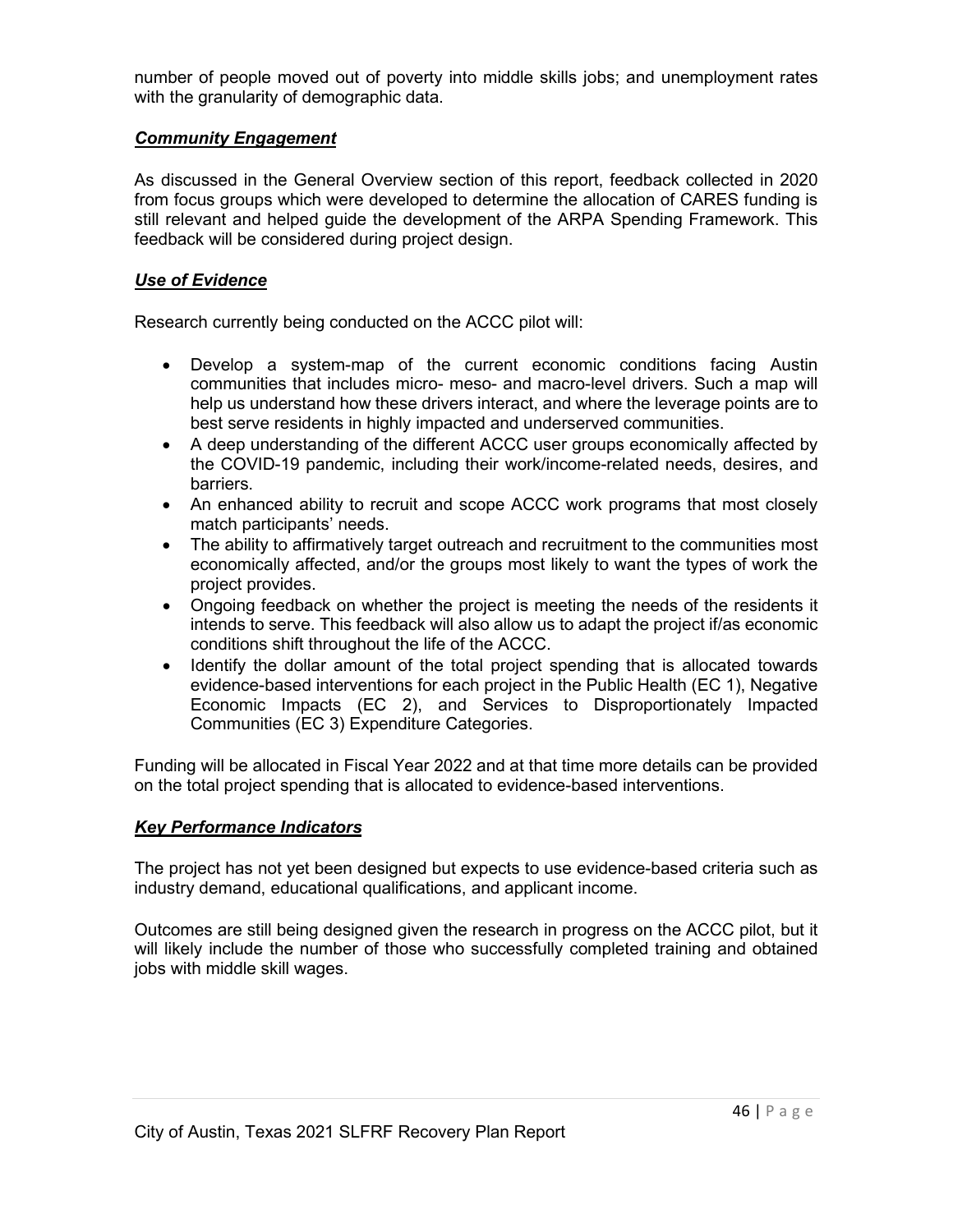#### <span id="page-46-0"></span>**Project 8600-A362: Workforce Development: Homelessness and/or Creative Sector Funding amount: \$1,000,000 Project Expenditure Category: 6.1 Provision of Government Services Project Amount Obligated to Date: \$0 Project Amount Expended to Date: \$0**

#### *Project overview*

This project is still in the design phase, but City of Austin volunteer citizen Arts Commissioners are interested in providing input to help inform project creation, and they created a corresponding Working Group for this purpose. City Council will receive an update from EDD staff after staff receives and reviews the Arts Commission's feedback.

#### *Promoting Equitable Outcomes*

**Goals:**The project is still being designed, however, it is known to the community that unemployment, though overall low for the region, is disproportionately high for non-white Austinites. Additionally, affordable childcare keeps some community members – both historically non-white *and* residing in east Austin - currently out of reach of quality childcare solutions and therefore forced to remain out of the workforce. Further affordability friction is the [hourly](https://data.austintexas.gov/stories/s/jaia-eaet) median wages of [creative](https://data.austintexas.gov/stories/s/jaia-eaet) workers is almost \$5 less per hour than the hourly wage [required](https://data.austintexas.gov/stories/s/rt9q-qkym) to sustain a family in Austin, demonstrating the struggle to retain creative workers in Austin.

**Awareness:** The goal of the EDD Marketing & Communications team is to extend the communication and outreach to the existing 28,000 department contacts via email and social content packaged for partner departments and external organizations, to spread the word. All opportunities are listed on the one-stop hub of economic opportunities for Austin: ATXrecovers.com.

**Access and Distribution:** As mentioned above, staff will work with third party providers and the technical assistance providers established in the Community Navigators project to support applicants in their request for support. In the project design, staff will work with our partners to ensure the applications themselves are mobile and multi-language friendly with staff and system capacity to review.

**Outcomes:** The project is still being designed.

#### *Community Engagement*

As discussed in the General Overview section of this report, feedback collected in 2020 from focus groups which were developed to determine the allocation of CARES funding is still relevant and helped guide the development of the ARPA Spending Framework. This feedback will be considered during project design.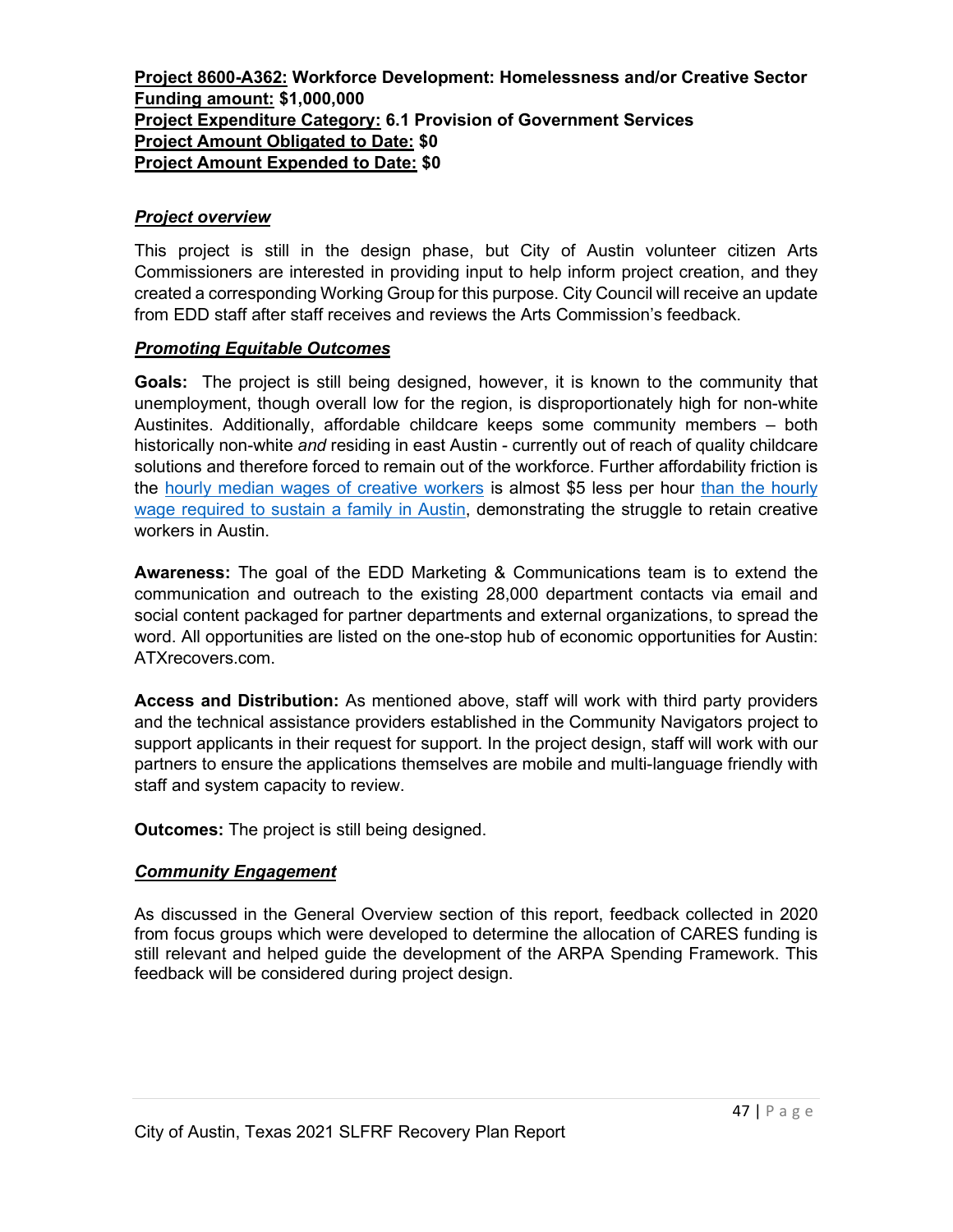#### *Use of Evidence*

The project has not yet been designed but expects to use evidence-based criteria such as industry demand, educational qualifications, and applicant income. Of the \$1 million allocated by City Council, staff anticipates an administrative fee between 5% and 15% to be incurred.

#### *Key Performance Indicators*

Output and outcome measures not yet established, but likely also gather:

- Number of those who successfully completed training and obtained jobs with middle skill wages.
- Number of workers enrolled in sectoral job training programs
- Number of workers completing sectoral job training programs
- Number of people participating in summer youth employment programs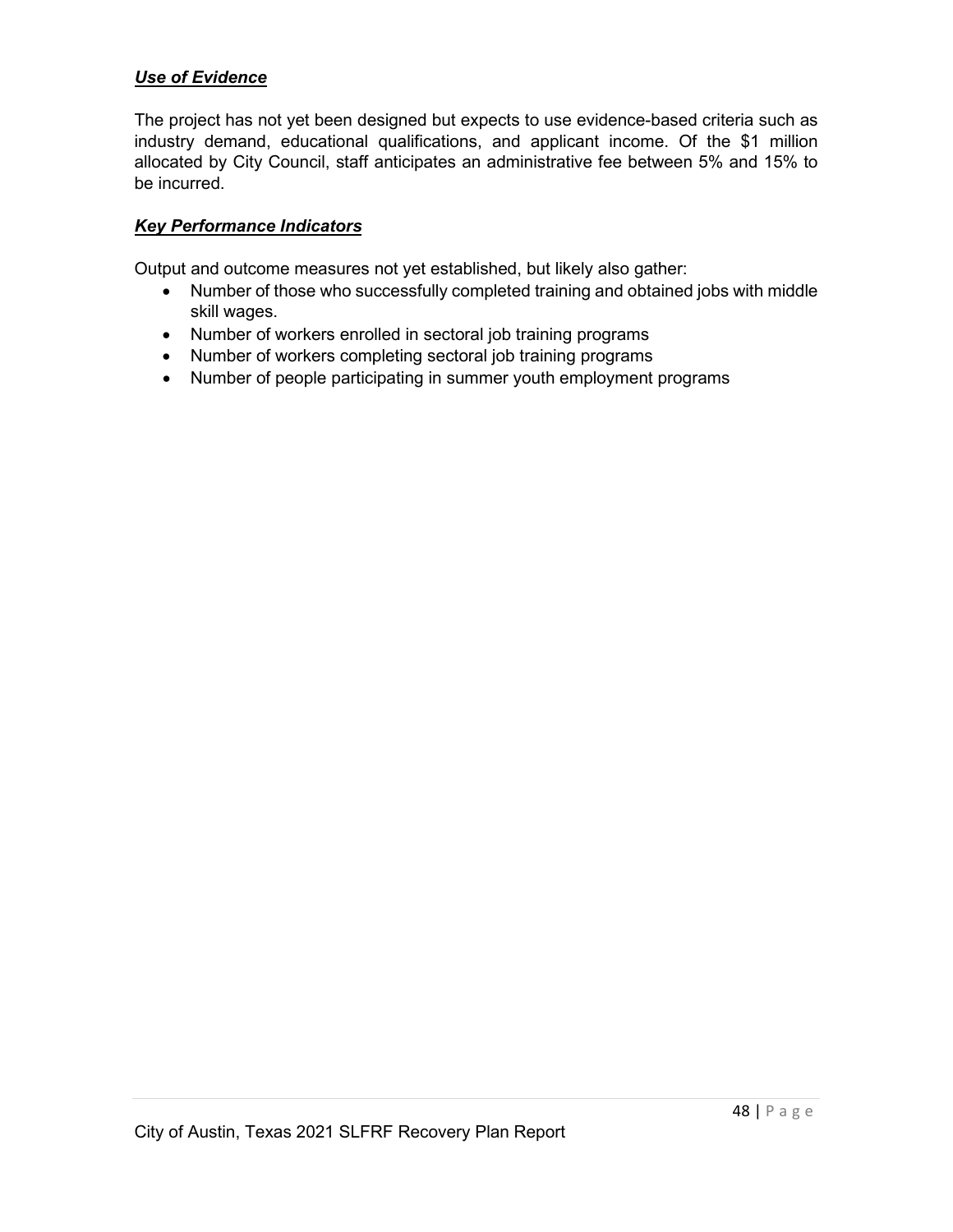#### <span id="page-48-0"></span>**Project 9100-A248: Public Health-IT Project Funding amount: \$11,572,775 Project Expenditure Category: 6.1 Provision of Government Services Project Amount Obligated to Date: \$0 Project Amount Expended to Date: \$0**

#### *Project overview*

Over the next three years, one of Austin Public Health's (APH) main activities related to the COVID-19 emergency response will be to continue the enhancement and development of the Austin Health Force platform into a comprehensive system for all 70+ reportable conditions. This will also support improvements to the public-facing aspects of COVID-19 testing and vaccinations as well as support epidemiology and disease surveillance functions.

Link to website:<http://austintexas.gov/covid19> and [https://covid19.austintexas.gov/s/?language=en\\_US](https://covid19.austintexas.gov/s/?language=en_US)

#### *Promoting Equitable Outcomes*

Austin, Texas is home to a diverse population of 978,908 people constitute over 75% of Travis County. The health and socioeconomic disparities in Austin illustrate significant disadvantages for minority populations, particularly amongst Black/African Americans and Hispanics/Latinos/Latinx. APH reports that COVID-19 is now the leading cause of death for Hispanics in our community. Black/African Americans have the lowest vaccination figures when compared with Whites, Asians, and Hispanics of any race. APH, in collaboration with partners and community leaders, will provide outreach and vaccination services all populations including Blacks, Hispanics, Asians, people experiencing homelessness, and adults 65 and older by going to community settings where targeted populations reside or gather.

APH will address racial and geographic disparities in COVID-19 rates of infection, vaccination, and health literacy by focusing on an urban area of up of 15 zip codes with high social vulnerability indices and populations of color.

Project outcomes include:

- Outcome: Promote usability, interoperability, data sharing, and integration
	- o Improve the management and governance of data across APH
	- o Deploy an APH Business Intelligence Strategy that promotes data and information exchange standards
	- $\circ$  Capture data sharing best practices from APH internal and external partners
	- o Promote interoperable exchange of data across APH
	- $\circ$  Deploy an APH Business Intelligence Strategy that promotes data and information exchange standards
	- $\circ$  Ensure attention to usability and accessibility of all systems and data access throughout the life cycle by engaging user and critical partners.
	- $\circ$  Increase APH's ability to use, benefit from, and manage advances in realtime electronic health information for public health surveillance, situational awareness, and targeted alerting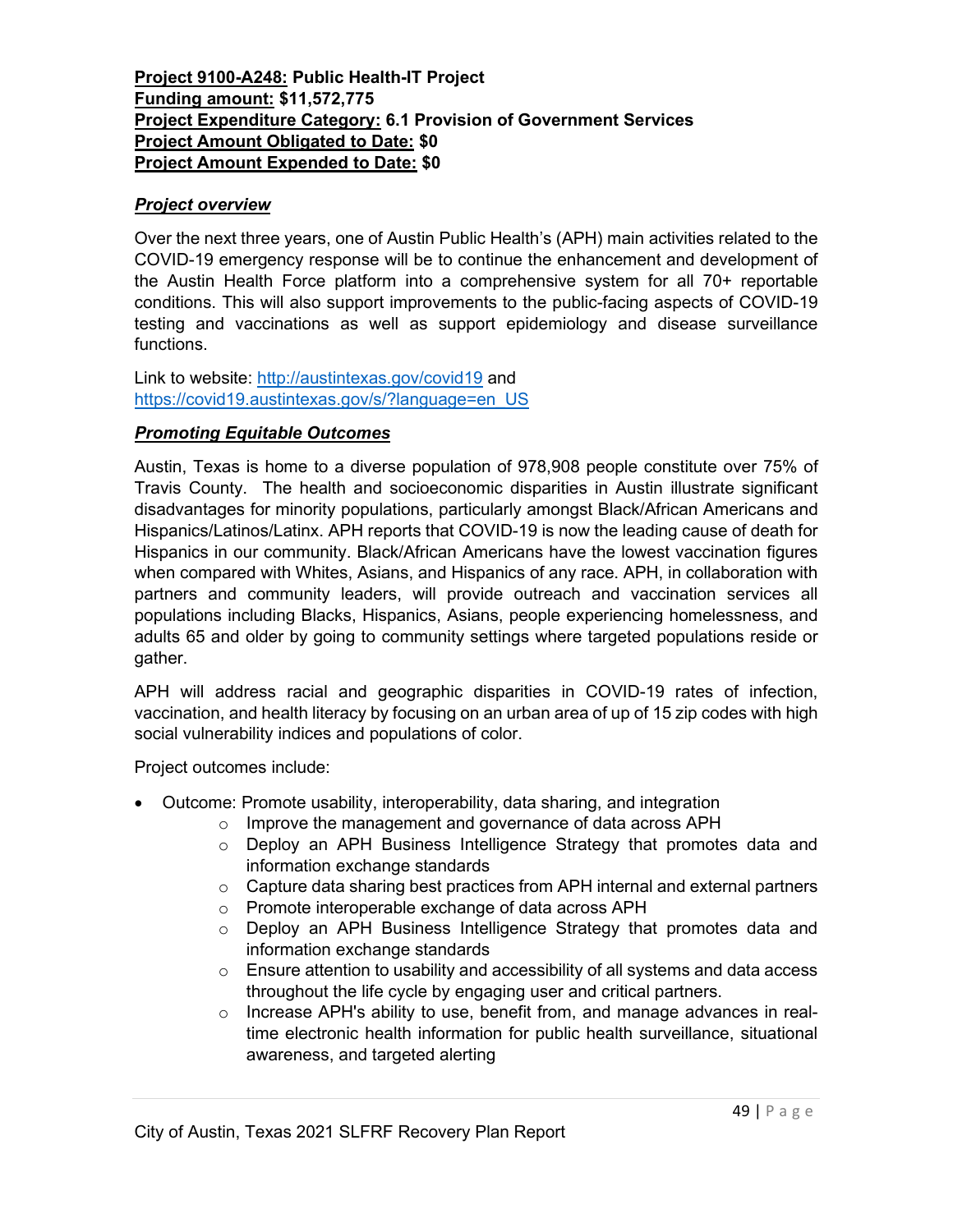- $\circ$  Increase APH's ability to manage electronic health information to inform planning and decision making to ensure continuity of appropriate care during disasters and public health emergencies.
- Outcome: Implementation & management of quality IT services that meet the needs of the business
	- o Ensure customer satisfaction
	- o Consistently meet customer outcomes
	- o Elimination of redundancies in processes and technologies through standardization
- Outcome: Protect critical systems and data
	- o Ensure regulatory compliance
	- $\circ$  Improve the security and privacy posture of data and information systems
	- $\circ$  Advocate for a secure, cloud environment, consistent with existing regulatory requirements

In order to promote equity, APH will align our data strategy with our business strategy. This will be accomplished by defining data standards, guidelines, formal processes, rules, and templates for controlled sharing of data in order to support open sharing while protecting sensitive information. Utilizing the City's Strategic Direction plan as our guide, APH will collect, analyze, interpret, and distribute data throughout its life cycle. The data life cycle refers to the various stages of a data project that offer opportunities to practice greater consciousness of and commitment to equity, fairness, and access.

APH will utilize current funding in order to address challenging racial and geographic disparities regarding COVID-19 rates of infection, vaccination, and health literacy. This effort will focus on an urban area made up of 15 zip codes with high social vulnerability indices and populations of color.

#### *Community Engagement*

During the project, APH will conduct user experience assessments to enhance the design of the system that encompasses the entire user journey. Scope would include accessibility, useability, functionality, and aesthetics.

#### *Key Performance Indicators*

Proposed Performance Measures:

Output: Numbers of individuals signed up with an Austin Health Force account.

Outcome: Percent of customers with a satisfactory rating of the system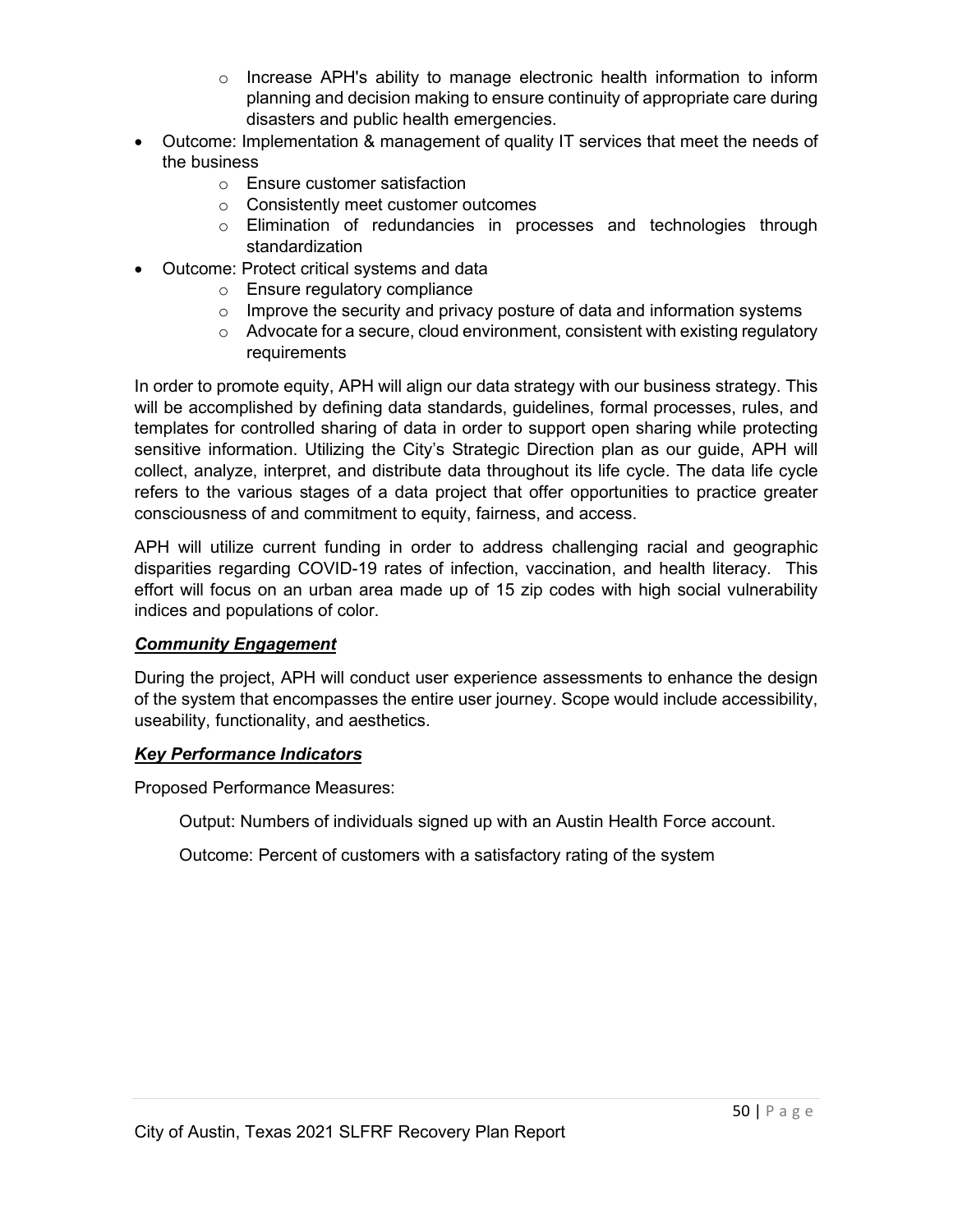#### <span id="page-50-0"></span>**Project 9100-A249: Public Health- Communications Project Funding amount: \$10,412,754 Project Expenditure Category: 6.1 Provision of Government Services Project Amount Obligated to Date: \$0 Project Amount Expended to Date: \$0**

#### *Project overview*

Over the next three years, one of APH's main activities related to the COVID-19 Emergency Response will be the continued public health education and awareness campaigns focused on high-risk populations. APH has begun the procurement process for engaging a public relations consultant specializing in behavior change messaging for longer-term campaigns development and implementation. Part of this communication strategy also includes material translation and interpretation services which will be partially leveraged by existing partnerships with local agencies.

Link to the website: <http://austintexas.gov/covid19>

#### *Promoting Equitable Outcomes*

Austin, Texas is home to a diverse population of 978,908 people and constitutes over 75% of Travis County. The health and socioeconomic disparities in Austin illustrate significant disadvantages for minority populations, particularly amongst Black/African Americans and Hispanics/Latinos/Latinx. Austin Public Health (APH) reports that COVID-19 is now the #1 cause of death for Hispanics in our community. Black/African Americans have the lowest vaccination figures when compared with Whites, Asians, and Hispanics of any race. APH, in collaboration with partners and community leaders, will provide outreach and vaccination to Blacks, Hispanics, Asians, people experiencing homelessness, and adults 65 and older by going to community settings where the populations of focus reside or gather.

APH will address challenging racial and geographic disparities in COVID-19 rates of infection, vaccination, and health literacy in an urban area of focus made up of 15 zip codes with high social vulnerability indices and populations of color.

APH has developed communication procedures for the public with information about COVID-19, vaccination, and other mitigation measures. These procedures, which include materials and in-person messaging, were developed in accordance with Culturally and Linguistically Appropriate Services (CLAS standards), using the top 6 languages in the City's Language Access Plan.

APH will leverage existing organizational partnerships and contracts focused on COVID-19 outreach to help develop the culturally specific communications and COVID-19 operation strategies. Examples of organizations that APH has partnered with in the past include clinical provides like El Buen Samaritano (El Buen) and CommUnityCare (CuC) who use evidence-based strategies to advance health literacy objectives with clients and address vaccine hesitancy. These providers serve high-risk and racial and ethnic minority populations in the focus areas. El Buen provides culturally responsive clinical and social services for Latinx communities and focuses on family and health literacy programming with services provided by bilingual, bicultural staff. CuC is a Federally Qualified Health Center (FQHC) with 25 locations throughout Travis County that provide CLAS-standard services.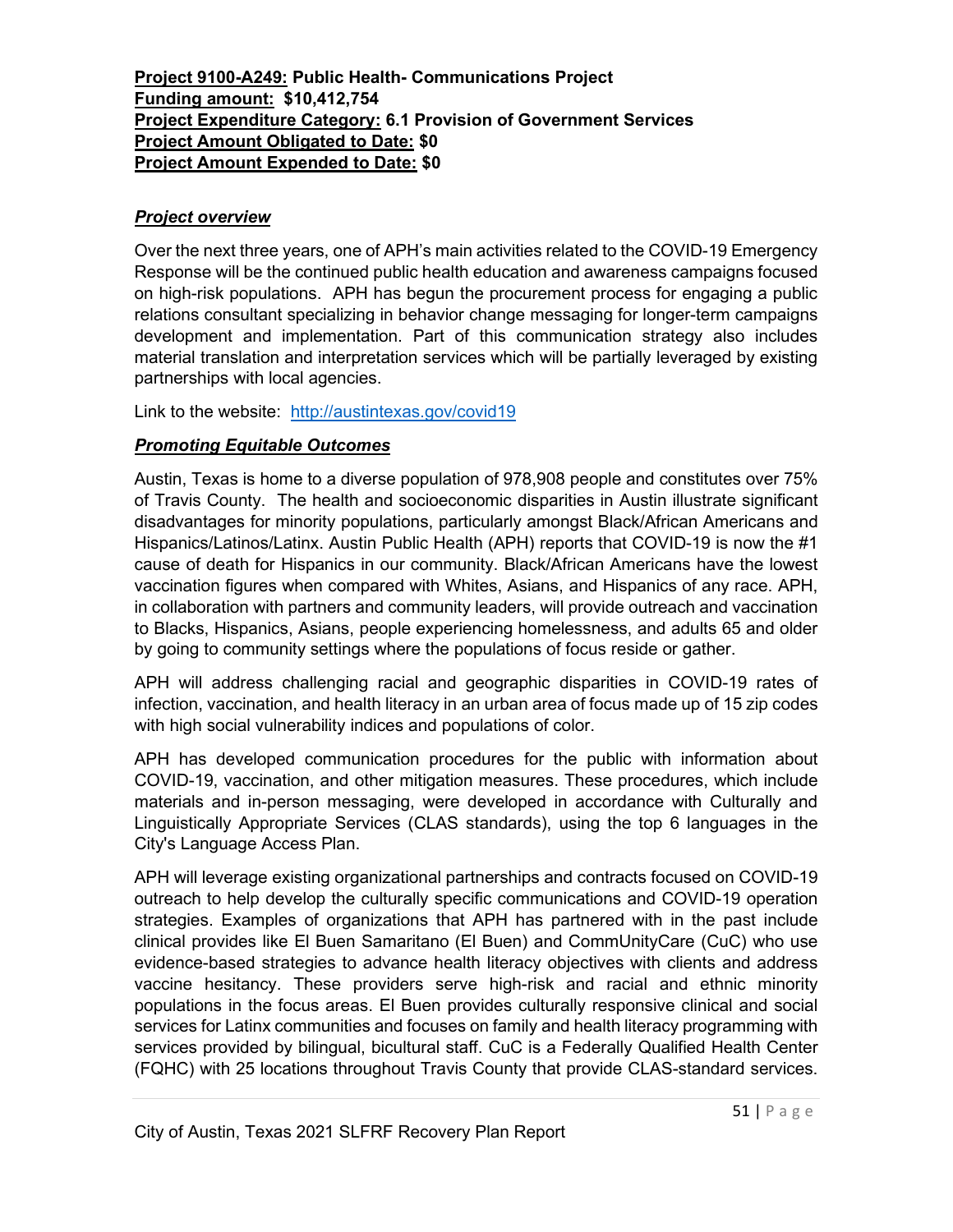APH proposes partners employ a patient-centered 'health literate care model' in which providers confirm patient understanding and assess the impact of implementing this approach.

APH will use outcome-based performance metrics that measure the reach of media campaigns and strategies by race, ethnicity and/or age.

Current funding is allowable throughout the areas that APH serves, however, APH will address challenging racial and geographic disparities in COVID-19 rates of infection, vaccination, and health literacy in an urban area of focus made up of 15 zip codes with high social vulnerability indices and populations of color.

#### *Community Engagement*

APH, in conjunction with community partners, will enhance culturally and linguistically appropriate communications, outreach, education, and connections to services to decrease disparities in health literacy and vaccination and overall COVID-related health outcomes.

Addressing COVID disparities will take a comprehensive approach that addresses not only the mitigation of the virus, but also one that collaboratively addresses resources and partnerships to support community resilience and other factors that contribute to overall health and well-being. The Department utilizes Community Workers, which are individuals with lived experience and connections to the people in the community. APH also hires contract interpreters to ensure that in-person interpretation will be available at vaccine and testing sites to provide accurate information to both patient and provider. In addition to interpreters, APH contracts with translators who review and produce content in 8 to 10 languages and align messages with population-specific strategies. APH also has bilingual staff that assures that translated content is updated on its website and that translates content in emergency situations when time precludes the use of a translation vendor. APH has established health equity task forces work with community organizations and the public. APH pays for targeted advertising—in print, network media, radio, online and social media advertising, out-of-home, and text service advertising—to reach communities at various touch points, to be sure that messages are received in various ways and get through. And APH collaborates with ATXN to provide media question-and-answer forums and public service announcements that are available in Spanish and other languages and target vaccine hesitancy in communities disproportionately affected by COVID-19.

#### *Key Performance Indicators*

Proposed Performance Indicators:

Output 1: Number of individuals by race, ethnicity and age reached by APH media campaigns.

Outcome 1: Number of people contacted through outreach activities versus the number of engagements (comments, shares, likes) and click-throughs.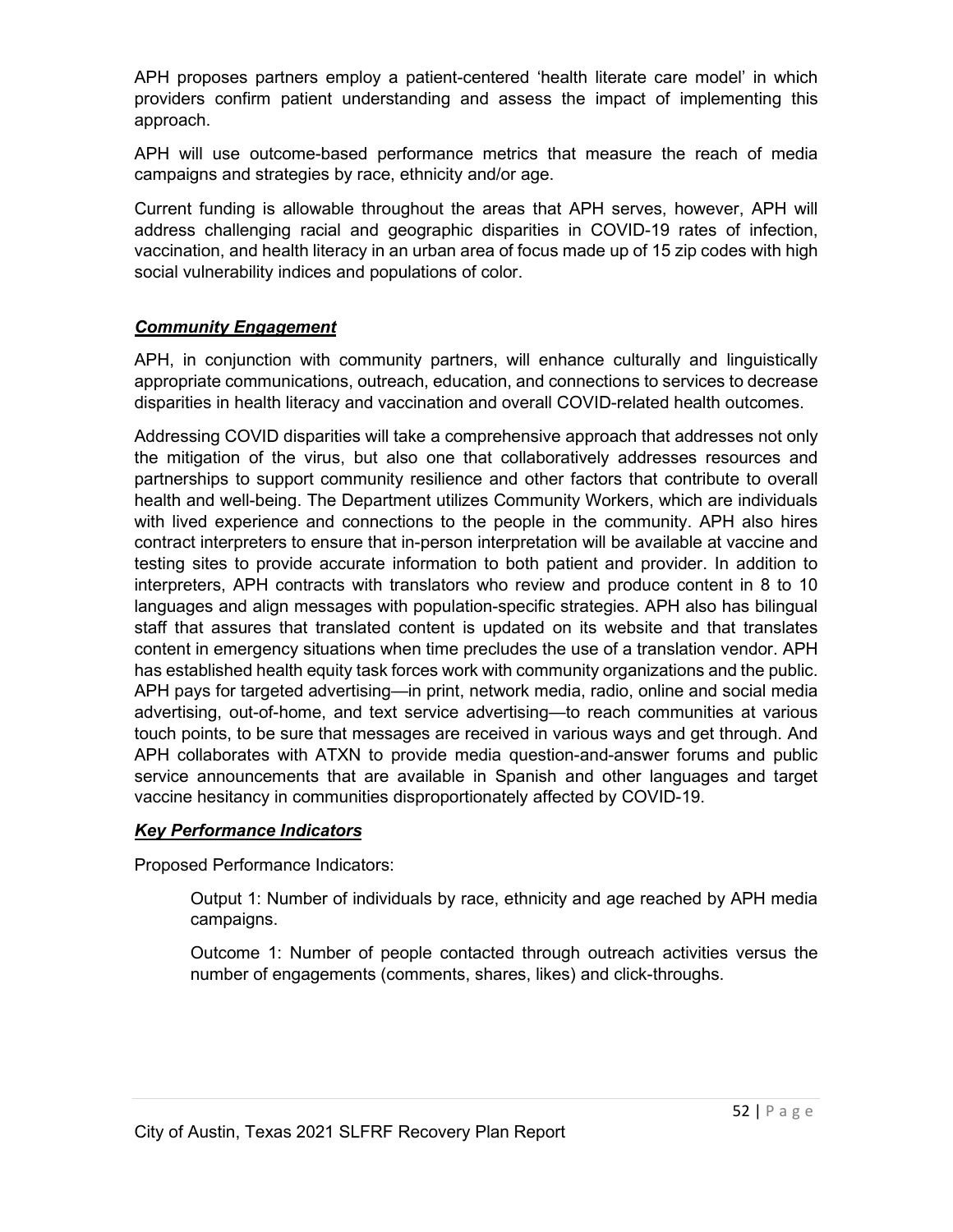#### <span id="page-52-0"></span>**Project 9100-A250: Public Health- Staffing & Support Funding amount: \$16,314,471 Project Expenditure Category: 6.1 Provision of Government Services Project Amount Obligated to Date: \$430,145 Project Amount Expended to Date: \$430,145**

#### *Project overview*

Over the next three years, one of Austin Public Health's (APH) main activities related to the COVID-19 emergency response will be to sustain a temporary workforce to reinforce our public health infrastructure and continued COVID-19 activities. These activities include planning, testing, vaccination, disease surveillance, case investigations, contract management, public information and communications, nurse and equity assistance lines, and support service functions. In addition to the staffing, APH's response activities will also include general support of departmental operations including a Vaccine Call Center, supplies and the continued function of hygiene stations and sanitation services.

Link to the website:<http://austintexas.gov/covid19>

#### *Promoting Equitable Outcomes*

Austin, Texas is home to a diverse population of 978,908 people which constitutes over 75% of Travis County. The health and socioeconomic disparities in Austin illustrate significant disadvantages for minority populations, particularly among Black/African Americans and Hispanics/Latinos/Latinx. APH reports that COVID-19 is now the leading cause of death for Hispanics in our community. Black/African Americans have the lowest vaccination figures when compared with Whites, Asians, and Hispanics of any race. APH, in collaboration with partners and community leaders, will provide outreach and vaccination services to all populations including Blacks, Hispanics, Asians, people experiencing homelessness, and adults 65 and older by going to community settings where targeted populations reside or gather.

The COVID-19 pandemic response has further highlighted the existing gap of core public health staffing. APH has designated a significant portion of the ARPA allocation for current and future temporary staffing needs for the COVID-19 response. Without additional staffing, APH will not be able to sustain response operations and provide core public health and social service programs to the public. Many APH direct service programs currently serve at a reduced capacity, assisting in a reduced volume, by appointment only, and with a curbside or remote access model.

Since December 2019, the 549 staff of APH and hundreds of temporary staff have been on the frontline of the COVID-19 response, working diligently to protect the health and safety of Austin and Travis County, without significant breaks and limited overtime. The work performed includes epidemiology and disease surveillance, including case investigations of positive individuals; working with long-term care providers; staffing call centers, building IT infrastructure, operating testing and vaccination clinics, sharing information to the public through the media and in digital formats; collaborating with community organizations to ensure access to response resources; and providing support functions such as purchasing, finance, IT and human resources.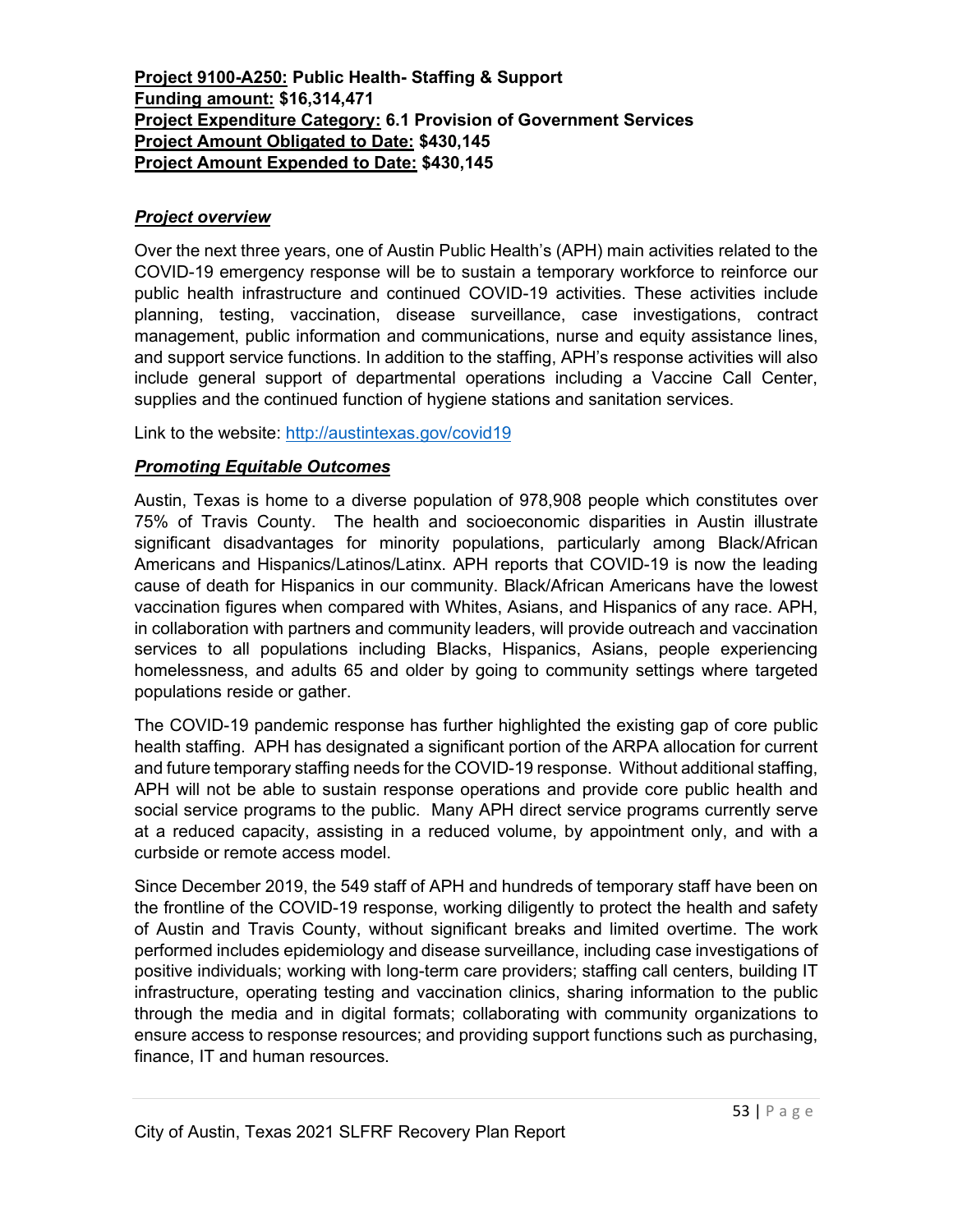APH is experiencing high turnover and retirements among our regular workforce, similar to what is trending in public health nationwide. If this high turnover and retirement trend continues, APH will more than double its turnover rate due to retirement separations. The vacancy rate and retirement trend have combined to create a critical staffing and sustainability issue for APH that needs to be addressed. APH will utilize ARPA - SLFRF funding to implement strategies to encourage existing APH staff to continue their current employment to maintain critical institutional knowledge and competency in public health practice throughout the pandemic response.

Austin Public Health's Equity Action plan includes finalizing an equity and inclusion policy and goals for hiring, recruiting, and retaining a diverse workforce. APH also has a Workforce Development Plan, which includes objectives to consider the characteristics of the populations served, and to recruit a diverse workforce reflective of the population served. As data indicates, the current systems to respond to the pandemic require an approach that includes an equity lens to ensure that the most vulnerable in our community have trust in the systems of care and easy access to needed services.

Some of the metrics to track progress on these efforts include the diversity of applicants, number of relationships built and changes to recruiting practices.

The Equity Line and the 311 Vaccine Call Center, both funded through APH's ARPA - SLFRF dollars, allows the department to be more responsive to historically underserved populations by providing individuals with information and resources to address health disparities. The Call Centers take calls in various languages including Spanish, Arabic, Mandarin, Vietnamese, Serbian and French.

APH will utilize current funding to address challenging racial and geographic disparities regarding COVID-19 rates of infection, vaccination, and health literacy. This effort will focus on an urban area made up of 15 zip codes with high social vulnerability indices and populations of color.

#### *Community Engagement*

The City acknowledges in the importance of fostering community within the organization as well as the local communities where City employees, clients, and their families live and work. The City has Employee Affinity groups that accelerate development through mentoring, learning, networking, organizing outreach and service activities, and addressing challenges that are important to the community and the City through targeted initiatives. The City believes that strengthening the community externally and internally will help create sustainable change.

The City has a partnership with Careers in Government, which is a Diversity Network designed to promote diversity-committed employers as well as to attract and engage potential applicants. Their network has over 80 job boards in all 50 states providing City job postings significant national reach. The network includes Latino job network, African American job network, LGBT job network, Women's job network and Asian job network just to name a few.

APH is actively building a Workforce Development pipeline through many avenues. To highlight some of the initiatives in workforce development, for the last 20 years APH has partnered with Travis County to provide the Summer Youth Internship Program for approximately 750 underrepresented youth each year. The program prepares and